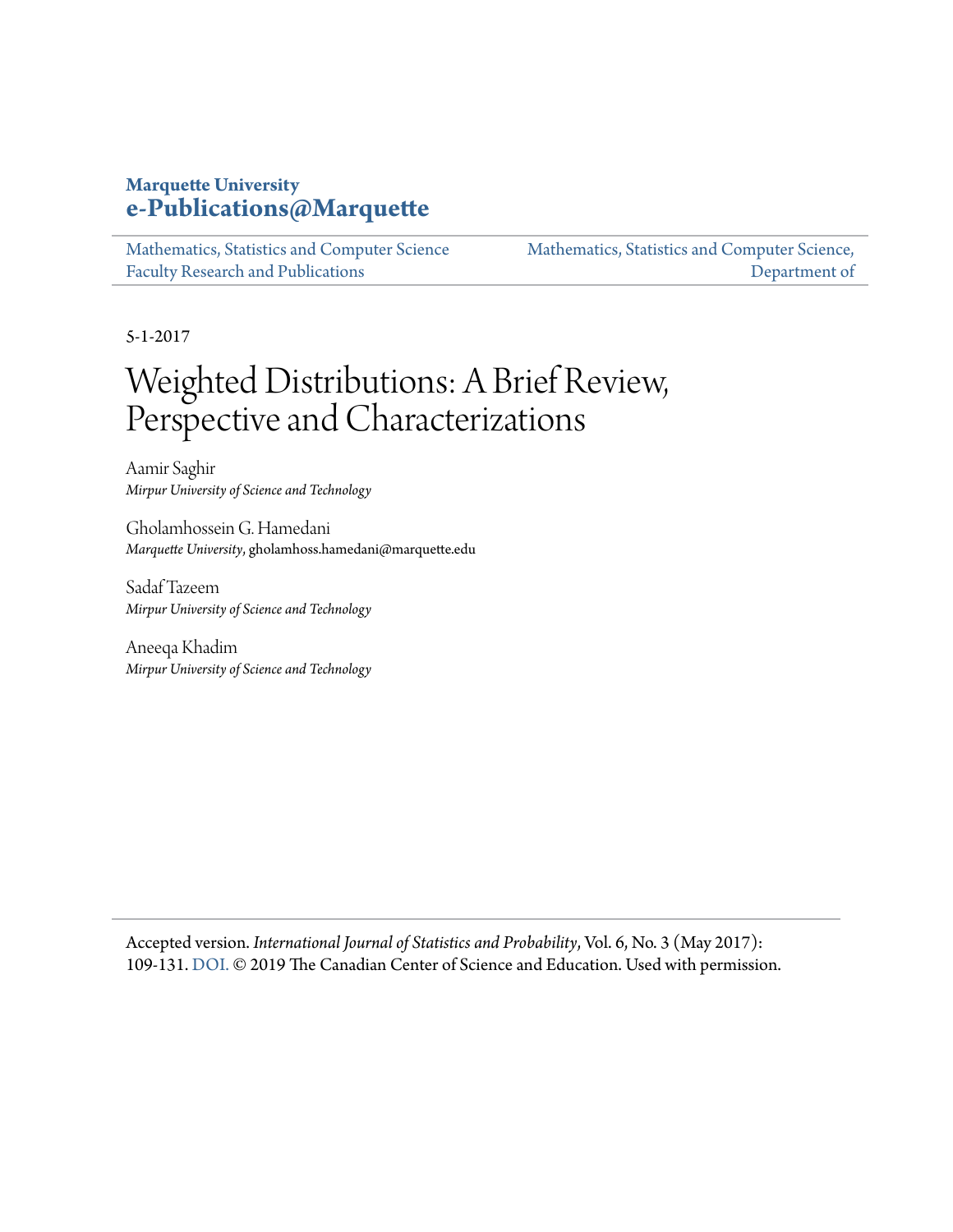## Characterizations and Infinite Divisibility of Certain Recently Introduced Distributions III

G.G. Hamedani $<sup>1</sup>$ </sup>

<sup>1</sup> Department of Mathematics, Statistics and Computer Science, Marquette University

Correspondence: G.G. Hamedani, Department of Mathematics, Statistics and Computer Science, Marquette University, Milwaukee, WI 53201-1881.

|                          | Received: August 22, 2017 Accepted: September 13, 2017 | Online Published: November 10, 2017 |
|--------------------------|--------------------------------------------------------|-------------------------------------|
| doi:10.5539/jisp.v7n1p39 | URL: https://doi.org/10.5539/ijsp.v7n1p39              |                                     |

#### Abstract

Certain characterizations of recently proposed univariate continuous distributions are presented in different directions. This work may be a source of preventing reinventing and duplicating the existing distributions and calling them newly proposed distributions.

Keywords: Continuous univariate distributions; Hazard function; Reverse hazard function; Infinitely divisible distributions; Characterizations.

#### 1. Introduction

This work is a continuation of our previous works (Hamedani and Safavimanesh, 2016) and (Hamedani 2017) on characterizations and infinite divisibility of distributions introduced in 2016-2017. In designing a stochastic model for a particular modeling problem, an investigator will be vitally interested to know if their model fits the requirements of a specific underlying probability distribution. To this end, the investigator will rely on the characterizations of the selected distribution. Thus, the problem of characterizing a distribution is an important problem in various fields and has recently attracted the attention of many researchers. Consequently, various characterization results have been reported in the literature. These characterizations have been established in many different directions. This work deals with various characterizations of the following distributions: 1) Extension of the Generalized Linear Failure Rate (EGLFR) distribution of Kazemi et al.; 2) McDonald Gompertz (McG) distribution of Roozegar et al.; 3) Kumaraswamy-Transmuted Exponentiated Modified Weibull (Kw-TEMW) distribution of Al-babtain et al.; 4) Lomax-Exponential (LE) distribution of Hami Golzar et al.; 5) Truncated Exponential Exponential (TEE) distribution of Mahdavi and Silva; 6) Gompertz-G (Go-G) family of distributions of Alizadeh et al.; 7) Type I Half-Logistics (TIHL-G) family of distributions of Cordeiro et al.; 8) Transmuted Geometric-Weibull (TGW) distribution of Nofal et al.; 9) Adjusted Log-Logistic Generalized Exponential (ALLGE) distribution of Okorie et al.; 10) Type II Half Logistic (TIIHL-G) family of distributions of Hassan et al.; 11) Transmuted New Generalized Inverse Weibull (TNGIW) distribution of Khan et al.; 12) Poisson-G (Po-G) family of distributions of Abouelmagd et al.; 13) Generalized Transmuted Weibull (GTW) distribution of Nofal and El Gebaly; 14) Exponentiated Generalized-G Poisson (EGGP) family of distributions of Aryal and Yousof; 15) Beta Inverse Rayleigh (BIR) distribution of Leão et al.; 16) Beta Weibull Poisson (BWP) distribution of Percontini et al.; 17) Gamma Modified Weibull (GMW) distribution of Cordeiro et al.; 18) Transmuted Dagum (TD) distribution of Elbatal and Aryal; 19) Exponentiated Gompertz Generated (EGG) family of distributions of Cordeiro et al.; 20) New Extension of Power Lindley (NEPL) distribution of Alizadeh et al.; 21) Poisson-Weibull Regression (PWR) distribution of Vigas et al.; 22) Odd Log-Logistic Skew Normal (OLLSN) distribution of da Silva Braga et al.; 23) Extended Generalized Gamma Geometric (EGGG) distribution of Bortolini e al.; 24) Eponentiated Transmuted Quasi Lindley (ETQL) distribution of Preda; 25) Log-Kumaraswamy Generalized Gamma (LKGG) distribution of Pascoa et al.; 26) Exponentiated Reduced Kies (ERK) distribution of Kumar and Dharmaja; 27) Exponentiated Lomax (EL) distribution of Abdul-Moniem and Abdel Hameed; 28) Another Extension of Exponential (AEE) distribution of Gómez et al.; 29) New Weighted Exponential (NWE) distribution of Kharazmi and Jabbari; 30) Exponentiated Inverse Weibull Geometric (EIWG) distribution of Chung et al.; 31) New Extension of the Exponential (NEE) distribution of Gómez et al.; 32) Exponentiated Transmuted Weibull (WTW) distribution of Ebraheim; 33) Generalizations of Weibull (GW) distribution of Jayakumar and Babu; 34) Exponentiated Nadarajah and Haghighi Exponential (ENHE) distribution of Abdul-Moniem; 35) Generalization of Weibull (GW) distribution of Babu; 36) Truncated Weibull-G (TW-G) distribution of Najarzadegan et al.; 37) Generalized Additive Weibull-G (GAW-G) family of distributions of Hassan et al.; 38) Two-parameter Weighted Exponential (TWE) distribution of Shakhatreh; 39) Generalized Weighted Weibull (GWW) distribution of Kharazmi; 40) Generalized Weighted Exponential (GWE) distribution of Kharazmi et al.; 41) Generalized Bilal (GB) distribution of Abd-Elrahman; . These characterizations are presented in different directions: (*i*) based on the ratio of two truncated moments; (*ii*) in terms of the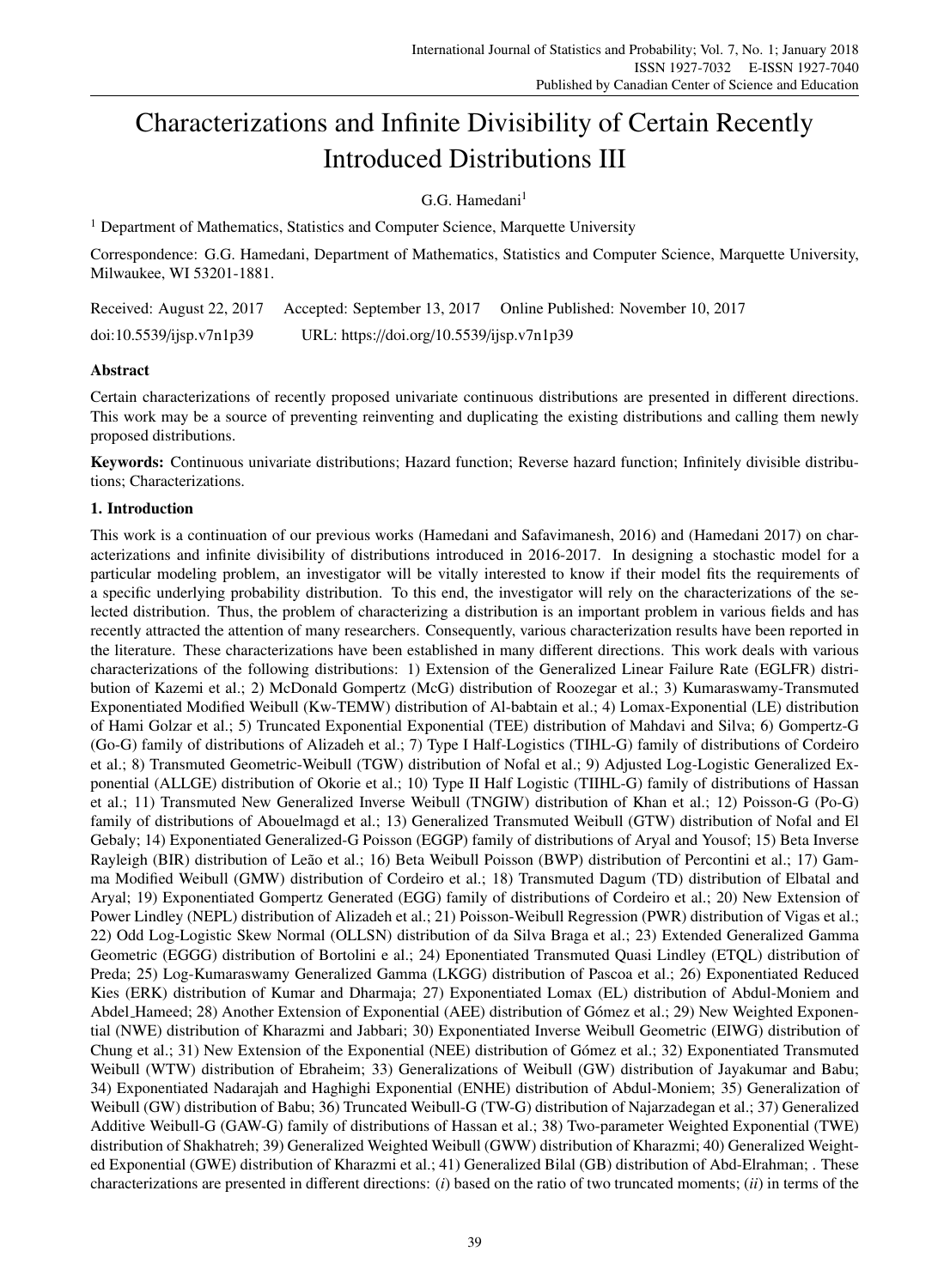hazard function; (*iii*) in terms of the reverse (reversed) hazard function and (*iv*) based on the conditional expectation of certain function of the random variable. Note that  $(i)$  can be employed also when the  $cdf$  (cumulative distribution function) does not have a closed form. We would also like to mention that due to the nature of some of these 41 distributions, our chracterizations may be the only possible ones. In defining the above distributions we shall try to employ the same parameter notation as used by the original authors. We follow the same order as listed above.

1) The *cd f* and *pd f* (probability density function) of EGLFR are given, respectively, by

$$
F(x; \alpha, \beta, a, b) = \begin{cases} \left(1 - \left(1 - \beta(ax + \frac{b}{2}x^2)\right)^{1/\beta}\right)^{\alpha}, \text{if } \beta \neq 0\\ \left(1 - \exp(-(ax + \frac{b}{2}x^2))\right)^{\alpha}, \text{if } \beta = 0 \end{cases},
$$
\n(1)

and

$$
f(x; \alpha, \beta, a, b) = \begin{cases} \alpha(a+bx)(1-\beta z)^{\frac{1}{\beta}-1} (1-(1-\beta z)^{1/\beta})^{\alpha-1}, & \text{if } \beta \neq 0\\ \alpha(a+bx)\exp(-z)(1-\exp(-z))^{\alpha-1}, & \text{if } \beta = 0 \end{cases}
$$
 (2)

where  $\alpha > 0, \beta \in \mathbb{R}, a \ge 0$  and  $b \ge 0$  (with  $a + b > 0$ ) are parameters,  $z = \left( ax + \frac{b}{2}x^2 \right)$  and *i*. If  $\beta \le 0$ , then the support of the *cdf* is  $x \ge 0$ .

*ii*. If  $\beta > 0$ , then the support of the *cdf* is  $0 \le x \le \frac{1}{b} \sqrt{a^2 + \frac{2b}{\beta}} - \frac{a}{b}$ . *iii*.If  $\beta > 0$  and  $b = 0$ , then the support of the *cdf* is  $0 \le x \le \frac{1}{a\beta}$ .

2) The *cdf* and *pdf* of McG are given, respectively, by

$$
F(x;a,b,c,\theta,\gamma) = \frac{1}{B(a/c,b)} \int_0^{\left[1-\exp\left(-\frac{\theta}{\gamma}(e^{\gamma x}-1)\right)\right]^c} w^{a-1} (1-w)^{b-1} dw, \quad x \ge 0,
$$
 (3)

and

$$
f(x;a,b,c,\theta,\gamma) =
$$

$$
\frac{c\theta e^{\gamma x}}{B(a/c,b)}\exp\left(-\frac{\theta}{\gamma}(e^{\gamma x}-1)\right)\left[1-\exp\left(-\frac{\theta}{\gamma}(e^{\gamma x}-1)\right)\right]^{ac-1}\left\{1-\left[1-\exp\left(-\frac{\theta}{\gamma}(e^{\gamma x}-1)\right)\right]^{c}\right\}^{b-1}, \quad x>0, \tag{4}
$$

where  $a, b, c, \theta, \gamma$  are all positive parameters.

3) The *cdf* and *pdf* of Kw-TEMW are given, respectively, by

$$
F(x; \alpha, \beta, \theta, \gamma, a, b, \lambda) = 1 - \left\{ 1 - \left[ 1 - e^{-(\theta x + \gamma x^{\beta})} \right]^{a a} \left[ 1 + \lambda - \lambda \left( 1 - e^{-(\theta x + \gamma x^{\beta})} \right)^{a} \right]^{b}, \right\}
$$
(5)

 $x \geq 0$  and

$$
f(x; \alpha, \beta, \theta, \gamma, a, b, \lambda)
$$
  
=  $a b \alpha \left(\theta + \gamma \beta x^{\beta - 1}\right) e^{-(\theta x + \gamma x^{\beta})} \left[1 + \lambda - 2\lambda \left(1 - e^{-(\theta x + \gamma x^{\beta})}\right)^{\alpha}\right] \times$   

$$
\left[1 - e^{-(\theta x + \gamma x^{\beta})}\right]^{\alpha a - 1} \left[1 + \lambda - \lambda \left(1 - e^{-(\theta x + \gamma x^{\beta})}\right)^{\alpha}\right]^{\alpha - 1} \times
$$
  

$$
\left\{1 - \left[1 - e^{-(\theta x + \gamma x^{\beta})}\right]^{\alpha a} \left[1 + \lambda - \lambda \left(1 - e^{-(\theta x + \gamma x^{\beta})}\right)^{\alpha}\right]^{\alpha}\right\}^{b - 1}, x > 0,
$$
 (6)

where  $\alpha, \beta, \theta, \gamma, a, b$  all positive and  $\lambda$  ( $|\lambda| \leq 1$ ) are parameters.

4) The  $cdf$  and  $pdf$  of LE are given, respectively, by

$$
F(x; a, s, k) = 1 - \left(\frac{a}{e^{sx} + a - 1}\right)^{k}, \qquad x \ge 0,
$$
\n(7)

and

$$
f(x; a, s, k) = \frac{sk a^k e^{sx}}{(e^{sx} + a - 1)^{k+1}}, \quad x > 0,
$$
\n(8)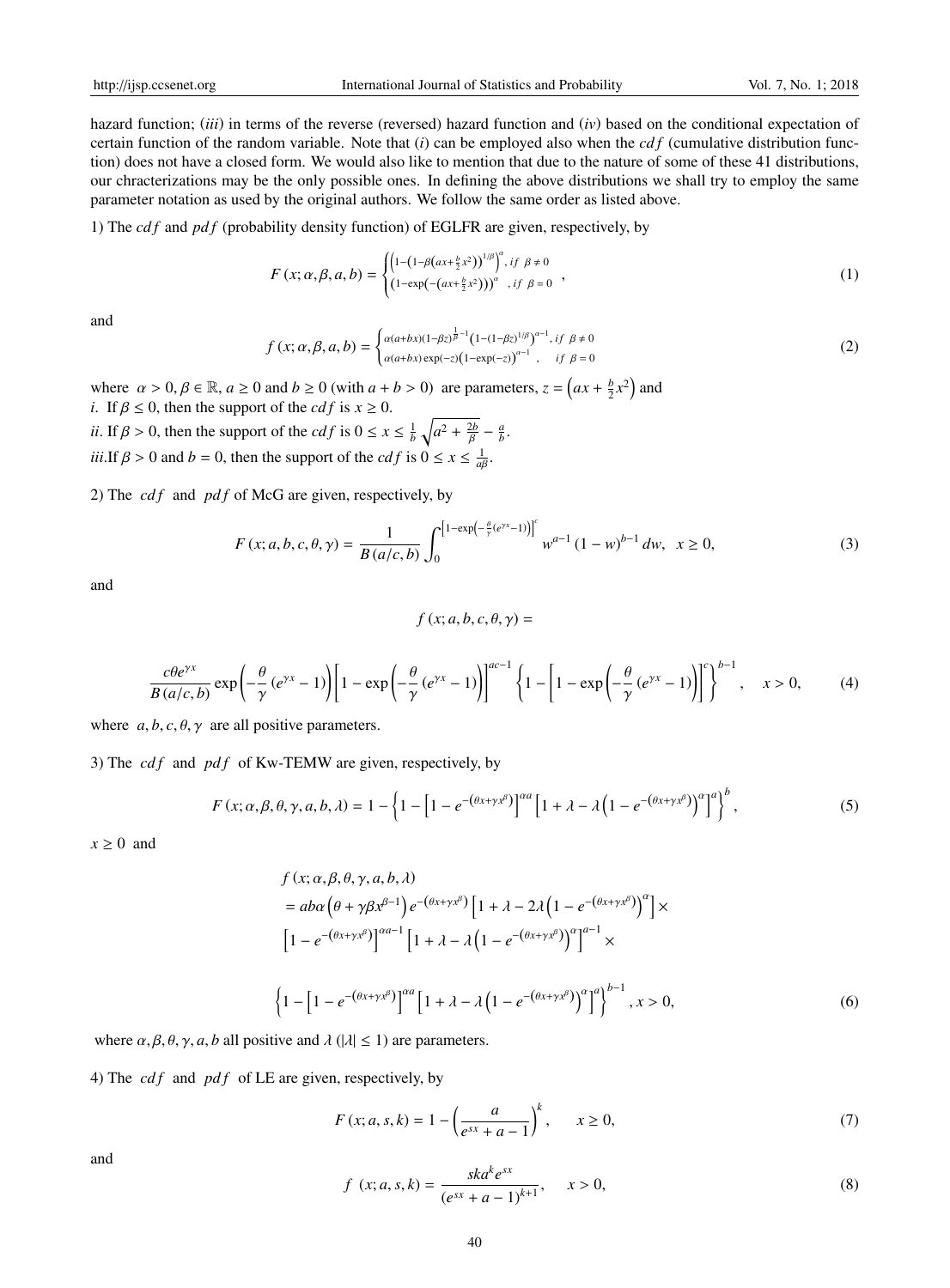where *a*, *s*, *k* are positive parameters.

**Remark 1.** For  $\alpha = 1$  and  $G_1(x) = \frac{e^{sx} - 1}{e^{sx} + a - 1}$ ,  $x \ge 0$ , the *cdf* of NF (A New Family) of distributions of Alizadeh et al (2015) reduces to (7). The NF distribution has been characterized in the upcoming Research Monograph by Hamedani and Maadooliat (2017).

5) The *cdf* and *pdf* of TEE are given, respectively, by

$$
F(x; \alpha, \lambda) = \frac{e^{\alpha} - e^{\alpha e^{-\lambda x}}}{e^{\alpha} - 1}, \qquad x \ge 0,
$$
\n<sup>(9)</sup>

and

$$
f(x; \alpha, \lambda) = \frac{\alpha \lambda e^{-\lambda x} e^{\alpha e^{-\lambda x}}}{e^{\alpha} - 1}, \quad x > 0,
$$
\n(10)

where  $\alpha$ ,  $\lambda$  are positive parameters.

**Remark 2.** For  $\alpha = 1$  and  $G_1(x) = 1 - e^{-\lambda x}$ ,  $x \ge 0$ , the *cdf* of EGP (The Exponentiated G Poisson) model of Gomes et al (2015) reduces to (9). The EGP distribution has been characterized in the upcoming Research Monograph by Hamedani and Maadooliat (2017).

6) The  $cdf$  and  $pdf$  of Go-G are given, respectively, by

$$
F(x; \theta, \gamma, \eta) = 1 - e^{\frac{\theta}{\gamma} \left\{1 - \left(\overline{G}(x; \eta)\right)^{-\gamma}\right\}}, \qquad x \in \mathbb{R}, \tag{11}
$$

and

$$
f(x; \theta, \gamma, \eta) = \theta g(x; \eta) \left( \overline{G}(x; \eta) \right)^{-\gamma - 1} e^{\frac{\theta}{\gamma} \left( 1 - \left( \overline{G}(x; \eta) \right)^{-\gamma} \right)}, \quad x \in \mathbb{R}, \tag{12}
$$

where  $\theta$ ,  $\gamma$  are positive parameters and *g* (*x*; *n*) and *G* (*x*; *n*) are *pdf* and *cdf* of the baseline distribution which depends on the vector parameter  $\eta$ .

7) The *cdf* and *pdf* of TIHL-G are given, respectively, by

$$
F(x; \lambda) = \frac{1 - \left(\overline{G}\left(x; \eta\right)\right)^{\lambda}}{1 + \left(\overline{G}\left(x; \eta\right)\right)^{\lambda}}, \qquad x \in \mathbb{R}, \tag{13}
$$

and

$$
f(x; \lambda) = \frac{2\lambda g(x; \eta) (\overline{G}(x; \eta))^{4-1}}{\left\{1 + (\overline{G}(x; \eta))^{4}\right\}^{2}}, \quad x \in \mathbb{R},
$$
\n(14)

)<sup>λ</sup>−<sup>1</sup>

where  $\lambda$  is a positive parameters and  $g(x; \eta)$  and  $G(x; \eta)$  are pdf and cdf of the baseline distribution which depends on the vector parameter  $n$ .

#### Special TIHL-G distributions

The following distributions are listed as sub-models of the TIHL-G distribution: The type I half-logistic normal; The type I half-logistic gamma and The type I half-logistic Frechet. ´

**Remark 3.** For  $\alpha = 1$ , the *cdf* of EHL-G (The Exponentiated Half-Logistic Family) of distributions of Cordeiro et al (2014) reduces to (13). The EHL-G distribution has been characterized in the upcoming Research Monograph by Hamedani and Maadooliat (2017).

8) The *cdf* and *pdf* of TGW are given, respectively, by

$$
F(x; \alpha, \beta, \theta, \lambda) = \frac{\theta \left( 1 - e^{-(\alpha x)^{\beta}} \right)}{1 + (\theta - 1) \left( 1 - e^{-(\alpha x)^{\beta}} \right)} \left\{ 1 + \frac{\lambda e^{-(\alpha x)^{\beta}}}{1 + (\theta - 1) \left( 1 - e^{-(\alpha x)^{\beta}} \right)} \right\},
$$
(15)

 $x \geq 0$  and

$$
f(x; \alpha, \beta, \theta, \lambda) = \frac{\theta \beta \alpha^{\beta} x^{\beta - 1}}{e^{(\alpha x)^{\beta}} \left[ 1 + (\theta - 1) \left( 1 - e^{-(\alpha x)^{\beta}} \right) \right]^2} \left\{ 1 + \frac{\lambda e^{-(\alpha x)^{\beta}}}{1 + (\theta - 1) \left( 1 - e^{-(\alpha x)^{\beta}} \right)} \right\},
$$
(16)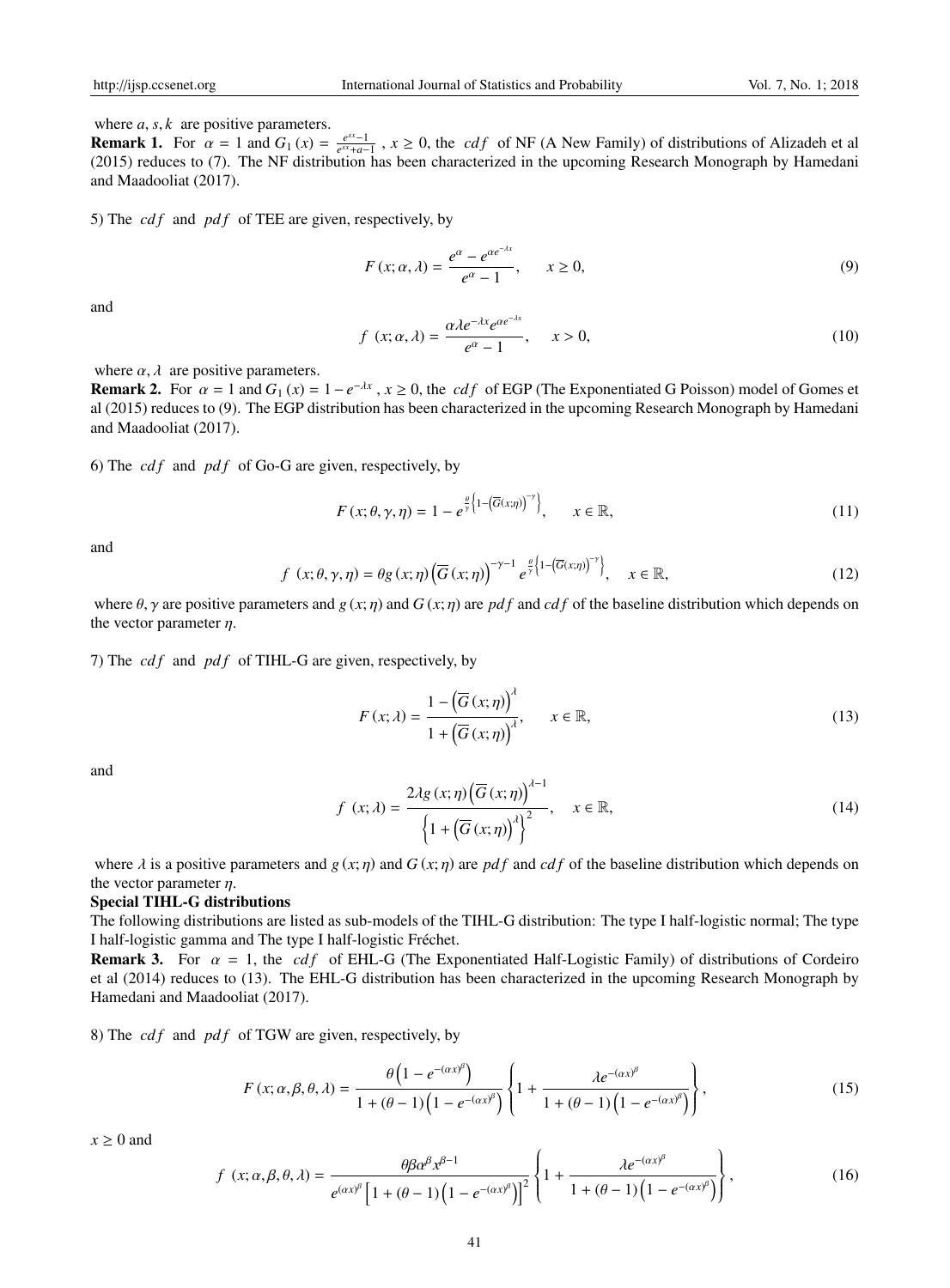$x > 0$ , where  $\alpha, \beta, \theta$  positive and  $\lambda$  ( $|\lambda| \le 1$ ) are parameters.

9) The *cdf* and *pdf* of ALLGE are given, respectively, by

$$
F(x; \theta, \delta, \eta) = \frac{\left(\delta^{\theta} + 1\right)(1 - e^{-\eta x})^{\theta}}{\delta^{\theta} + (1 - e^{-\eta x})^{\theta}}, \quad x \ge 0,
$$
\n(17)

and

$$
f(x; \theta, \delta, \eta) = \frac{\left(\delta^{\theta} + 1\right)\delta^{\theta}\theta\eta e^{-\eta x} (1 - e^{-\eta x})^{\theta - 1}}{\left[\delta^{\theta} + (1 - e^{-\eta x})^{\theta}\right]^2}, \quad x > 0,
$$
\n(18)

where  $\theta$ ,  $\delta$ ,  $\eta$  are positive parameters.

10) The *cdf* and *pdf* of TIIHL-G are given, respectively, by

$$
F(x; \lambda, \zeta) = \frac{2\left[G(x; \zeta)\right]^{\lambda}}{1 + \left[G(x; \zeta)\right]^{\lambda}}, \quad x \ge 0,
$$
\n(19)

and

$$
f(x; \lambda, \zeta) = \frac{2\lambda g(x; \zeta) [G(x; \zeta)]^{\lambda - 1}}{[1 + [G(x; \zeta)]^{\lambda}]^2}, \quad x > 0,
$$
\n(20)

where  $\lambda$  is a positive parameter and  $G(x;\zeta)$ ,  $g(x;\zeta)$  are *cdf* and *pdf* of the baseline distribution which depends on the parameter vector  $\zeta$ .

11) The  $cdf$  and  $pdf$  of TNGIW are given, respectively, by

 $\mathcal{L}_{\mathcal{A}}$ 

$$
F(x; \alpha, \beta, \gamma, \phi, \lambda) = \left\{ 1 - \left[ 1 - \exp\left\{ -\frac{\alpha}{x} - \gamma \left( \frac{1}{x} \right)^{\beta} \right\} \right]^{\phi} \right\} \left\{ 1 + \lambda \left[ 1 - \exp\left\{ -\frac{\alpha}{x} - \gamma \left( \frac{1}{x} \right)^{\beta} \right\} \right]^{\phi} \right\},
$$
(21)

ϕ

 $x \geq 0$  and

$$
f(x; \alpha, \beta, \gamma, \phi, \lambda) = \phi \left\{ \frac{\alpha}{x^2} + \beta \gamma \left( \frac{1}{x} \right)^{\beta + 1} \right\} \exp \left\{ -\frac{\alpha}{x} - \gamma \left( \frac{1}{x} \right)^{\beta} \right\} \times \left[ 1 - \exp \left\{ -\frac{\alpha}{x} - \gamma \left( \frac{1}{x} \right)^{\beta} \right\} \right]^{\phi - 1} \times
$$

$$
\left\{1 - \lambda + 2\lambda \left[1 - \exp\left\{-\frac{\alpha}{x} - \gamma \left(\frac{1}{x}\right)^{\beta}\right\}\right]^{\phi}\right\},\tag{22}
$$

*x* > 0, where  $\alpha$ ,  $\beta$ ,  $\gamma$ ,  $\phi$  all positive and  $\lambda$  ( $|\lambda| \le 1$ ) are parameters. **Remark 4.** For  $\lambda = 0$ , TNGIW will reduce to NGIW (New Generalized Inverse Weibull) distribution of Khan and King (2016).

12) The  $cdf$  and  $pdf$  of Po-G are given, respectively, by

$$
F(x; \theta, \eta) = \frac{\exp[\theta G(x; \eta)] - 1}{e^{\theta} - 1}, \quad x \in \mathbb{R},
$$
\n(23)

and

$$
f(x; \theta, \eta) = \frac{\theta g(x; \eta) \exp[\theta G(x; \eta)]}{e^{\theta} - 1}, \quad x \in \mathbb{R},
$$
\n(24)

where  $\theta$  is a positive parameter and *g* (*x*; *n*) and *G* (*x*; *n*) are *pdf* and *cdf* of the baseline distribution which depends on the parameter vector  $\eta$ .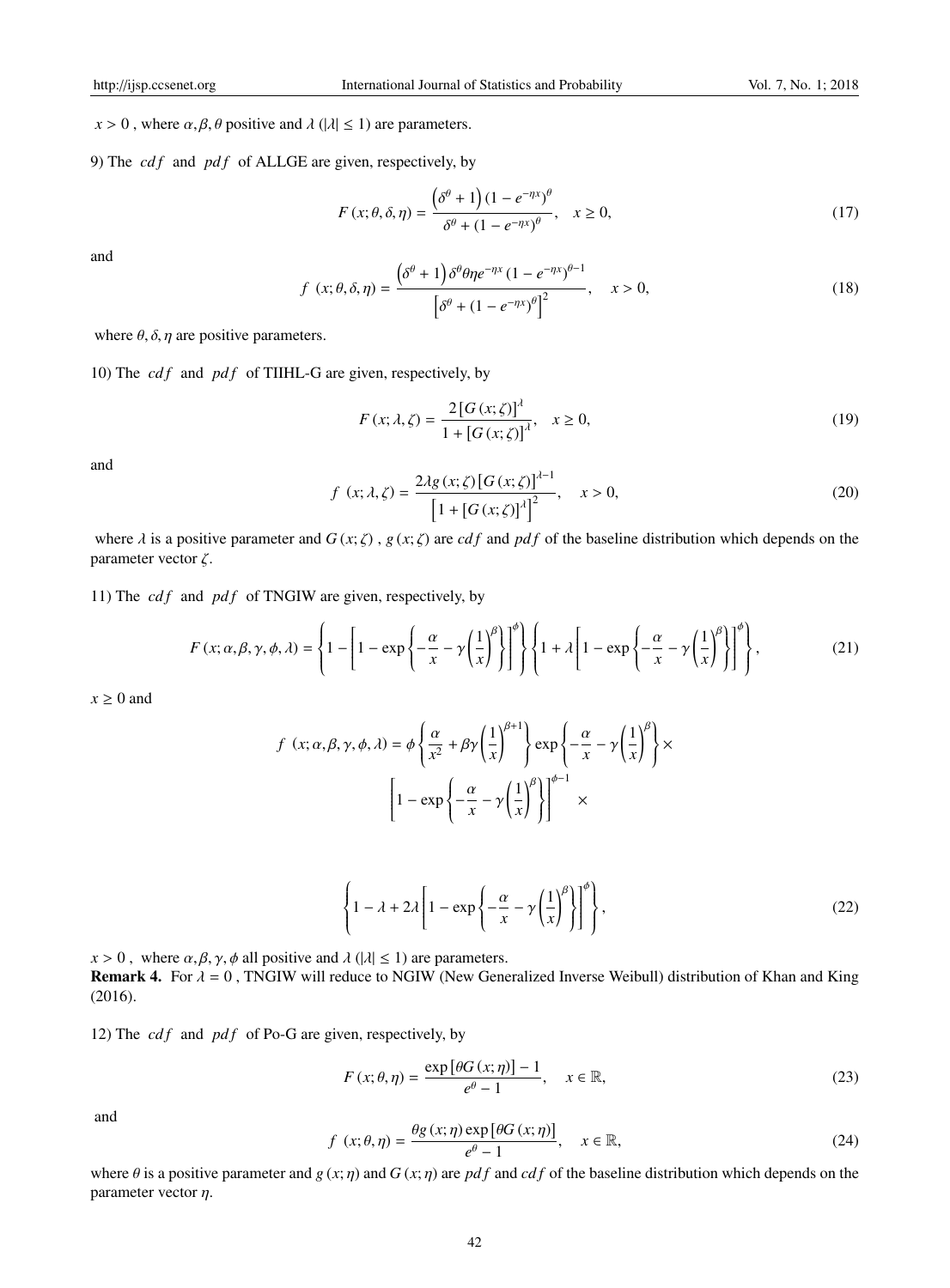13) The  $cdf$  and  $pdf$  of GTW are given, respectively, by

$$
F(x; \alpha, \beta, a, b, \lambda) = \left[1 - e^{-(\alpha x)^{\beta}}\right] \left\{1 + \lambda - \lambda\left[1 - e^{-(\alpha x)^{\beta}}\right]^{b}\right\}, x \ge 0,
$$
\n(25)

and

$$
f(x; \alpha, \beta, a, b, \lambda) = \beta \alpha^{\beta} x^{\beta - 1} e^{-(\alpha x)^{\beta}} \left[ 1 - e^{-(\alpha x)^{\beta}} \right]^{a-1} \left\{ a(1 + \lambda) - \lambda (a + b) \left[ 1 - e^{-(\alpha x)^{\beta}} \right]^{b} \right\},\tag{26}
$$

 $x > 0$ , where  $\alpha, \beta, a, b$  all positive and  $\lambda$  ( $|\lambda| \le 1$ ) are parameters.

14) The *cd f* and *pd f* of EGGP are given, respectively, by

$$
F(x; a, b, \lambda, \psi) = \frac{1 - \exp\left\{-\lambda \left\{1 - \left[\overline{G}(x; \psi)\right]^a\right\}^b\right\}}{1 - \exp\left\{-\lambda\right\}}, \quad x \in \mathbb{R},
$$
\n(27)

and

$$
f(x; a, b, \lambda, \psi) = \frac{ab\lambda g(x; \psi) \left[\overline{G}(x; \psi)\right]^{a-1} \left\{1 - \left[\overline{G}(x; \psi)\right]^{a}\right\}^{b-1}}{\left\{1 - \exp\{-\lambda\}\right\} \exp\left\{\lambda \left\{1 - \left[\overline{G}(x; \psi)\right]^{a}\right\}^{b}\right\}},
$$
\n(28)

 $x \in \mathbb{R}$ , where *a*, *b*,  $\lambda$  are positive parameters and  $g(x, \psi)$  and  $G(x, \psi)$  are *pdf* and *cdf* of the baseline distribution which depends on the parameter vector  $\psi$ .

15) The  $cdf$  and  $pdf$  of BIR are given, respectively, by

$$
F(x; a, b, \theta) = \frac{1}{B(a, b)} \int_0^{\exp(-\theta x^{-2})} w^{a-1} (1 - w)^{b-1} dw, \ x \ge 0,
$$
 (29)

and

$$
f(x; a, b, \theta) = \frac{2\theta}{B(a, b)} x^{-3} \exp(-\theta x^{-2}) \left[1 - \exp(-\theta x^{-2})\right]^{b-1}, x > 0,
$$
\n(30)

where  $a, b, \theta$  are positive parameters.

16) The *cdf* and *pdf* of BIR<sub>1</sub> ( $a = b = \frac{1}{2}$ ) are given, respectively, by

$$
F(x; \theta) = \frac{2}{\pi} \arcsin \left\{ \exp\left(-\frac{\theta}{2}x^{-2}\right) \right\}, \quad x \ge 0
$$
 (31)

and

$$
f(x; \theta) = \frac{2}{\pi} \left\{ \frac{\theta x^{-3} \exp\left(-\frac{\theta}{2} x^{-2}\right)}{\sqrt{1 - \exp(-\theta x^{-2})}} \right\}, \quad x > 0,
$$
\n(32)

where  $\theta$  is a positive parameter.

17) The  $cdf$  and  $pdf$  of BWP are given, respectively, by

$$
F(x; \alpha, \beta, a, b, \lambda) = \frac{1}{B(a, b)} \int_0^{\frac{e^{ac-\beta x^{\alpha}} - e^{d}}{1 - e^{d}}} w^{a-1} (1 - w)^{b-1} dw, \ x \ge 0,
$$
 (33)

and

$$
f(x; \theta) = cx^{\alpha - 1} e^{-\beta x^{\alpha}} e^{\lambda e^{-\beta x^{\alpha}}} \left( e^{\lambda e^{-\beta x^{\alpha}}} - 1 \right)^{b - 1}, \quad x > 0,
$$
 (34)

where  $\alpha, \beta, a, b, \lambda$  are positive parameters and  $c = \frac{\alpha \beta \lambda e^{-\lambda} (e^{\lambda} - 1)^{2-a-b}}{R(a-b)(1-a^{-\lambda})}$  $\frac{f(x)}{B(a,b)(1-e^{-\lambda})}$  is the normalizing constant. Note that for *a* = 1,  $c = b\alpha\beta\lambda \left(e^{\lambda} - 1\right)^{-b}$  and for  $b = 1, c = a\alpha\beta\lambda \left(e^{\lambda} - 1\right)^{-a}$ .

18) The  $cdf$  and  $pdf$  of GMW are given, respectively, by

$$
F(x; \alpha, \beta, a, \lambda) = \frac{1}{\Gamma(a)} \int_0^{\alpha x^{\beta} e^{\lambda x}} t^{a-1} e^{-t} dt, \quad x \ge 0,
$$
 (35)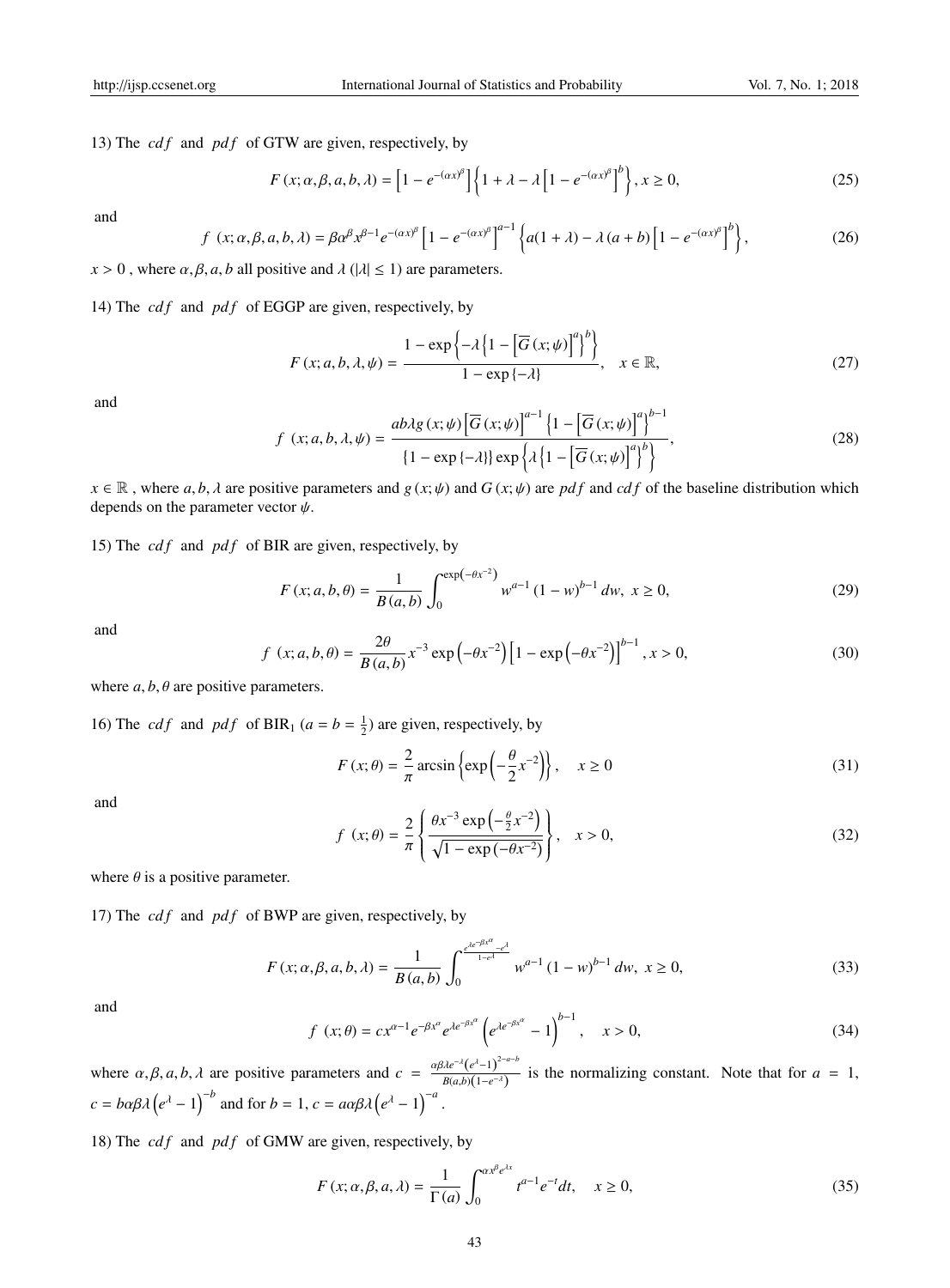and

$$
f(x; \alpha, \beta, a, \lambda) = \frac{\alpha x^{\beta - 1} (\beta + \lambda x)}{\Gamma(a)} \left\{ \alpha x^{\beta} e^{\lambda x} \right\}^{a - 1} e^{\lambda x - \alpha x^{\beta} e^{\lambda x}}, \ x > 0,
$$
 (36)

where  $\alpha$ ,  $\beta$ ,  $\alpha$ ,  $\lambda$  are positive parameters.

19) The  $cdf$  and  $pdf$  of TD are given, respectively, by

$$
F(x; \alpha, \beta, \theta, \lambda) = \left(1 + \alpha x^{-\theta}\right)^{-\beta} \left[1 + \lambda - \lambda \left(1 + \alpha x^{-\theta}\right)^{-\beta}\right], \quad x \ge 0,
$$
\n(37)

and

$$
f(x; \alpha, \beta, \theta, \lambda) = \alpha \beta \theta x^{-\theta - 1} \left( 1 + \alpha x^{-\theta} \right)^{-\beta - 1} \left[ 1 + \lambda - 2\lambda \left( 1 + \alpha x^{-\theta} \right)^{-\beta} \right],
$$
\n(38)

*x* > 0, where  $\alpha$ ,  $\beta$ ,  $\theta$  positive and  $\lambda$  ( $|\lambda| \le 1$ ) are parameters.

20) The  $cdf$  and  $pdf$  of EGG are given, respectively, by

$$
F(x; \alpha, \theta, \gamma, \eta) = \left\{ 1 - e^{\frac{\theta}{\gamma} \left( 1 - \left( \overline{G}(x; \eta) \right)^{-\gamma} \right)} \right\}^{\alpha}, \quad x \in \mathbb{R},
$$
\n(39)

and

$$
f(x; \alpha, \theta, \gamma, \eta) = \frac{\alpha \theta g(x; \eta) e^{\frac{\theta}{\gamma} \left(1 - \left(\overline{G}(x; \eta)\right)^{-\gamma}\right)}}{\left(\overline{G}(x; \eta)\right)^{1+\gamma} \left\{1 - e^{\frac{\theta}{\gamma} \left(1 - \left(\overline{G}(x; \eta)\right)^{-\gamma}\right)}\right\}^{1-\alpha}}, \quad x \in \mathbb{R},
$$
\n(40)

where  $\alpha$ ,  $\theta$ ,  $\gamma$  are positive parameters and *g*(*x*; *n*), *G*(*x*; *n*) are *pdf* and *cdf* of the baseline distribution with parameter vector  $\eta$ .

21) The  $cdf$  and  $pdf$  of NEPL are given, respectively, by

$$
F(x; \alpha, \beta, \lambda) = \frac{\left[1 - \left(1 + \frac{\lambda}{1 + \lambda} x^{\beta}\right) e^{-\lambda x^{\beta}}\right]^{\alpha}}{\left[1 - \left(1 + \frac{\lambda}{1 + \lambda} x^{\beta}\right) e^{-\lambda x^{\beta}}\right]^{\alpha} + \left(1 + \frac{\lambda}{1 + \lambda} x^{\beta}\right) e^{-\lambda x^{\beta}}}, \ x \ge 0,
$$
\n(41)

and

$$
f(x; \alpha, \beta, \lambda) = \frac{\alpha \beta \lambda^2 \left(1 + x^{\beta}\right) e^{-\lambda x^{\beta}} \left[1 - \left(1 + \frac{\lambda}{1 + \lambda} x^{\beta}\right) e^{-\lambda x^{\beta}}\right]^{\alpha - 1} \left(1 + \frac{\lambda}{1 + \lambda} x^{\beta}\right)^{\alpha - 1}}{\left(1 + \lambda\right) \left\{\left[1 - \left(1 + \frac{\lambda}{1 + \lambda} x^{\beta}\right) e^{-\lambda x^{\beta}}\right]^{\alpha} + \left(1 + \frac{\lambda}{1 + \lambda} x^{\beta}\right) e^{-\lambda x^{\beta}}\right\}^2}, \quad x > 0
$$
\n
$$
(42)
$$

where  $\alpha, \beta, \lambda$  are positive parameters.

22) The *cdf* and *pdf* of PWR (WLOG for  $\mu = 0$ ,  $\sigma = 1$ ) are given, respectively, by

$$
F(x; \alpha) = \frac{e^{\alpha} - e^{\alpha e^{-e^x}}}{e^{\alpha} - 1}, \quad x \in \mathbb{R},
$$
\n(43)

and

$$
f(x; \alpha) = \frac{\alpha}{e^{\alpha} - 1} e^{x + \alpha e^{-e^x} - e^x}, \quad x \in \mathbb{R},
$$
\n(44)

where  $\alpha$  is a positive parameter.

23) The *cdf* and *pdf* of OLLSN (WLOG for  $\mu = 0, \sigma = 1$ ) are given, respectively, by

$$
F(x; \lambda) = \frac{[\Phi_{SN}(x; \lambda)]^{\alpha}}{[\Phi_{SN}(x; \lambda)]^{\alpha} + [\overline{\Phi}_{SN}(x; \lambda)]^{\alpha}}, \quad x \in \mathbb{R},
$$
\n(45)

and

$$
f(x; \lambda) = \frac{2\alpha\phi(x)\Phi(\lambda x)\left[\Phi_{SN}(x; \lambda)\right]^{\alpha-1} \left[\overline{\Phi}_{SN}(x; \lambda)\right]^{\alpha-1}}{\left\{\left[\Phi_{SN}(x; \lambda)\right]^{\alpha} + \left[\overline{\Phi}_{SN}(x; \lambda)\right]^{\alpha}\right\}^2}, \quad x \in \mathbb{R},
$$
\n(46)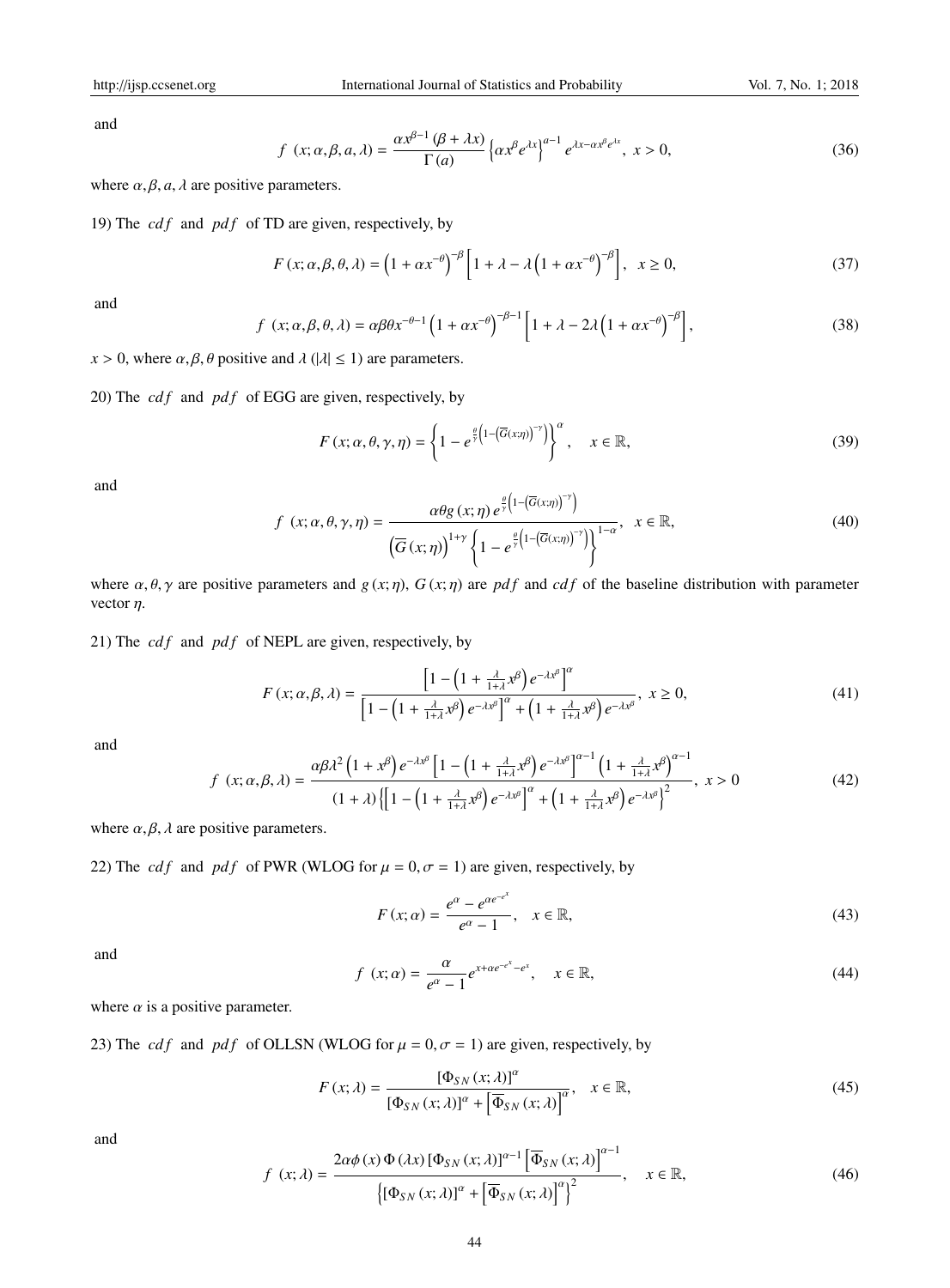where  $\lambda$  is a positive parameter,  $\phi(x)$ ,  $\Phi(x)$  are *pdf* and *cdf* of the standard normal distribution,  $\Phi_{SN}(x;\lambda) = \Phi(x)$  –  $2T(x; \lambda)$ ,  $T(x; \lambda) = (2\pi)^{-1} \int_0^{\lambda}$  $\exp\{-\frac{1}{2}x^2(1+u^2)\}\$  $\frac{\partial}{\partial x} \frac{\partial}{\partial x} \left( \frac{\partial}{\partial t} + u^2 \right) d\mu$  and  $\overline{\Phi}_{SN}(x; \lambda) = 1 - \Phi_{SN}(x; \lambda)$ .

24) The  $cdf$  and  $pdf$  of EGGG are given, respectively, by

$$
F(x; \alpha, \tau, \lambda, p, k) = 1 - \left\{ 1 - \frac{\gamma_1 \left[ k, \left( \frac{x}{\alpha} \right)^{\tau} \right]}{1 - p \left\{ 1 - \gamma_1 \left[ k, \left( \frac{x}{\alpha} \right)^{\tau} \right] \right\}} \right\}^{\lambda}, \quad x \ge 0,
$$
\n
$$
(47)
$$

and

$$
f(x; \alpha, \tau, \lambda, p, k) = \frac{\lambda \tau (1 - p)^{\lambda}}{\alpha \Gamma(k)} \left(\frac{x}{\alpha}\right)^{\tau k - 1} \exp\left[-\left(\frac{x}{\alpha}\right)^{\tau}\right] \frac{\left\{\left(1 - \gamma_{1}\left[k, \left(\frac{x}{\alpha}\right)^{\tau}\right]\right)\left(1 - p\left\{1 - \gamma_{1}\left[k, \left(\frac{x}{\alpha}\right)^{\tau}\right]\right\}\right)\right\}^{\lambda - 1}}{\left(1 - p\left\{1 - \gamma_{1}\left[k, \left(\frac{x}{\alpha}\right)^{\tau}\right]\right\}\right)^{2}},\tag{48}
$$

 $x > 0$ , where  $\alpha, \tau, \lambda, k$  positive,  $p \in (0, 1)$  are parameters,  $\gamma[k, x] = \int_0^x w^{k-1} e^{-w} dw$ ,  $\gamma_1[k, x] = \frac{1}{\Gamma(k)} \int_0^x w^{k-1} e^{-w} dw$  and  $\Gamma(k) = \int_0^\infty w^{k-1} e^{-w} dw.$ 

25) The  $cdf$  and  $pdf$  of ETQL are given, respectively, by

$$
F(x; \alpha, \beta, \mu, \theta, \lambda) = \left[1 - \left\{1 - \left[\begin{array}{c} (1+\lambda)\left(1 - \frac{\mu\theta + 1 + \theta x}{\mu\theta + 1}e^{-\theta x}\right) \\ -\lambda\left(1 - \frac{\mu\theta + 1 + \theta x}{\mu\theta + 1}e^{-\theta x}\right)^2 \end{array}\right]\right\}^{\alpha}\right]^{\beta}, \quad x \ge 0,
$$
\n(49)

and

$$
f(x; \alpha, \beta, \mu, \theta, \lambda) = \frac{\alpha \beta \theta^2}{\mu \theta + 1} e^{-\theta x} (\mu + x) \left\{ 1 - \begin{bmatrix} (1 + \lambda) \left( 1 - \frac{\mu \theta + 1 + \theta x}{\mu \theta + 1} e^{-\theta x} \right) \\ -\lambda \left( 1 - \frac{\mu \theta + 1 + \theta x}{\mu \theta + 1} e^{-\theta x} \right)^2 \end{bmatrix} \right\}^{\alpha - 1} \left[ 1 - \begin{Bmatrix} (1 + \lambda) \left( 1 - \frac{\mu \theta + 1 + \theta x}{\mu \theta + 1} e^{-\theta x} \right) \\ -\lambda \left( 1 - \frac{\mu \theta + 1 + \theta x}{\mu \theta + 1} e^{-\theta x} \right)^2 \end{Bmatrix} \right]^{ \alpha - 1} \left[ 1 - \lambda \left( 1 - \frac{\mu \theta + 1 + \theta x}{\mu \theta + 1} e^{-\theta x} \right)^2 \right] \right\}^{\alpha - 1} \left[ 1 - \lambda \left( 1 - \frac{\mu \theta + 1 + \theta x}{\mu \theta + 1} e^{-\theta x} \right)^2 \right]^{ \alpha - 1} \left[ 1 - \lambda \left( 1 - \frac{\mu \theta + 1 + \theta x}{\mu \theta + 1} e^{-\theta x} \right)^2 \right]^{ \alpha - 1} \left[ 1 - \lambda \left( 1 - \frac{\mu \theta + 1 + \theta x}{\mu \theta + 1} e^{-\theta x} \right)^2 \right]^{ \alpha - 1} \left[ 1 - \lambda \left( 1 - \frac{\mu \theta + 1 + \theta x}{\mu \theta + 1} e^{-\theta x} \right)^2 \right]^{ \alpha - 1} \left[ 1 - \lambda \left( 1 - \frac{\mu \theta + 1 + \theta x}{\mu \theta + 1} e^{-\theta x} \right)^2 \right]^{ \alpha - 1} \left[ 1 - \lambda \left( 1 - \frac{\mu \theta + 1 + \theta x}{\mu \theta + 1} e^{-\theta x} \right)^2 \right]^{ \alpha - 1} \left[ 1 - \lambda \left( 1 - \frac{\mu \theta + 1 + \theta x}{\mu \theta + 1} e^{-\theta x} \right)^2 \right]^{ \alpha - 1} \left[ 1 - \lambda \left( 1 - \frac{\mu \theta + 1 + \theta x}{\mu
$$

 $x > 0$ , where  $\alpha, \beta, \mu, \theta$  positive and  $\lambda$  ( $|\lambda| \le 1$ ) are parameters.

26) The *pdf* of LKGG (WLOG for  $\mu = 0$ ,  $\sigma = 1$ ) is given, respectively, by

$$
f(x; \lambda, \varphi, q) = \begin{cases} \frac{\lambda \varphi |q|}{\Gamma(q^{-2})} (q^{-2})^{q^{-2}} \exp\{q^{-1}x - q^{-2}e^{qx}\} \times \\ \{\gamma_1 [q^{-2}, q^{-2}e^{qx}]\}^{\lambda - 1} \{1 - (\gamma_1 [q^{-2}, q^{-2}e^{qx}])^{\lambda}\}^{\varphi - 1}, & \text{if } q \neq 0 \\ \frac{\lambda \varphi}{\sqrt{2\pi}} \exp\left(-\frac{x^2}{2}\right) (\Phi(x))^{\lambda - 1} [1 - (\Phi(x))^{\lambda}]^{\varphi - 1}, & \text{if } q = 0 \end{cases}
$$
(51)

 $x \in \mathbb{R}$ , where  $\lambda$ ,  $\varphi$  positive ,  $q \in \mathbb{R}$  are parameters and , as before,  $\gamma_1 [\alpha, x] = \frac{1}{\Gamma(\alpha)} \int_0^x w^{\alpha-1} e^{-w} dw$ . 27) The  $cdf$  and  $pdf$  of ERK are given, respectively, by

$$
F(x; \beta, \lambda) = \left\{ 1 - \exp\left[ -\left(\frac{x}{1-x}\right)^{\beta} \right] \right\}^{\lambda}, \quad 0 \le x \le 1,
$$
 (52)

and

$$
f(x; \beta, \lambda) = \frac{\lambda \beta x^{\beta - 1} \exp\left[-\left(\frac{x}{1 - x}\right)^{\beta}\right]}{(1 - x)^{\beta + 1}} \left\{1 - \exp\left[-\left(\frac{x}{1 - x}\right)^{\beta}\right]\right\}^{\lambda - 1},\tag{53}
$$

 $0 < x < 1$ , where  $\beta$ ,  $\lambda$  are positive parameters.

28) The *cdf* and *pdf* of EL are given, respectively, by

$$
F(x; \alpha, \theta, \lambda) = \left[1 - (1 + \lambda x)^{-\theta}\right]^{\alpha}, \quad x \ge 0,
$$
\n
$$
(54)
$$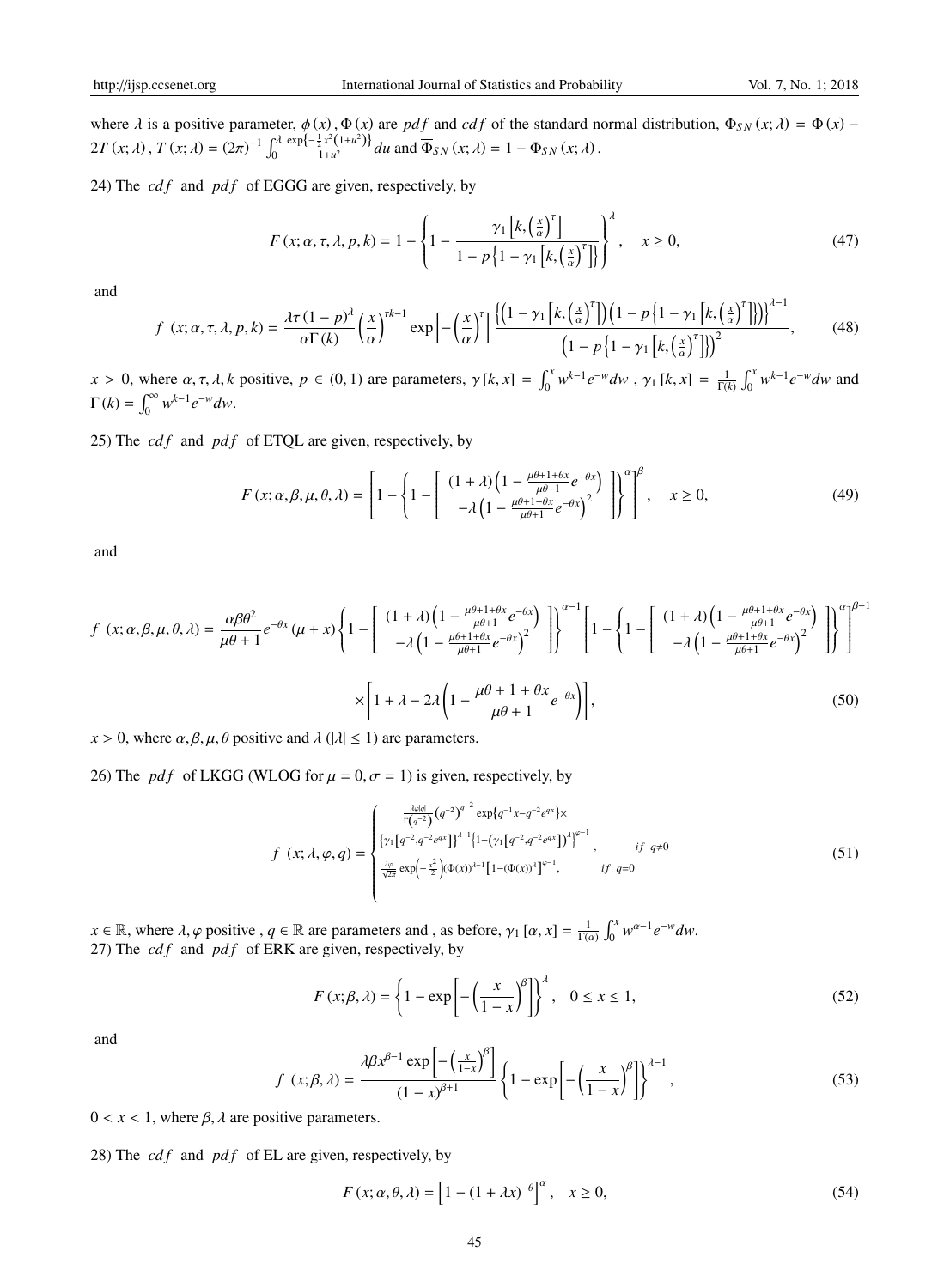and

$$
f(x; \alpha, \theta, \lambda) = \alpha \theta \lambda (1 + \lambda x)^{-(\theta + 1)} \left[ 1 - (1 + \lambda x)^{-\theta} \right]^{\alpha - 1}, \quad x > 0,
$$
\n
$$
(55)
$$

where  $\alpha$ ,  $\theta$ ,  $\lambda$  are positive parameters.

Remark 5. A generalization of the EL distribution was proposed by Mead (2015) which is characterized in the upcoming Research Monograph by Hamedani and Maadooliat (2017).

29) The *cdf* and *pdf* of AEE are given, respectively, by

$$
F(x; \alpha, \beta) = 1 - \frac{(\alpha + \beta + \alpha \beta x) e^{-\alpha x}}{\alpha + \beta}, \quad x \ge 0,
$$
\n
$$
(56)
$$

and

$$
f(x; \alpha, \beta) = \frac{\alpha^2 (1 + \beta x)e^{-\alpha x}}{\alpha + \beta}, \quad x > 0,
$$
\n
$$
(57)
$$

where  $\alpha$ ,  $\beta$  are positive parameters.

30) The *cd f* and *pd f* of NWE are given, respectively, by

$$
F(x; \alpha, \beta, \lambda) = 1 - \frac{C}{\lambda} e^{-\lambda x} \left\{ \frac{\beta}{\beta + 1} - \frac{e^{-\lambda \alpha x}}{\alpha + 1} + \frac{e^{-\lambda \alpha (\beta + 1)x}}{(\beta + 1)(1 + \alpha (\beta + 1))} \right\}, \quad x \ge 0
$$
\n
$$
(58)
$$

and

$$
f(x; \alpha, \beta, \lambda) = Ce^{-\lambda x} \left\{ 1 - e^{-\lambda \alpha x} - \frac{\left( 1 - e^{-\lambda \alpha (\beta + 1)x} \right)}{(\beta + 1)} \right\}, \quad x > 0,
$$
 (59)

where  $\alpha, \beta, \lambda$  are positive parameters and  $C = \frac{\lambda(\alpha+1)(1+\alpha(\beta+1))}{\beta \alpha^2}$  $\frac{(1+a(p+1))}{\beta\alpha^2}$  is the normalizing constant.

31) The  $cdf$  and  $pdf$  of EIWG are given, respectively, by

$$
F(x; \alpha, \gamma, q) = \frac{e^{-\gamma x^{-\alpha}}}{1 - q(1 - e^{-\gamma x^{-\alpha}})}, \quad x \ge 0,
$$
\n(60)

and

$$
f(x; \alpha, \gamma, q) = \frac{\alpha \gamma (1 - q) x^{-(\alpha + 1)} e^{-\gamma x^{-\alpha}}}{[1 - q (1 - e^{-\gamma x^{-\alpha}})]^2}, \quad x > 0,
$$
\n(61)

where  $\alpha$ ,  $\gamma$  positive and  $q$  ( $0 < q < 1$ ) are parameters.

Remark 6. The EIWG distribution is a special case of BGIWG (The Beta Generalized Inverse Weibull Geometric) distribution of Elbatal et al. (2017). We believe that Chung et al. were not aware of Elbatal et al.'s paper as these two papers were published within a couple of months of each other. The BGIWG distribution was characterized in Hamedani (2017) paper listed in the references here.

32) The *cdf* and *pdf* of NEE are given, respectively, by

$$
F(x; \alpha, \beta) = 1 - \frac{\alpha^2 (1 + \beta x) e^{-\alpha x}}{\alpha + \beta}, \quad x \ge 0,
$$
\n
$$
(62)
$$

and

$$
f(x; \alpha, \beta) = \frac{(\alpha + \beta + \alpha \beta x)e^{-\alpha x}}{\alpha + \beta}, \quad x > 0,
$$
\n(63)

where  $\alpha$ ,  $\beta$  are positive parameters.

33) The *cdf* and *pdf* of ETW are given, respectively, by

$$
F(x; \alpha, \beta, \lambda, \nu) = \left\{ 1 + (\lambda - 1) e^{-\left(\frac{x}{\alpha}\right)^{\beta}} - \lambda e^{-2\left(\frac{x}{\alpha}\right)^{\beta}} \right\}^{\nu}, \ x \ge 0 \ , \tag{64}
$$

and

$$
f(x; \alpha, \beta, \lambda, \nu) = \frac{\nu \beta}{\alpha} \left(\frac{x}{\alpha}\right)^{\beta - 1} e^{-\left(\frac{x}{\alpha}\right)^{\beta}} \left[1 - \lambda + 2\lambda e^{-\left(\frac{x}{\alpha}\right)^{\beta}}\right] \left\{1 + (\lambda - 1) e^{-\left(\frac{x}{\alpha}\right)^{\beta}} - \lambda e^{-2\left(\frac{x}{\alpha}\right)^{\beta}}\right\}^{\nu - 1},\tag{65}
$$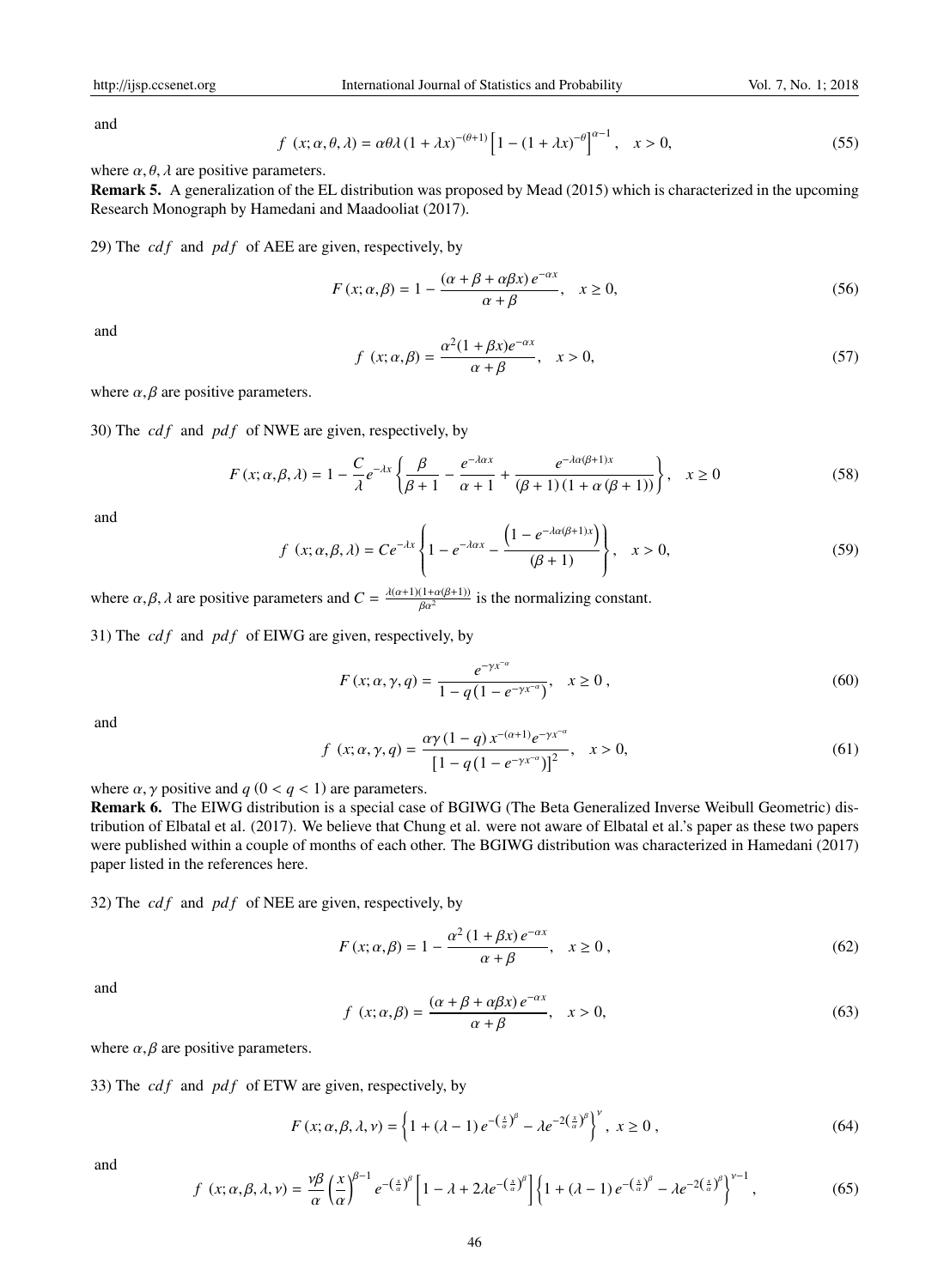$x > 0$ , where  $\alpha, \beta, \nu$  all positive and  $\lambda$  ( $|\lambda| \le 1$ ) are parameters.

34) The *cd f* and *pd f* of GW are given, respectively, by

$$
F(x; \alpha, \beta) = \frac{1 - e^{-x^{\beta}}}{1 - (1 - \alpha) e^{-x^{\beta}}}, \quad x \ge 0,
$$
\n(66)

and

$$
f(x; \alpha, \beta) = \frac{\alpha \beta x^{\beta - 1} e^{-x^{\beta}}}{\left[1 - (1 - \alpha) e^{-x^{\beta}}\right]^2}, \quad x > 0,
$$
\n(67)

where  $\alpha, \beta, \nu$  are positive parameters.

Remark 7. Generalizations of GW distributions were presented by Bidram et al. (2015) and by Elbatal et al. (2016). These distributions are characterized in the upcoming Research Monograph by Hamedani and Maadooliat (2017).

35) The *cd f* and *pd f* of ENHE are given, respectively, by

$$
F(x; \alpha, \beta, \lambda) = \left(1 - e^{1 - (1 + \alpha x)^{\beta}}\right)^{\lambda}, \quad x \ge 0,
$$
\n(68)

and

$$
f(x; \alpha, \beta, \lambda) = \lambda \alpha \beta (1 + \alpha x)^{\beta - 1} e^{1 - (1 + \alpha x)^{\beta}} \left( 1 - e^{1 - (1 + \alpha x)^{\beta}} \right)^{\lambda - 1}, \tag{69}
$$

 $x > 0$ , where  $\alpha, \beta, \lambda$  are all positive parameters.

36) The *cdf* and *pdf* of GW are given, respectively, by

$$
F(x; \alpha, \theta, c) = \frac{1}{1 - \alpha^{\theta}} \left\{ 1 - \alpha^{\theta} \left( 1 - e^{-x^{c}} + \alpha e^{-x^{c}} \right)^{-\theta} \right\}, x \ge 0,
$$
 (70)

and

$$
f(x; \alpha, \theta, c) = \frac{\theta(1-\alpha)\alpha^{\theta}cx^{c-1}e^{-x^{c}}}{(1-\alpha^{\theta})(1-e^{-x^{c}}+\alpha e^{-x^{c}})^{\theta+1}}, \quad x > 0,
$$
\n(71)

where  $\alpha$ ,  $\theta$ ,  $c$  are all positive parameters.

37) The *cdf* and *pdf* of TW-G are given, respectively, by

$$
F(x; \alpha, \beta) = \frac{1 - \exp\left[-\alpha G\left(x\right)^{\beta}\right]}{1 - \exp\left(-\alpha\right)}, \quad x \in \mathbb{R}, \tag{72}
$$

and

$$
f(x; \alpha, \beta) = \frac{\alpha \beta g(x) G(x)^{\beta - 1} \exp\left[-\alpha G(x)^{\beta}\right]}{1 - \exp(-\alpha)}, \quad x \in \mathbb{R},
$$
\n(73)

where  $\alpha$ ,  $\beta$  are positive parameters.

Remark 8. The TW-G distribution is not new. It was first introduced by Gomes et al. (2015), which is also characterized in the upcoming Research Monograph by Hamedani and Maadooliat (2017).

38) The *cdf* and *pdf* of GAW-G are given, respectively, by

$$
F(x; a, b, c, d, \eta) = 1 - \exp\left\{-c\left[-\ln\left(\overline{G}\left(x; \eta\right)\right)\right]^d - a\left[-\ln\left(\overline{G}\left(x; \eta\right)\right)\right]^b\right\}, x \in \mathbb{R},\tag{74}
$$

and

$$
f(x;a,b,c,d,\eta) = \frac{g(x;\eta)}{\overline{G}(x;\eta)} \left\{ cd \left[ -\ln \left( \overline{G}(x;\eta) \right) \right]^{d-1} + ab \left[ -\ln \left( \overline{G}(x;\eta) \right) \right]^{b-1} \right\} \exp \left\{ -c \left[ -\ln \left( \overline{G}(x;\eta) \right) \right]^{d} - a \left[ -\ln \left( \overline{G}(x;\eta) \right) \right]^{b} \right\},\tag{75}
$$

 $x \in \mathbb{R}$ , where *a*, *b*, *c*, *d* are positive parameters,  $G(x; \eta)$  and  $g(x; \eta)$  are *cdf* and *pdf* of the baseline distribution which depends on the parameter vector  $\eta$ .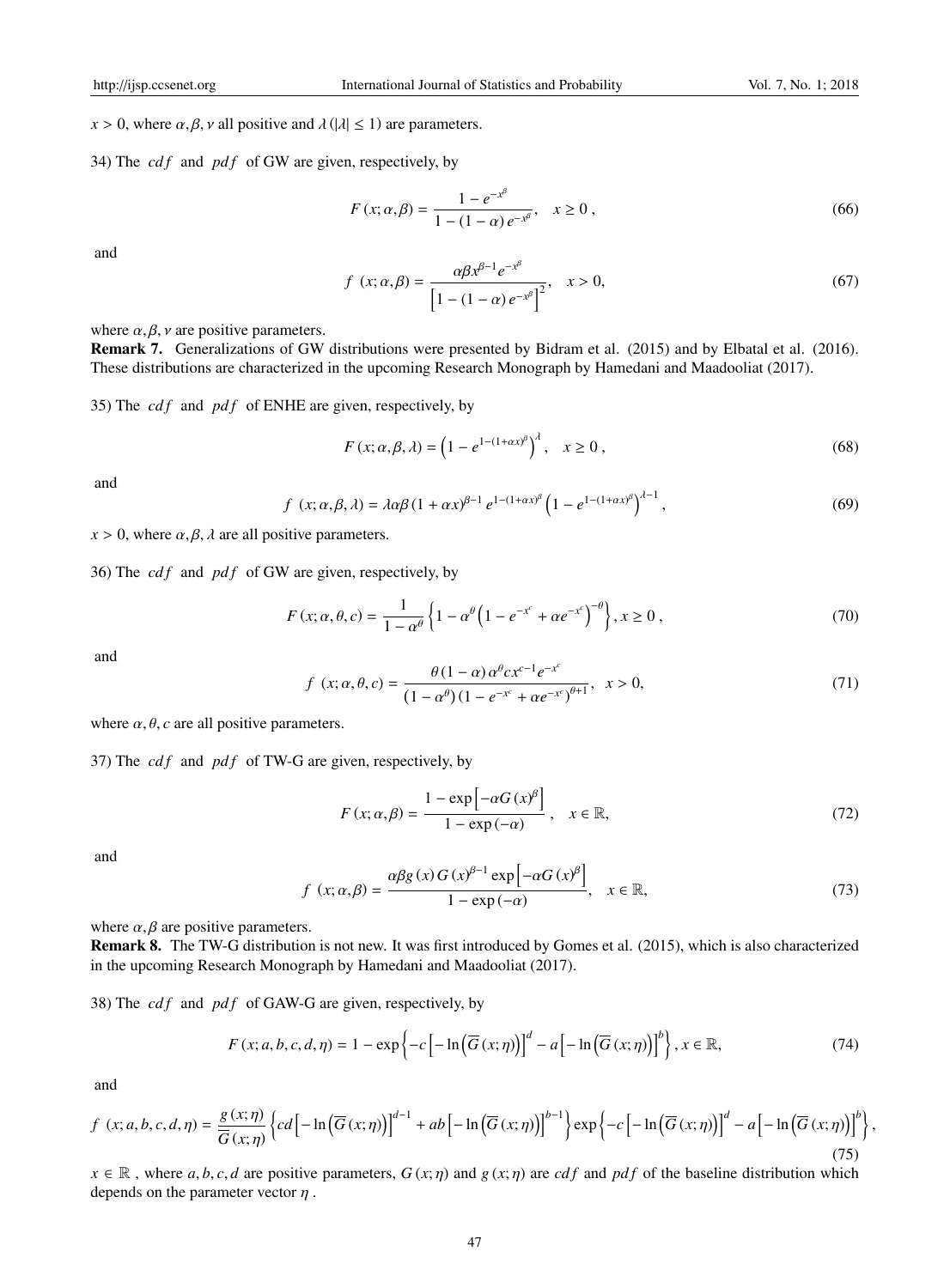39) The *cdf* and *pdf* of TWE are given, respectively, by

$$
F(x; \lambda, \alpha_1, \alpha_2) = 1 - Ce^{-\lambda x} \left( \begin{array}{c} 1 - \frac{1}{1 + \alpha_1} e^{-\lambda \alpha_1 x} - \frac{1}{1 + \alpha_2} e^{-\lambda \alpha_2 x} \\ + \frac{1}{1 + \alpha_1 + \alpha_2} e^{-\lambda (\alpha_1 + \alpha_2)x} \end{array} \right), \quad x \ge 0,
$$
 (76)

and

$$
f(x; \lambda, \alpha_1, \alpha_2) = C\lambda e^{-\lambda x} \left( 1 - e^{-\lambda \alpha_1 x} \right) \left( 1 - e^{-\lambda \alpha_2 x} \right), \quad x > 0,
$$
\n(77)

where  $\lambda$ ,  $\alpha_1$ ,  $\alpha_2$  are positive parameters and  $C = \frac{(1+\alpha_1)(1+\alpha_2)(1+\alpha_1+\alpha_2)}{\alpha_1\alpha(2+\alpha_1+\alpha_2)}$  is the normalizing constant. 40) The *pd f* of GWW is given by

$$
f(x; \alpha, \beta, \lambda, \nu) = C\lambda \beta x^{\beta - 1} e^{-\lambda x^{\beta}} \left( 1 - e^{-\lambda (\alpha x)^{\beta}} \right)^{\nu}, \quad x > 0,
$$
\n
$$
(78)
$$

where  $\alpha, \beta, \lambda, \nu$  are positive parameters and  $C = \frac{\alpha^{\beta}}{R(1-\lambda)}$  $\frac{a^{\rho}}{B\left(\frac{1}{a^{\beta}}, \nu+1\right)}$  is the normalizing constant and *B* (*a*, *b*) is the beta function. Remark 9. The Generalized Weighted Exponential (GWE) distribution of Kharazmi et al. (2017) is a special case of GWW distribution.

41) The *cdf* and *pdf* of GB are given, respectively, by

$$
F(x; \theta, \lambda) = 1 - e^{-2(x/\theta)^{\lambda}} \left( 3 - 2e^{-(x/\theta)^{\lambda}} \right), \quad x \ge 0,
$$
\n(79)

and

$$
f(x; \theta, \lambda) = \frac{6\lambda}{\theta} \left(\frac{x}{\theta}\right)^{\lambda - 1} e^{-2(x/\theta)^{\lambda}} \left(1 - e^{-(x/\theta)^{\lambda}}\right), \quad x > 0,
$$
\n(80)

where  $\theta$ ,  $\lambda$  are positive parameters.

#### 2. Characterizations of Distributions

We present our characterizations  $(i) - (iv)$  in four subsections.

#### *2.1 Characterizations Based on Two Truncated Moments*

This subsection deals with the characterizations of distributions listed in Section 1 based on the ratio of two truncated moments. Our first characterization employs a theorem due to Glänzel (1987), see Theorem 1 of Appendix A. The result, however, holds also when the interval *H* is not closed, since the condition of the Theorem is on the interior of *H*.

**Remark 1.1.** For  $\beta = 0$ , the distribution (1) has the simple form which has been characterized in our previous work. We will concentrate on the following three cases:  $I$ )  $\beta$  < 0 ;  $II$ )  $\beta$  > 0 and  $b \neq 0$  and  $III$ )  $\beta$  > 0 and  $b = 0$ .

#### CASE *I* :

———– **Proposition 1.1.** Let  $X : \Omega \to (0, \infty)$  be a continuous random variable and let  $q_2(x) = (1 - (1 - \beta (ax + \frac{b}{2}x^2)))^{1/\beta})^{1-\alpha}$ 

and  $q_1(x) = q_2(x) \left(1 - \beta \left(ax + \frac{b}{2}x^2\right)\right)^{-1}$  for  $x > 0$ . Then for  $\beta < 0$ , the random variable *X* has  $pdf(2)$  if and only if the function  $\xi$  defined in Theorem 1 is of the form

$$
\xi(x) = (1 - \beta) \left( 1 - \beta \left( ax + \frac{b}{2} x^2 \right) \right), \quad x > 0.
$$

Proof. Suppose the random variable *X* has  $pdf(2)$ , then

$$
(1 - F(x)) E [q_1(X) | X \ge x] = \frac{\alpha}{1 - \beta} \left( 1 - \beta \left( ax + \frac{b}{2} x^2 \right) \right)^{\frac{1}{\beta} - 1}, \quad x > 0,
$$

and

$$
(1 - F(x)) E [q_2(X) | X \ge x] = \alpha \left( 1 - \beta \left( ax + \frac{b}{2} x^2 \right) \right)^{1/\beta}, \quad x > 0.
$$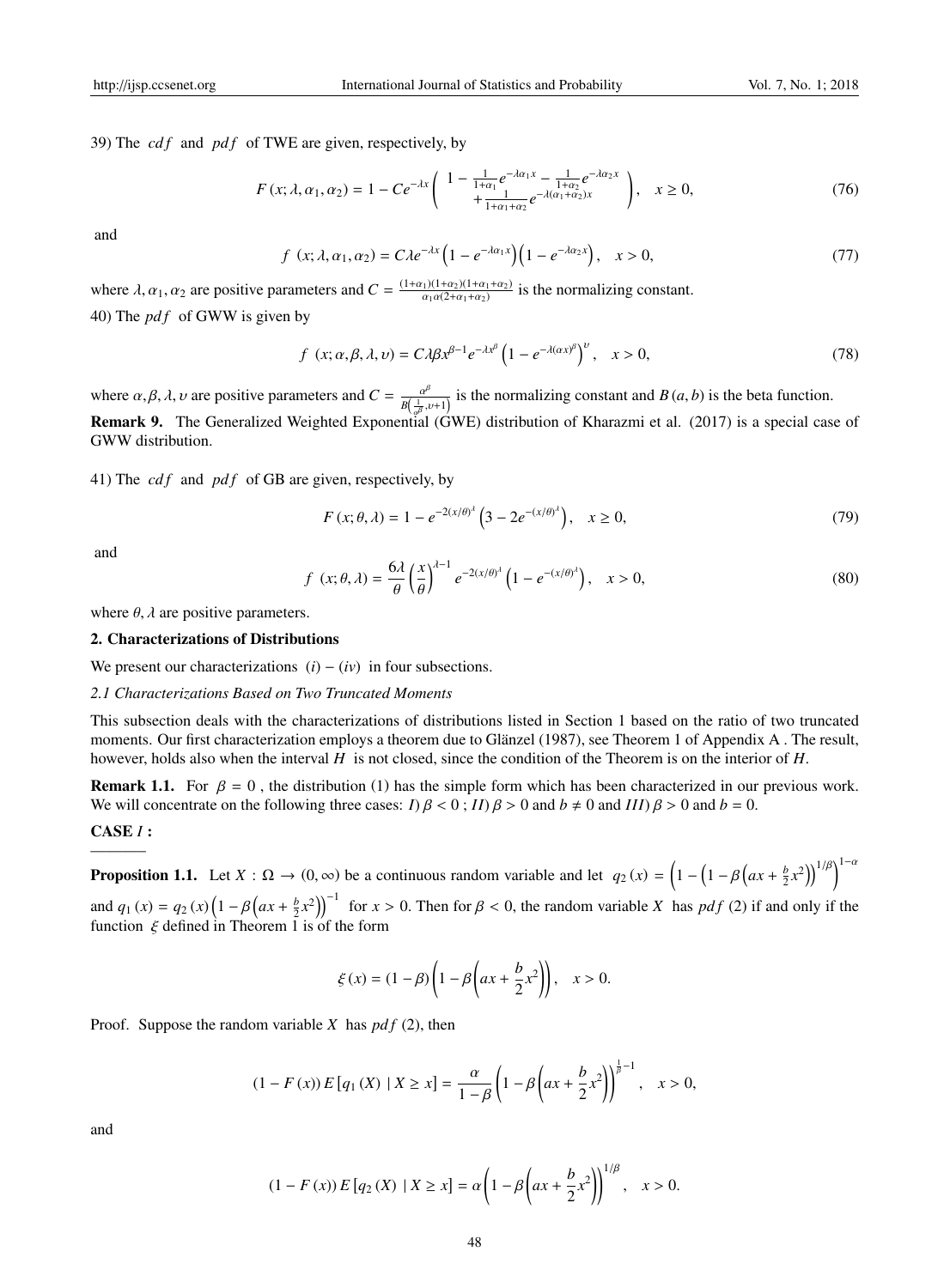Further,

$$
\xi(x) q_1(x) - q_2(x) = -\beta q_2(x) > 0, \text{ for } x > 0.
$$

Conversely, if  $\xi$  is of the above form, then

$$
s'(x) = \frac{\xi'(x) q_1(x)}{\xi(x) q_1(x) - q_2(x)} = \frac{(1 - \beta)(a + bx)}{1 - \beta(ax + \frac{b}{2}x^2)}, \quad x > 0,
$$

and consequently

$$
s(x) = -\frac{1-\beta}{\beta}\log\left\{1-\beta\left(ax + \frac{b}{2}x^2\right)\right\}, \quad x > 0.
$$

Now, according to Theorem 1, *X* has density (2) .

**Corollary 1.1.** Let  $X : \Omega \to (0, \infty)$  be a continuous random variable and let  $q_2(x)$  be as in Proposition 1.1. For  $\beta < 0$ , the random variable *X* has *pdf* (2) if and only if there exist functions  $q_1$  and  $\xi$  defined in Theorem 1 satisfying the following differential equation

$$
\frac{\xi'(x)q_1(x)}{\xi(x)q_1(x)-q_2(x)} = \frac{(1-\beta)(a+bx)}{1-\beta(ax+\frac{b}{2}x^2)}, \quad x > 0.
$$

Remark 1.2. The general solution of the differential equation in Corollary 1.1 is

$$
\xi(x) = \left[1 - \beta \left(ax + \frac{b}{2}x^2\right)\right]^{1 - \frac{1}{\beta}} \left[ - \int (1 - \beta)(a + bx) \left[1 - \beta \left(ax + \frac{b}{2}x^2\right)\right]^{\frac{1}{\beta} - 2} \times \right],
$$
  
\n
$$
(q_1(x))^{-1} q_2(x) dx + D
$$

where *D* is a constant. We like to point out that one set of functions satisfying the above differential equation is given in Proposition 1.1 with  $D = 0$ . Clearly, there are other triplets ( $q_1, q_2, \xi$ ) which satisfy conditions of Theorem1.

#### CASE *II* :

———– **Proposition 1.2.** Let  $X : \Omega \to \left(0, \frac{1}{b} \sqrt{a^2 + \frac{2b}{\beta}} - \frac{a}{b}\right)$  be a continuous random variable and let  $q_1(x)$  and  $q_2(x)$  be as in Proposition 1.1 for  $0 < x < \frac{1}{b} \sqrt{a^2 + \frac{2b}{\beta} - \frac{a}{b}}$ . Then for  $\beta > 0$  and  $b \neq 0$ , the random variable *X* has *pdf* (2) if and only if the function  $\xi$  defined in Theorem 1 is of the form

$$
\xi(x) = (1 - \beta) \left( 1 - \beta \left( ax + \frac{b}{2} x^2 \right) \right), \quad 0 < x < \frac{1}{b} \sqrt{a^2 + \frac{2b}{\beta}} - \frac{a}{b}.
$$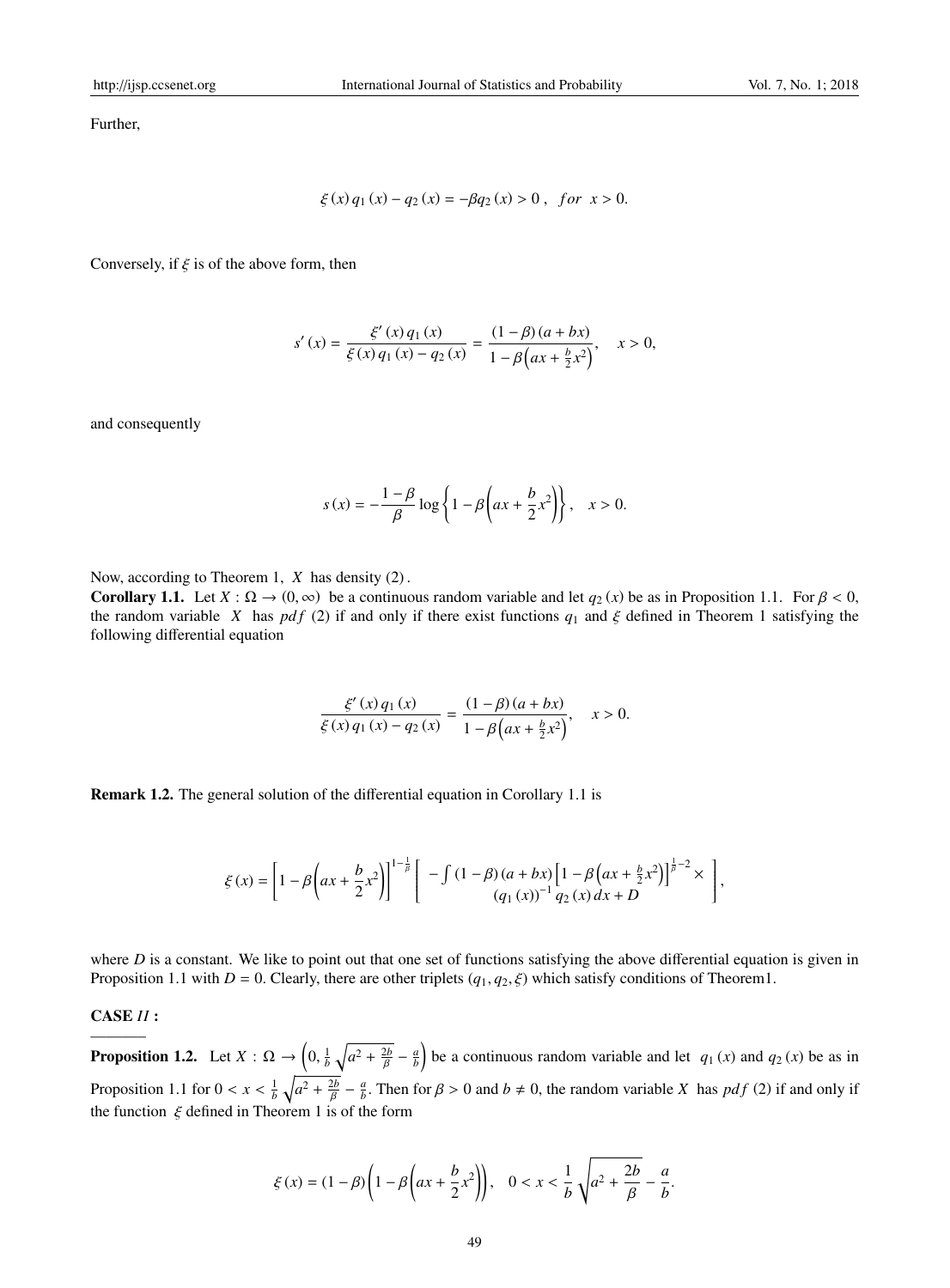Proof. Suppose the random variable *X* has *pd f* (2), then

$$
(1 - F(x)) E [q_2(X) | X \ge x] = \int_x^{\frac{1}{b} \sqrt{a^2 + \frac{2b}{\beta} - \frac{a}{b}}} \alpha (a + bu) \left( 1 - \beta \left( au + \frac{b}{2} u^2 \right) \right)^{\frac{1}{\beta} - 1} du
$$
  
\n
$$
= -\alpha \left( 1 - \beta \left( au + \frac{b}{2} u^2 \right) \right)^{1/\beta} \Big|_x^{\frac{1}{b} \sqrt{a^2 + \frac{2b}{\beta} - \frac{a}{b}}} + C
$$
  
\n
$$
= -\alpha \left( 1 - \beta \left( \frac{a \left( \frac{1}{b} \sqrt{a^2 + \frac{2b}{\beta} - \frac{a}{b}} \right) + b}{\frac{b}{2} \left( \frac{1}{b} \sqrt{a^2 + \frac{2b}{\beta} - \frac{a}{b}} \right)^2} \right) \right)^{1/\beta} + C
$$
  
\n
$$
\alpha \left( 1 - \beta \left( ax + \frac{b}{2} x^2 \right) \right)^{1/\beta}
$$
  
\n
$$
= -\alpha \left( 1 - \beta \left( \frac{1}{\beta} \right) \right)^{1/\beta} + \alpha \left( 1 - \beta \left( ax + \frac{b}{2} x^2 \right) \right)^{1/\beta}
$$
  
\n
$$
= \alpha \left( 1 - \beta \left( ax + \frac{b}{2} x^2 \right) \right)^{1/\beta}, \quad 0 < x < \frac{1}{b} \sqrt{a^2 + \frac{2b}{\beta} - \frac{a}{b}}.
$$

Similarly,

$$
(1 - F(x)) E [q_1(X) | X \ge x] = \frac{\alpha}{1 - \beta} \left( 1 - \beta \left( ax + \frac{b}{2} x^2 \right) \right)^{\frac{1}{\beta} - 1}, \ 0 < x < \frac{1}{b} \sqrt{a^2 + \frac{2b}{\beta}} - \frac{a}{b}.
$$

Further,

$$
\xi(x) q_1(x) - q_2(x) = -\beta q_2(x) < 0, \quad \text{for } 0 < x < \frac{1}{b} \sqrt{a^2 + \frac{2b}{\beta}} - \frac{a}{b}.
$$

Conversely, if  $\xi$  is of the above form, then

$$
s'(x) = \frac{\xi'(x) q_1(x)}{\xi(x) q_1(x) - q_2(x)} = \frac{(1-\beta)(a+bx)}{1-\beta\left(ax+\frac{b}{2}x^2\right)}, \quad 0 < x < \frac{1}{b}\sqrt{a^2 + \frac{2b}{\beta} - \frac{a}{b}},
$$

and consequently

$$
s(x) = -\frac{1-\beta}{\beta} \log \left\{ 1 - \beta \left( ax + \frac{b}{2}x^2 \right) \right\}, \quad 0 < x < \frac{1}{b} \sqrt{a^2 + \frac{2b}{\beta} - \frac{a}{b}}.
$$

Now, according to Theorem 1, *X* has density (2) .

**Corollary 1.2.** Let  $X : \Omega \to \left(0, \frac{1}{b} \sqrt{a^2 + \frac{2b}{\beta}} - \frac{a}{b}\right)$  be a continuous random variable and let  $q_2(x)$  be as in Proposition 1.2. For  $\beta > 0$  and  $b \neq 0$ , the random variable *X* has *pdf* (2) if and only if there exist functions  $q_1$  and  $\xi$  defined in Theorem 1 satisfying the following differential equation

$$
\frac{\xi'(x)q_1(x)}{\xi(x)q_1(x)-q_2(x)} = \frac{(1-\beta)(a+bx)}{1-\beta(ax+\frac{b}{2}x^2)}, \quad 0 < x < \frac{1}{b}\sqrt{a^2+\frac{2b}{\beta}} - \frac{a}{b}.
$$

Remark 1.3. The general solution of the differential equation in Corollary 1.2 is

$$
\xi(x) = \left[1 - \beta \left(ax + \frac{b}{2}x^2\right)\right]^{1 - \frac{1}{\beta}} \left[ -\int (1 - \beta)(a + bx) \left[1 - \beta \left(ax + \frac{b}{2}x^2\right)\right]^{\frac{1}{\beta} - 2} \times \right],
$$

where *D* is a constant.

————

CASE *III* : This case is similar to CASE *II*.

A Proposition, a Corollary and a Remark similar to Proposition 1.1, Corollary 1.1 and Remark 1.2 will be stated, without proofs, for each of the remaining distributions listed in Section 1.

**Proposition 1.3.** Let  $X : \Omega \to (0, \infty)$  be a continuous random variable and let  $q_1(x) = \left\{1 - \left[1 - \exp\left(-\frac{\theta}{\gamma}(e^{\gamma x} - 1)\right)\right]^{c}\right\}^{1-b}$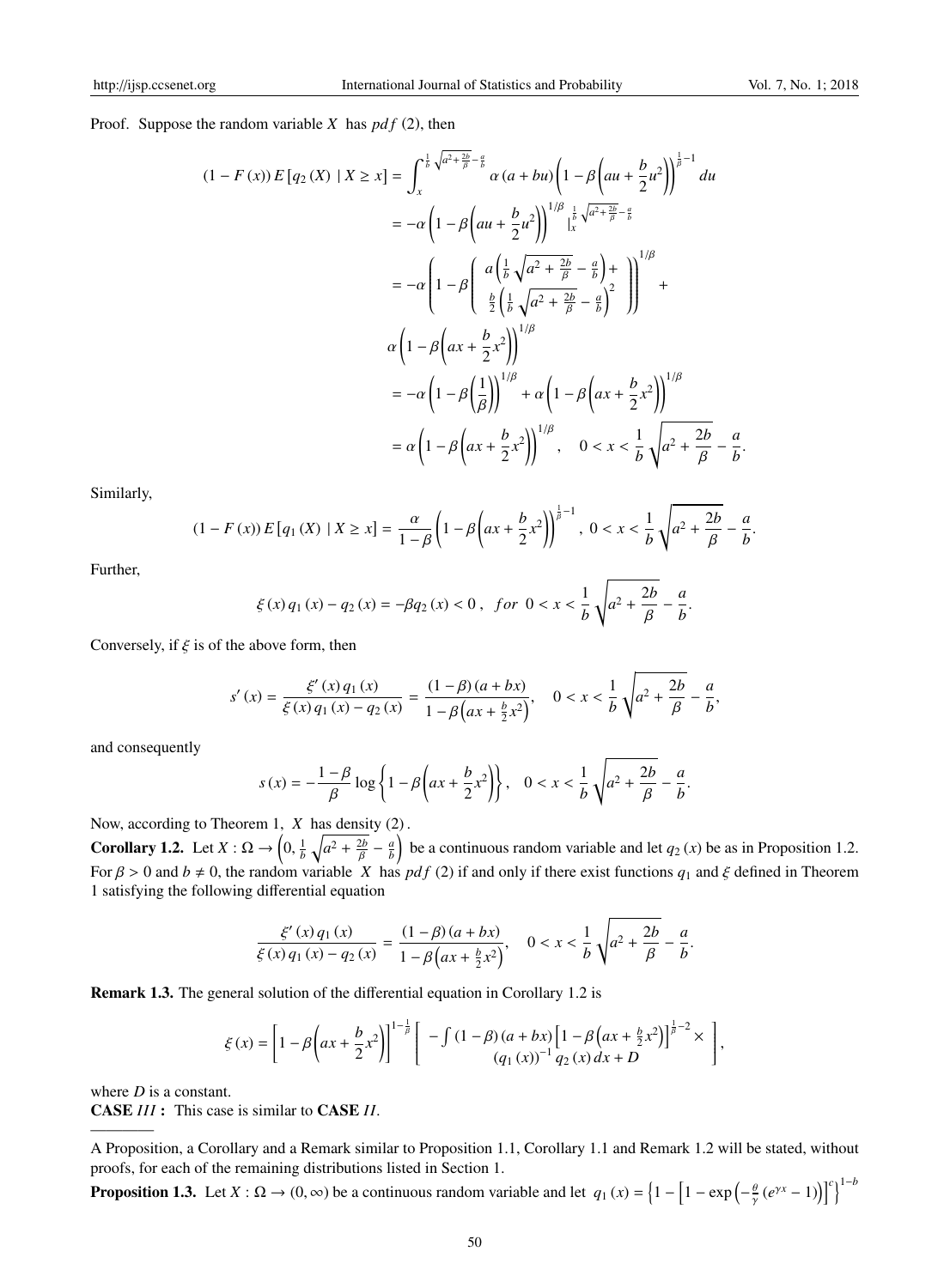and  $q_2(x) = q_1(x) \left[1 - \exp\left(-\frac{\theta}{\gamma}(e^{\gamma x} - 1)\right)\right]^{ac}$  for  $x > 0$ . Then, the random variable *X* has *pdf* (4) if and only if the function  $\xi$  defined in Theorem 1 is of the form

$$
\xi(x)=\frac{1}{2}\left\{1+\left[1-\exp\left(-\frac{\theta}{\gamma}\left(e^{\gamma x}-1\right)\right)\right]^{ac}\right\},\quad x>0.
$$

Corollary 1.3. Let  $X : \Omega \to (0, \infty)$  be a continuous random variable and let  $q_1(x)$  be as in Proposition 1.3. The random variable *X* has *pdf* (4) if and only if there exist functions  $q_2$  and  $\xi$  defined in Theorem 1 satisfying the following differential equation

$$
\frac{\xi'(x) q_1(x)}{\xi(x) q_1(x) - q_2(x)} = \frac{ac\theta e^{\gamma x} \exp\left(-\frac{\theta}{\gamma}(e^{\gamma x} - 1)\right) \left[1 - \exp\left(-\frac{\theta}{\gamma}(e^{\gamma x} - 1)\right)\right]^{ac-1}}{1 - \left[1 - \exp\left(-\frac{\theta}{\gamma}(e^{\gamma x} - 1)\right)\right]^{ac}}, \quad x > 0.
$$

Remark 1.4. The general solution of the differential equation in Corollary 1.3 is

$$
\xi(x) = \left\{ 1 - \left[ 1 - \exp\left( -\frac{\theta}{\gamma} (e^{\gamma x} - 1) \right) \right]^{ac} \right\}^{-1} \times
$$

$$
\left[ 1 - \exp\left( -\frac{\theta}{\gamma} (e^{\gamma x} - 1) \right) \right]^{ac-1} (q_1(x))^{-1} q_2(x) dx + D \right],
$$

where *D* is a constant.

**Proposition 1.4.** Let  $X : \Omega \to (0, \infty)$  be a continuous random variable and let

$$
q_1(x) = \frac{\left\{1-\left[1-e^{-\left(\theta x + \gamma x^{\beta}\right)}\right]^{\alpha a}\left[1+\lambda-\lambda\left(1-e^{-\left(\theta x + \gamma x^{\beta}\right)}\right)^{\alpha}\right]\right\}^{1-b}\left(1-e^{-\left(\theta x + \gamma x^{\beta}\right)}\right)^{\alpha(1-a)}}{\left[1+\lambda-2\lambda\left(1-e^{-\left(\theta x + \gamma x^{\beta}\right)}\right)^{\alpha}\right]}
$$
 and  $q_2(x) = q_1(x)\left[1+\lambda-\lambda\left(1-e^{-\left(\theta x + \gamma x^{\beta}\right)}\right)^{\alpha}\right]^{\alpha}$  for  $x > 0$ .

Then, the random variable *X* has  $pdf(6)$  if and only if the function  $\xi$  defined in Theorem 1 is of the form

$$
\xi(x) = \frac{1}{2} \left\{ \left[ 1 + \lambda - \lambda \left( 1 - e^{-(\theta x + \gamma x^{\beta})} \right)^{\alpha} \right]^a + 1 \right\}, \quad x > 0.
$$

Corollary 1.4. Let  $X : \Omega \to (0, \infty)$  be a continuous random variable and let  $q_1(x)$  be as in Proposition 1.4. The random variable *X* has *pdf* (6) if and only if there exist functions  $q_2$  and  $\xi$  defined in Theorem 1 satisfying the following differential equation

$$
\frac{\xi'(x) q_1(x)}{\xi(x) q_1(x) - q_2(x)}
$$
\n
$$
= \frac{\left[1 + \lambda - 2\lambda \left(1 - e^{-(\theta x + \gamma x^{\beta})}\right)^{\alpha}\right] \left[1 + \lambda - \lambda \left(1 - e^{-(\theta x + \gamma x^{\beta})}\right)^{\alpha}\right]^{a-1}}{\left[1 + \lambda - \lambda \left(1 - e^{-(\theta x + \gamma x^{\beta})}\right)^{\alpha}\right]^{\alpha} - 1}, \quad x > 0.
$$

Remark 1.5. The general solution of the differential equation in Corollary 1.4 is

$$
\xi(x) = \left\{ \left[ 1 + \lambda - \lambda \left( 1 - e^{-(\theta x + \gamma x^{\beta})} \right)^{\alpha} \right]^{a} - 1 \right\}^{-1} \times
$$
  

$$
- \int ab\alpha \left( \theta + \gamma \beta x^{\beta - 1} \right) e^{-(\theta x + \gamma x^{\beta})} \left( 1 - e^{-(\theta x + \gamma x^{\beta})} \right)^{\alpha - 1} \times
$$
  

$$
\left[ 1 + \lambda - 2\lambda \left( 1 - e^{-(\theta x + \gamma x^{\beta})} \right)^{\alpha} \right] \left[ 1 + \lambda - \lambda \left( 1 - e^{-(\theta x + \gamma x^{\beta})} \right)^{\alpha} \right]^{a - 1} (q_1(x))^{-1} q_2(x) + D \right],
$$

where *D* is a constant.

**Proposition 1.5.** Let  $X : \Omega \to \mathbb{R}$  be a continuous random variable and let  $q_1(x) \equiv 1$  and  $q_2(x) = e^{\frac{\theta}{\gamma} \left\{1 - (\overline{G}(x;\eta))^{-\gamma}\right\}}$  for  $x \in \mathbb{R}$ . Then, the random variable *X* has *pdf* (12) if and only if the function  $\xi$  defined in Theorem 1 is of the form

$$
\xi(x) = \frac{1}{2}e^{\frac{\theta}{\gamma}\left\{1-\left(\overline{G}(x;\eta)\right)^{-\gamma}\right\}}, \quad x \in \mathbb{R}.
$$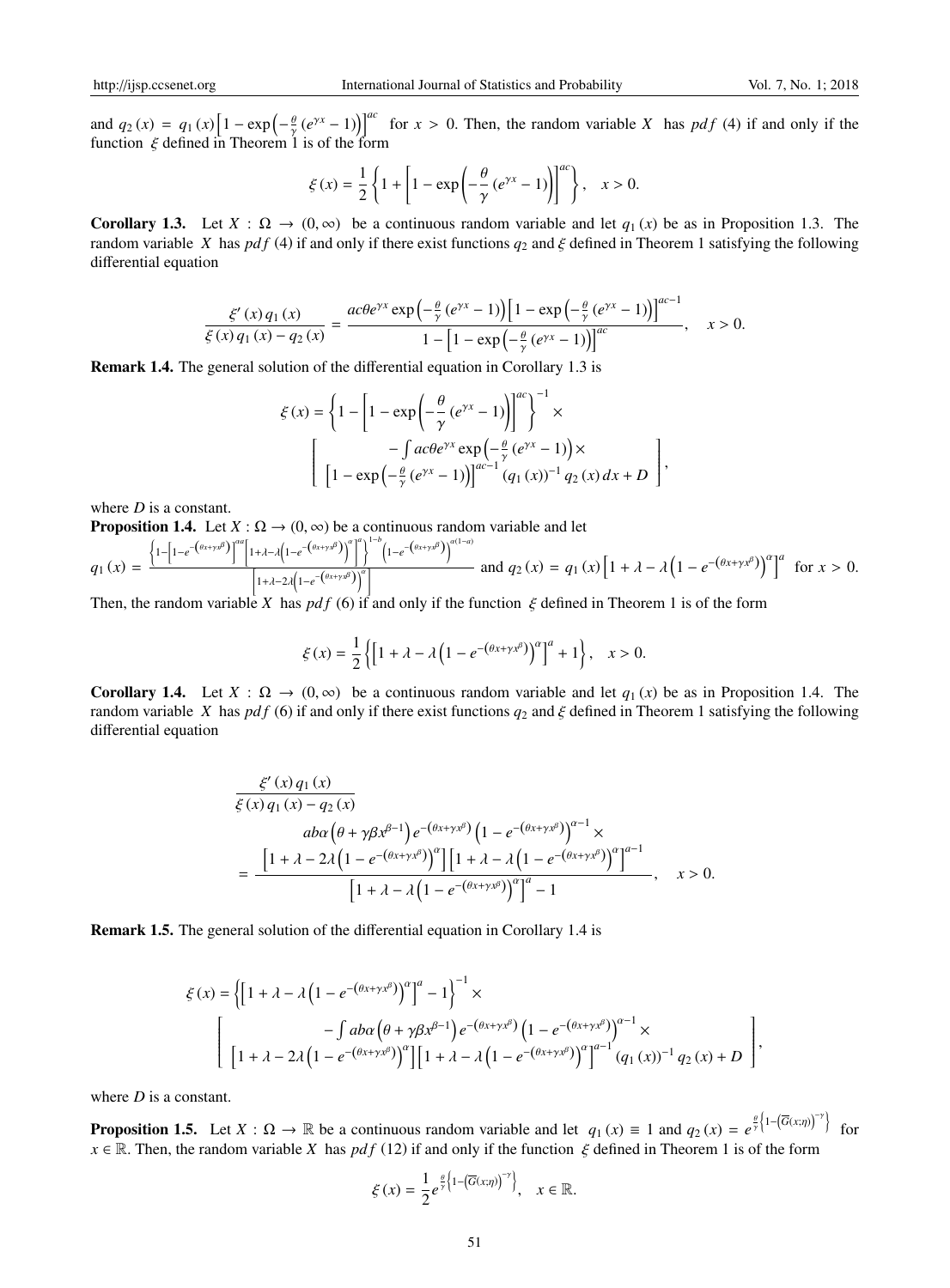**Corollary 1.5.** Let  $X : \Omega \to \mathbb{R}$  be a continuous random variable and let  $q_1(x)$  be as in Proposition 1.5. The random variable *X* has *pdf* (12) if and only if there exist functions  $q_2$  and  $\xi$  defined in Theorem 1 satisfying the following differential equation

$$
\frac{\xi'(x)}{\xi(x) - q_2(x)} = \theta g(x; \eta) \left(\overline{G}(x; \eta)\right)^{-\gamma - 1}, \quad x \in \mathbb{R}.
$$

Remark 1.6. The general solution of the differential equation in Corollary 1.5 is

$$
\xi(x) = e^{-\frac{\theta}{\gamma}\left\{1-\left(\overline{G}(x,\eta)\right)^{-\gamma}\right\}} \left[-\int \theta g\left(x;\eta\right) e^{\frac{\theta}{\gamma}\left\{1-\left(\overline{G}(x,\eta)\right)^{-\gamma}\right\}} \left(q_1\left(x\right)\right)^{-1} q_2\left(x\right) + D\right],
$$

where *D* is a constant.

**Proposition 1.6.** Let  $X : \Omega \to (0, \infty)$  be a continuous random variable and let  $q_1(x) = \begin{vmatrix} 1 + \lambda - \lambda \end{vmatrix}$  $\overline{\mathsf{l}}$  $2\lambda\theta\left(1-e^{-(\alpha x)^{\beta}}\right)$  $1+(\theta-1)\left(1-e^{-(\alpha x)^{\beta}}\right)$  $\overline{1}^{-1}$  $\overline{\phantom{a}}$ and

 $q_2(x) = q_1(x) \left[ 1 + (\theta - 1) \left( 1 - e^{-(\alpha x)^{\beta}} \right) \right]^{-1}$  for  $x > 0$ . The random variable *X* has *pdf* (16) if and only if the function  $\xi$ defined in Theorem1 has the form

$$
\xi(x) = \frac{1}{2} \left\{ \left[ 1 + (\theta - 1) \left( 1 - e^{-(\alpha x)^{\beta}} \right) \right]^{-1} + \theta^{-1} \right\}, \quad x > 0.
$$

Corollary 1.6. Let  $X : \Omega \to (0, \infty)$  be a continuous random variable and let  $q_1(x)$  be as in Proposition 1.6. The random variable *X* has *pdf* (16) if and only if there exist functions  $q_2$  and  $\zeta$  defined in Theorem1 satisfying the following differential equation

$$
\frac{\xi'(x) q_1(x)}{\xi(x) q_1(x) - q_2(x)} = \frac{(\theta - 1)\beta \alpha^{\beta} x^{\beta - 1} e^{-(\alpha x)^{\beta}} \left[1 + (\theta - 1)\left(1 - e^{-(\alpha x)^{\beta}}\right)\right]^{-2}}{\left[1 + (\theta - 1)\left(1 - e^{-(\alpha x)^{\beta}}\right)\right]^{-1} - \theta^{-1}}, \quad x > 0.
$$

Remark 1.7. The general solution of the differential equation in Corollary 1.6 is

$$
\xi(x) = \left\{ \left[ 1 + (\theta - 1) \left( 1 - e^{-(\alpha x)^{\beta}} \right) \right]^{-1} - \theta^{-1} \right\} \left[ - \int \frac{^{(\theta - 1)\beta \alpha^{\beta} x^{\beta - 1} e^{-(\alpha x)^{\beta}} \left[ 1 + (\theta - 1) \left( 1 - e^{-(\alpha x)^{\beta}} \right) \right]^{-2}}}{\left( \left[ 1 + (\theta - 1) \left( 1 - e^{-(\alpha x)^{\beta}} \right) \right]^{-1} - \theta^{-1} \right)^{2}} \right], \quad (q_1(x))^{-1} q_2(x) dx + D \right\},
$$

where *D* is a constant.

Remark 1.8. Proposition 1.6, Corollary 1.6 and Remark 1.7 were mentioned incorrectly in Nofal et al. (2017).

**Proposition 1.7.** Let  $X : \Omega \to (0, \infty)$  be a continuous random variable and let  $q_1(x) = \left[\delta^{\theta} + (1 - e^{-\eta x})^{\theta}\right]^2$  and  $q_2(x) =$  $q_1(x) (1 - e^{-\eta x})^{\theta}$  for  $x > 0$ . The random variable *X* has *pdf* (18) if and only if the function  $\xi$  defined in Theorem1 has the form

$$
\xi(x) = \frac{1}{2} \left\{ 1 + (1 - e^{-\eta x})^{\theta} \right\}, \quad x > 0.
$$

**Corollary 1.7.** Let  $X : \Omega \to (0, \infty)$  be a continuous random variable and let  $q_1(x)$  be as in Proposition 1.7. The random variable *X* has *pdf* (18) if and only if there exist functions  $q_2$  and  $\xi$  defined in Theorem1 satisfying the following differential equation

$$
\frac{\xi'(x) q_1(x)}{\xi(x) q_1(x) - q_2(x)} = \frac{\eta \theta e^{-\eta x} (1 - e^{-\eta x})^{\theta - 1}}{1 - (1 - e^{-\eta x})^{\theta}}, \quad x > 0.
$$

Remark 1.9. The general solution of the differential equation in Corollary 1.7 is

$$
\xi(x) = \left[1 - \left(1 - e^{-\eta x}\right)^{\theta}\right]^{-1} \left[-\int \eta \theta e^{-\eta x} \left(1 - e^{-\eta x}\right)^{\theta - 1} \left(q_1(x)\right)^{-1} q_2(x) dx + D\right],
$$

where *D* is a constant.

**Proposition 1.8.** Let  $X : \Omega \to (0, \infty)$  be a continuous random variable and let  $q_1(x) = \left[1 + \left[G(x; \zeta)\right]^{\lambda}\right]^2$  and  $q_2(x) =$  $q_1(x)$  [ $G(x;\zeta)$ ]<sup> $\lambda$ </sup> for  $x > 0$ . The random variable *X* has *pdf* (20) if and only if the function  $\xi$  defined in Theorem1 has the form

$$
\xi(x) = \frac{1}{2} \{ 1 + [G(x; \zeta)]^{\lambda} \}, \quad x > 0.
$$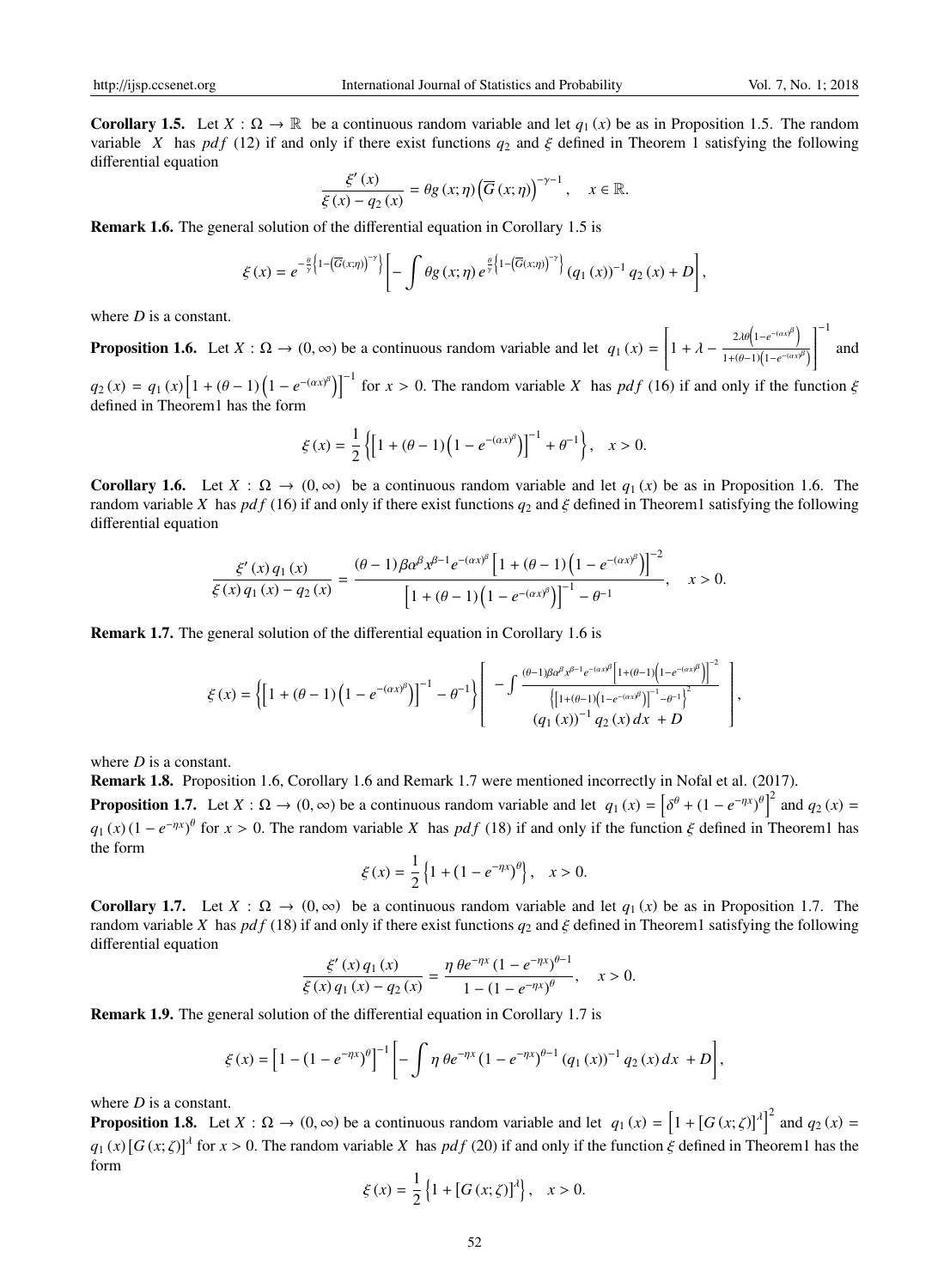**Corollary 1.8.** Let  $X : \Omega \to (0, \infty)$  be a continuous random variable and let  $q_1(x)$  be as in Proposition 1.8. The random variable *X* has *pdf* (20) if and only if there exist functions  $q_2$  and  $\xi$  defined in Theorem1 satisfying the following differential equation

$$
\frac{\xi'(x)q_1(x)}{\xi(x)q_1(x) - q_2(x)} = \frac{\lambda g(x;\zeta) [G(x;\zeta)]^{\lambda-1}}{1 - [G(x;\zeta)]^{\lambda}}, \quad x > 0.
$$

Remark 1.10. The general solution of the differential equation in Corollary 1.8 is

$$
\xi(x) = \left[1 - \left[G(x; \zeta)\right]^{\lambda}\right]^{-1} \left[-\int \lambda g(x; \zeta) \left[G(x; \zeta)\right]^{\lambda - 1} (q_1(x))^{-1} q_2(x) dx + D\right],
$$

where *D* is a constant.

**Proposition 1.9.** Let  $X : \Omega \to (0, \infty)$  be a continuous random variable and let  $q_1(x) = \left\{1 - \lambda + 2\lambda \left[1 - \exp\left\{-\frac{\alpha}{x} - \gamma \left(\frac{1}{x}\right)^{\beta}\right\}\right]^{\phi}\right\}^{-1}$ and  $q_2(x) = q_1(x) \left[ 1 - \exp \left\{ -\frac{\alpha}{x} - \gamma \left( \frac{1}{x} \right)^{\beta} \right\} \right]$  for  $x > 0$ . The random variable *X* has *pdf* (22) if and only if the function  $\xi$ defined in Theorem1 has the form

$$
\xi(x) = \frac{\phi}{\phi + 1} \left[ 1 - \exp\left\{ -\frac{\alpha}{x} - \gamma \left( \frac{1}{x} \right)^{\beta} \right\} \right], \quad x > 0.
$$

Corollary 1.9. Let  $X : \Omega \to (0, \infty)$  be a continuous random variable and let  $q_1(x)$  be as in Proposition 1.9. The random variable *X* has *pdf* (22) if and only if there exist functions  $q_2$  and  $\zeta$  defined in Theorem1 satisfying the following differential equation

$$
\frac{\xi'(x)q_1(x)}{\xi(x)q_1(x)-q_2(x)} = \frac{\phi\left\{\frac{\alpha}{x^2}+\beta\gamma\left(\frac{1}{x}\right)^{\beta+1}\right\}\exp\left\{-\frac{\alpha}{x}-\gamma\left(\frac{1}{x}\right)^{\beta}\right\}}{1-\exp\left\{-\frac{\alpha}{x}-\gamma\left(\frac{1}{x}\right)^{\beta}\right\}}, \quad x>0.
$$

Remark 1.11. The general solution of the differential equation in Corollary 1.9 is

$$
\xi(x) = \left[1 - \exp\left\{-\frac{\alpha}{x} - \gamma \left(\frac{1}{x}\right)^{\beta}\right\}\right]^{-1} \left[\exp\left\{-\frac{\alpha}{x} - \gamma \left(\frac{1}{x}\right)^{\beta}\right\} (\alpha_1(x))^{-1} \alpha_2(x) dx + D\right],
$$

where *D* is a constant.

**Proposition 1.10.** Let  $X : \Omega \to \mathbb{R}$  be a continuous random variable and let  $q_1(x) \equiv 1$  and  $q_2(x) = \exp[\theta G(x;\eta)]$  for  $x \in \mathbb{R}$ . The random variable *X* has *pdf* (24) if and only if the function  $\xi$  defined in Theorem1 has the form

$$
\xi(x) = \frac{1}{2} \left\{ e^{\theta} + \exp \left[ \theta G(x; \eta) \right] \right\}, \quad x \in \mathbb{R}.
$$

**Corollary 1.10.** Let  $X : \Omega \to \mathbb{R}$  be a continuous random variable and let  $q_1(x)$  be as in Proposition 1.10. The random variable *X* has *pdf* (24) if and only if there exist functions  $q_2$  and  $\xi$  defined in Theorem1 satisfying the following differential equation

$$
\frac{\xi'(x)}{\xi(x) - q_2(x)} = \frac{\theta g(x; \eta) \exp [\theta G(x; \eta)]}{e^{\theta} - \exp [\theta G(x; \eta)]}, \quad x > 0.
$$

Remark 1.12. The general solution of the differential equation in Corollary 1.10 is

$$
\xi(x) = \left\{ e^{\theta} - \exp \left[ \theta G(x; \eta) \right] \right\}^{-1} \left[ - \int \theta g(x; \eta) \exp \left[ \theta G(x; \eta) \right] q_2(x) dx + D \right],
$$

where *D* is a constant.

**Proposition 1.11.** Let  $X : \Omega \to (0, \infty)$  be a continuous random variable and let  $q_1(x) = \left\{a(1 + \lambda) - \lambda(a + b)\left[1 - e^{-(\alpha x)^{\beta}}\right]^b\right\}^{-1}$ and  $q_2(x) = q_1(x) \left[1 - e^{-(ax)^{\beta}}\right]^a$  for  $x > 0$ . The random variable *X* has *pdf* (26) if and only if the function  $\xi$  defined in Theorem1 has the form

$$
\xi(x) = \frac{1}{2} \left\{ 1 + \left[ 1 - e^{-(\alpha x)^{\beta}} \right]^{a} \right\}, \quad x > 0.
$$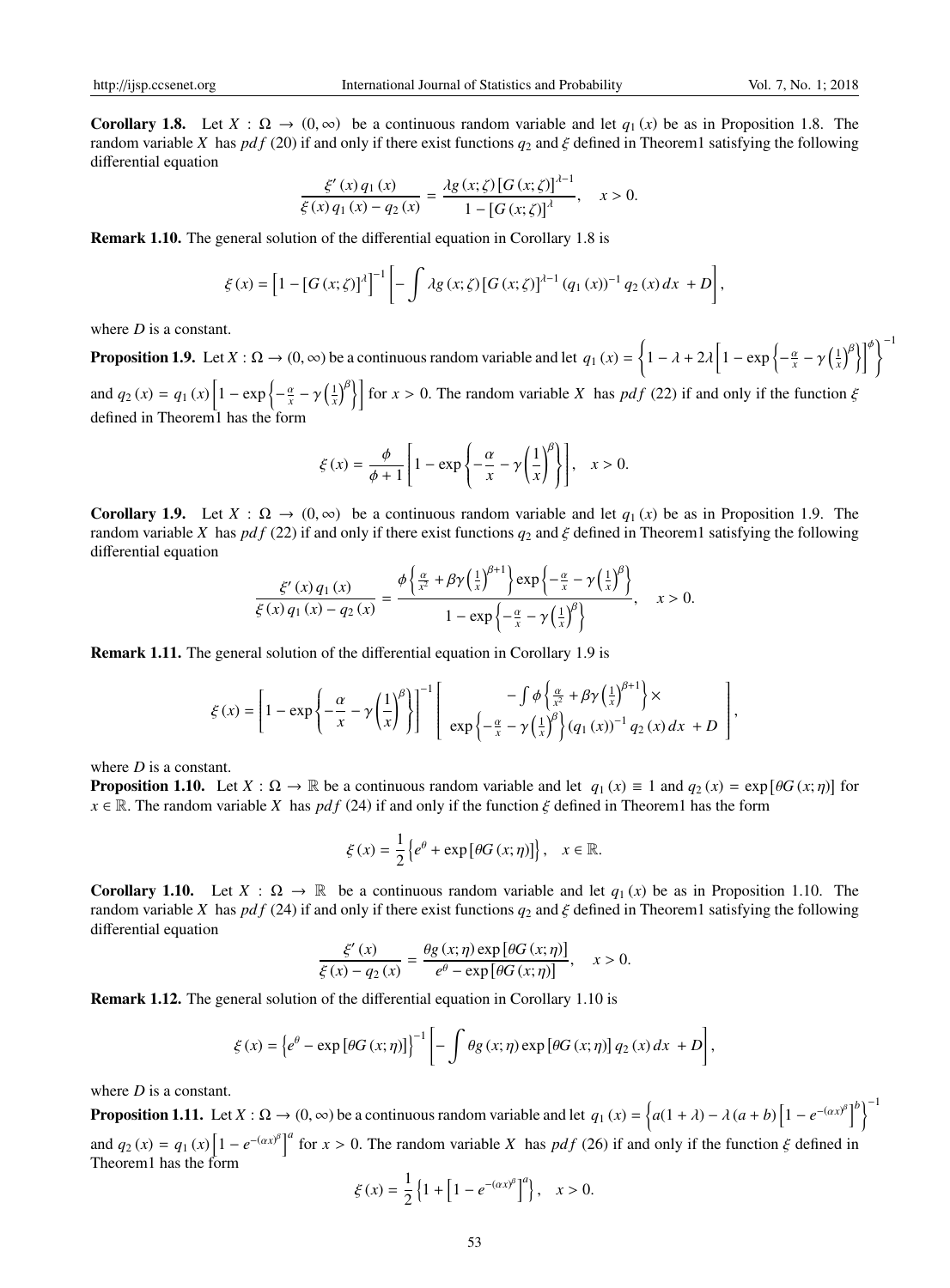**Corollary 1.11.** Let  $X : \Omega \to \mathbb{R}$  be a continuous random variable and let  $q_1(x)$  be as in Proposition 1.11. The random variable *X* has *pdf* (26) if and only if there exist functions  $q_2$  and  $\xi$  defined in Theorem1 satisfying the following differential equation

$$
\frac{\xi'(x) q_1(x)}{\xi(x) q_1(x) - q_2(x)} = \frac{a \beta \alpha^{\beta} x^{\beta - 1} e^{-(\alpha x)^{\beta}} \left[ 1 - e^{-(\alpha x)^{\beta}} \right]^{a-1}}{1 - \left[ 1 - e^{-(\alpha x)^{\beta}} \right]^a}, \quad x > 0.
$$

Remark 1.13. The general solution of the differential equation in Corollary 1.11 is

$$
\xi(x) = \left\{1 - \left[1 - e^{-(\alpha x)^{\beta}}\right]^{a}\right\}^{-1} \left[\begin{array}{c} -\int a\beta \alpha^{\beta} x^{\beta-1} e^{-(\alpha x)^{\beta}} \times \\ \left[1 - e^{-(\alpha x)^{\beta}}\right]^{a-1} (q_1(x))^{-1} q_2(x) dx + D \end{array}\right],
$$

where *D* is a constant.

**Proposition 1.12.** Let  $X : \Omega \to \mathbb{R}$  be a continuous random variable and let  $q_1(x) = \exp\left\{\lambda \left\{1 - \left[\overline{G}(x; \psi)\right]^a\right\}^b\right\}$  and  $q_2(x) = q_1(x) \left\{1 - \left[\overline{G}(x; \psi)\right]^a\right\}^b$  for  $x \in \mathbb{R}$ . The random variable *X* has *pdf* (28) if and only if the function  $\xi$  defined in Theorem<sub>1</sub> has the form

$$
\xi(x) = \frac{1}{2} \left\{ 1 + \left\{ 1 - \left[ \overline{G} \left( x; \psi \right) \right]^a \right\}^b \right\}, \quad x \in \mathbb{R}.
$$

Corollary 1.12. Let  $X : \Omega \to \mathbb{R}$  be a continuous random variable and let  $q_1(x)$  be as in Proposition 1.12. The random variable *X* has *pdf* (28) if and only if there exist functions  $q_2$  and  $\xi$  defined in Theorem1 satisfying the following differential equation

$$
\frac{\xi'(x)q_1(x)}{\xi(x)q_1(x)-q_2(x)} = \frac{ab\lambda g(x;\psi)\left[\overline{G}(x;\psi)\right]^{a-1}\left\{1-\left[\overline{G}(x;\psi)\right]^{a}\right\}^{b-1}}{1-\left\{1-\left[\overline{G}(x;\psi)\right]^{a}\right\}^{b}}, \quad x \in \mathbb{R}.
$$

Remark 1.14. The general solution of the differential equation in Corollary 1.12 is

$$
\xi(x) = \left\{1 - \left[1 - \left[\overline{G}(x; \psi)\right]^a\right]^b\right\}^{-1} \left[\begin{array}{c} -\int ab\lambda g\left(x; \psi\right) \left[\overline{G}(x; \psi)\right]^{a-1} \left\{1 - \left[\overline{G}(x; \psi)\right]^a\right\}^{b-1} \\ \times (q_1(x))^{-1} q_2(x) dx + D \end{array}\right],
$$

where *D* is a constant.

**Proposition 1.13.** Let  $X : \Omega \to (0, \infty)$  be a continuous random variable and let  $q_1(x) = \left[1 - \exp(-\theta x^{-2})\right]^{1-b}$  and  $q_2(x) = q_1(x) \exp(-\theta x^{-2})$  for  $x > 0$ . The random variable *X* has *pdf* (30) if and only if the function  $\xi$  defined in Theorem1 has the form

$$
\xi(x) = \frac{1}{2} \{ 1 + \exp(-\theta x^{-2}) \}, \quad x > 0.
$$

**Corollary 1.13.** Let  $X : \Omega \to (0, \infty)$  be a continuous random variable and let  $q_1(x)$  be as in Proposition 1.13. The random variable *X* has *pdf* (30) if and only if there exist functions  $q_2$  and  $\zeta$  defined in Theorem1 satisfying the following differential equation

$$
\frac{\xi'(x) q_1(x)}{\xi(x) q_1(x) - q_2(x)} = \frac{a \theta x^{-3} \exp(-\theta x^{-2})}{1 - \exp(-\theta x^{-2})}, \quad x > 0.
$$

Remark 1.15. The general solution of the differential equation in Corollary 1.13 is

$$
\xi(x) = \left\{1 - \exp\left(-\theta x^{-2}\right)\right\}^{-1} \left[-\int a\theta x^{-3} \exp\left(-\theta x^{-2}\right) \left(q_1\left(x\right)\right)^{-1} q_2\left(x\right) dx + D\right], where
$$

D*isaconstant*.

**Proposition 1.14.** *Let* $X:\Omega \to (0,\infty)$  be a continuous random variable and let  $q_1(x) = \sqrt{1 - \exp(-\theta x^{-2})}$  and  $q_2(x) =$  $q_1(x) \exp\left(-\frac{\theta}{2}x^{-2}\right)$  for  $x > 0$ . The random variable *X* has *pdf* (32) if and only if the function  $\xi$  defined in Theorem1 has the form

$$
\xi(x) = \frac{1}{2} \left\{ 1 + \exp\left(-\frac{\theta}{2}x^{-2}\right) \right\}, \quad x > 0.
$$

**Corollary 1.14.** Let  $X : \Omega \to (0, \infty)$  be a continuous random variable and let  $q_1(x)$  be as in Proposition 1.14. The random variable *X* has *pdf* (32) if and only if there exist functions  $q_2$  and  $\xi$  defined in Theorem1 satisfying the following differential equation

$$
\frac{\xi'(x) q_1(x)}{\xi(x) q_1(x) - q_2(x)} = \frac{\theta x^{-3} \exp\left(-\frac{\theta}{2} x^{-2}\right)}{1 - \exp\left(-\frac{\theta}{2} x^{-2}\right)}, \quad x > 0.
$$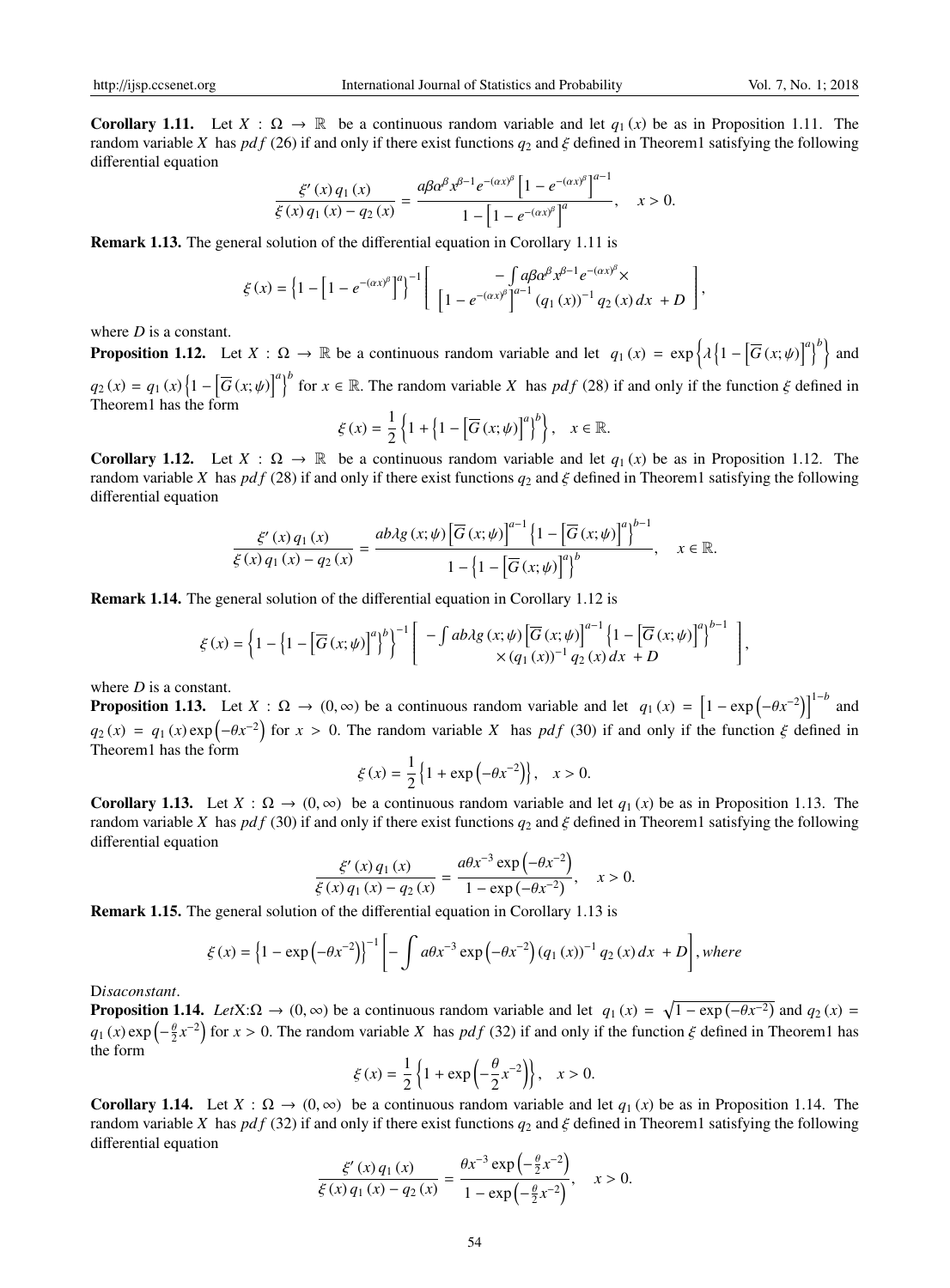Remark 1.16. The general solution of the differential equation in Corollary 1.14 is

$$
\xi(x) = \left\{1 - \exp\left(-\frac{\theta}{2}x^{-2}\right)\right\}^{-1} \left[-\int \theta x^{-3} \exp\left(-\frac{\theta}{2}x^{-2}\right) (q_1(x))^{-1} q_2(x) dx + D\right],
$$

where *D* is a constant.

**Proposition 1.15.** Let  $X : \Omega \to (0, \infty)$  be a continuous random variable and let  $q_1(x) = (e^{\lambda} - e^{\lambda e^{-\beta x^{\alpha}}})^{1-a}$  and  $q_2(x) =$  $q_1(x) \left( e^{\lambda e^{-\beta x^{\alpha}}} - 1 \right)$  for  $x > 0$ . The random variable *X* has *pdf* (34) if and only if the function  $\xi$  defined in Theorem1 has the form

$$
\xi(x) = \frac{b}{b+1} \left( e^{\lambda e^{-\beta x^{\alpha}}} - 1 \right), \quad x > 0.
$$

**Corollary 1.15.** Let  $X : \Omega \to (0, \infty)$  be a continuous random variable and let  $q_1(x)$  be as in Proposition 1.15. The random variable *X* has *pdf* (34) if and only if there exist functions  $q_2$  and  $\xi$  defined in Theorem1 satisfying the following differential equation

$$
\frac{\xi'(x) q_1(x)}{\xi(x) q_1(x) - q_2(x)} = \frac{b \alpha \beta \lambda x^{\alpha - 1} e^{\lambda e^{-\beta x^{\alpha}}}}{e^{\lambda e^{-\beta x^{\alpha}}} - 1}, \quad x > 0.
$$

Remark 1.17. The general solution of the differential equation in Corollary 1.15 is

$$
\xi(x) = \left\{ e^{\lambda e^{-\beta x^{\alpha}}} - 1 \right\}^{-1} \left[ - \int b\alpha \beta \lambda x^{\alpha-1} e^{\lambda e^{-\beta x^{\alpha}}} (q_1(x))^{-1} q_2(x) dx + D \right],
$$

where *D* is a constant.

**Proposition 1.16.** Let  $X : \Omega \to (0, \infty)$  be a continuous random variable and let  $q_1(x) = (\alpha x^{\beta} e^{\lambda x})^{1-a}$  and  $q_2(x) =$  $q_1(x)e^{\lambda x-\alpha x^{\beta}e^{\lambda x}}$  for  $x>0$ . The random variable *X* has  $pdf(36)$  if and only if the function  $\xi$  defined in Theorem1 has the form

$$
\xi(x) = \frac{1}{2}e^{-\alpha x^{\beta}e^{\lambda x}}, \quad x > 0.
$$

**Corollary 1.16.** Let  $X : \Omega \to (0, \infty)$  be a continuous random variable and let  $q_1(x)$  be as in Proposition 1.16. The random variable *X* has *pdf* (36) if and only if there exist functions  $q_2$  and  $\xi$  defined in Theorem1 satisfying the following differential equation

$$
\frac{\xi'(x) q_1(x)}{\xi(x) q_1(x) - q_2(x)} = \alpha x^{\beta - 1} (\beta + x) e^{\lambda x}, \quad x > 0.
$$

Remark 1.18. The general solution of the differential equation in Corollary 1.16 is

$$
\xi(x) = e^{\alpha x^{\beta} e^{\lambda x}} \left[ - \int \alpha x^{\beta - 1} (\beta + x) e^{\lambda x - \alpha x^{\beta} e^{\lambda x}} (q_1(x))^{-1} q_2(x) dx + D \right],
$$

where *D* is a constant.

**Proposition 1.17.** Let  $X : \Omega \to (0, \infty)$  be a continuous random variable and let  $q_1(x) = \left[1 + \lambda - 2\lambda\left(1 + \alpha x^{-\theta}\right)^{-\beta}\right]^{-1}$ and  $q_2(x) = q_1(x) \left(1 + \alpha x^{-\theta}\right)^{-\beta}$  for  $x > 0$ . The random variable *X* has *pdf* (38) if and only if the function  $\xi$  defined in

Theorem1 has the form

$$
\xi(x) = \frac{1}{2} \left\{ 1 + \left( 1 + \alpha x^{-\theta} \right)^{-\beta} \right\}, \quad x > 0.
$$

**Corollary 1.17.** Let  $X : \Omega \to (0, \infty)$  be a continuous random variable and let  $q_1(x)$  be as in Proposition 1.17. The random variable *X* has *pdf* (38) if and only if there exist functions  $q_2$  and  $\xi$  defined in Theorem1 satisfying the following differential equation  $\overline{R}$ −1

$$
\frac{\xi'(x) q_1(x)}{\xi(x) q_1(x) - q_2(x)} = \frac{\alpha \beta \theta x^{-\theta - 1} \left(1 + \alpha x^{-\theta}\right)^{-\beta - 1}}{1 - (1 + \alpha x^{-\theta})^{-\beta}}, \quad x > 0.
$$

Remark 1.19. The general solution of the differential equation in Corollary 1.17 is

$$
\xi(x) = \left\{1 - \left(1 + \alpha x^{-\theta}\right)^{-\beta}\right\}^{-1} \left[-\int \alpha \beta \theta x^{-\theta-1} \left(1 + \alpha x^{-\theta}\right)^{-\beta-1} (q_1(x))^{-1} q_2(x) dx + D\right],
$$

where *D* is a constant.

**Proposition 1.18.** Let  $X : \Omega \to \mathbb{R}$  be a continuous random variable and let  $q_1(x) = \left\{1 - e^{\frac{\theta}{\gamma} \left(1 - (\overline{G}(x;\eta))^{-\gamma}\right)}\right\}^{1-\alpha}$  and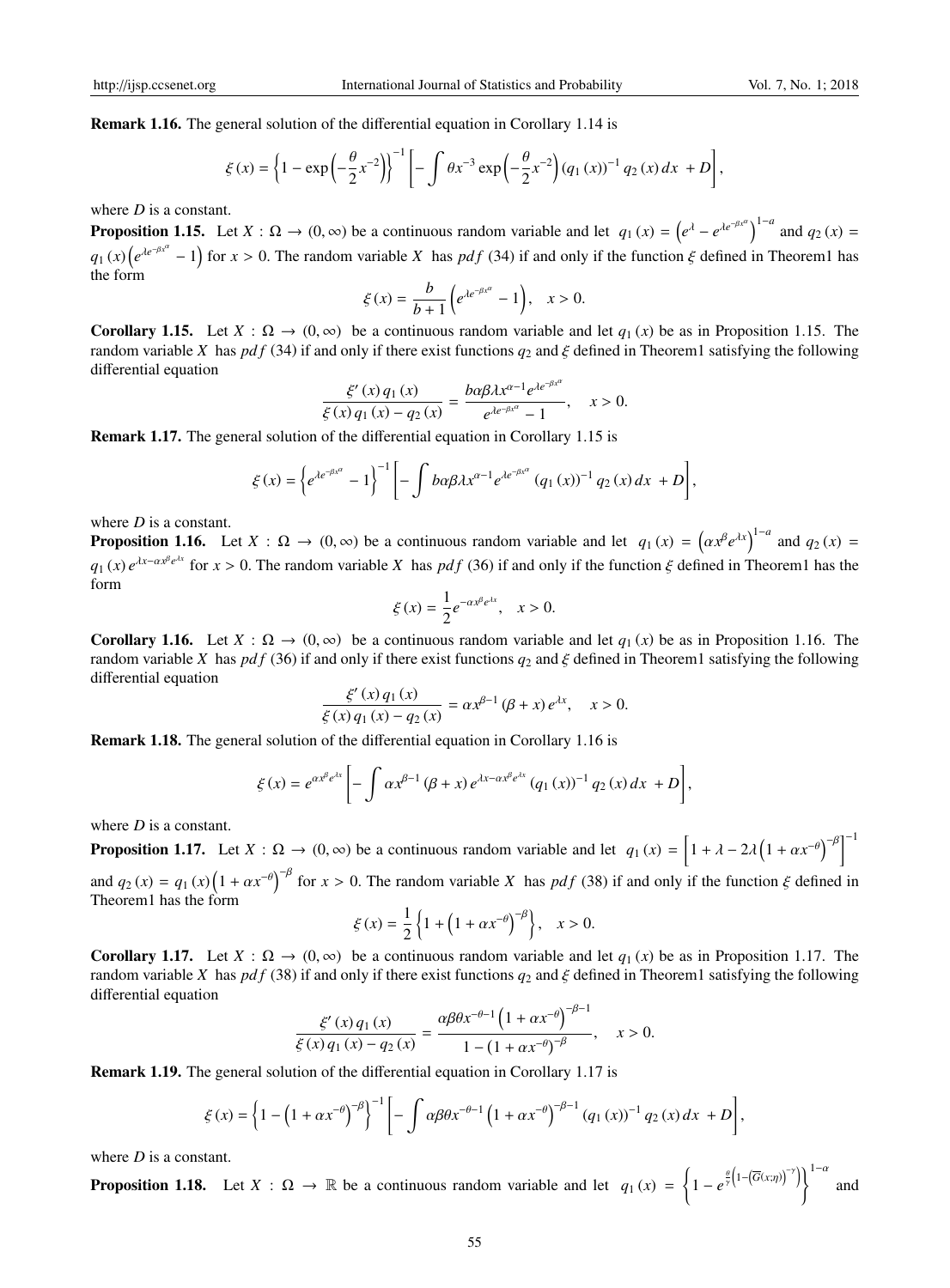$q_2(x) = q_1(x) e^{\frac{\theta}{\gamma} (1 - (\overline{G}(x, \eta))^{-\gamma}}$  for  $x \in \mathbb{R}$ . The random variable *X* has *pdf* (40) if and only if the function  $\xi$  defined in Theorem1 has the form

$$
\xi(x) = \frac{1}{2}e^{\frac{\theta}{\gamma}\left(1-\left(\overline{G}(x;\eta)\right)^{-\gamma}\right)}, \quad x \in \mathbb{R}.
$$

Corollary 1.18. Let  $X : \Omega \to \mathbb{R}$  be a continuous random variable and let  $q_1(x)$  be as in Proposition 1.18. The random variable *X* has *pdf* (40) if and only if there exist functions  $q_2$  and  $\xi$  defined in Theorem1 satisfying the following differential equation

$$
\frac{\xi'(x) q_1(x)}{\xi(x) q_1(x) - q_2(x)} = \theta g(x; \eta) (\overline{G}(x; \eta))^{-\gamma - 1}, \quad x \in \mathbb{R}.
$$

Remark 1.20. The general solution of the differential equation in Corollary 1.18 is

$$
\xi(x) = e^{-\frac{\theta}{\gamma}\left(1-\left(\overline{G}(x,\eta)\right)^{-\gamma}\right)} \left[-\int \theta g\left(x;\eta\right) \left(\overline{G}\left(x;\eta\right)\right)^{-\gamma-1} e^{\frac{\theta}{\gamma}\left(1-\left(\overline{G}(x,\eta)\right)^{-\gamma}\right)} \left(q_1\left(x\right)\right)^{-1} q_2\left(x\right) dx + D\right],
$$

where *D* is a constant.

**Proposition 1.19.** Let  $X : \Omega \to (0, \infty)$  be a continuous random variable and let

 $q_1(x) = \left\{ \left[1 - \left(1 + \frac{\lambda}{1+\lambda}x^{\beta}\right)e^{-\lambda x^{\beta}}\right]^{\alpha} + \left(1 + \frac{\lambda}{1+\lambda}x^{\beta}\right)e^{-\lambda x^{\beta}}\right\}^2$  and  $q_2(x) = q_1(x)\left[1 - \left(1 + \frac{\lambda}{1+\lambda}x^{\beta}\right)e^{-\lambda x^{\beta}}\right]^{\alpha}$  for  $x > 0$ . The random variable  $\tilde{X}$  has  $pdf(42)$  if and only if the function  $\xi$  defined in Theorem1 has the form

$$
\xi(x) = \frac{1}{2} \left\{ 1 + \left[ 1 - \left( 1 + \frac{\lambda}{1 + \lambda} x^{\beta} \right) e^{-\lambda x^{\beta}} \right] \right\}, \quad x > 0.
$$

**Corollary 1.19.** Let  $X : \Omega \to (0, \infty)$  be a continuous random variable and let  $q_1(x)$  be as in Proposition 1.19. The random variable *X* has *pdf* (42) if and only if there exist functions  $q_2$  and  $\zeta$  defined in Theorem1 satisfying the following differential equation

$$
\frac{\xi'(x)q_1(x)}{\xi(x)q_1(x)-q_2(x)}=\frac{\alpha\beta\lambda^2 x^{\beta-1}\left(1+x^{\beta}\right)e^{-\lambda x^{\beta}}\left[1-\left(1+\frac{\lambda}{1+\lambda}x^{\beta}\right)e^{-\lambda x^{\beta}}\right]^{\alpha-1}}{1-\left[1-\left(1+\frac{\lambda}{1+\lambda}x^{\beta}\right)e^{-\lambda x^{\beta}}\right]^{\alpha}},\quad x>0.
$$

Remark 1.21. The general solution of the differential equation in Corollary 1.19 is

$$
\xi(x) = \left\{ 1 - \left[ 1 - \left( 1 + \frac{\lambda}{1 + \lambda} x^{\beta} \right) e^{-\lambda x^{\beta}} \right]^{\alpha} \right\}^{-1} \times
$$
  

$$
\left[ - \int \alpha \beta \lambda^{2} x^{\beta - 1} \left( 1 + x^{\beta} \right) e^{-\lambda x^{\beta}} \times \left[ 1 - \left( 1 + \frac{\lambda}{1 + \lambda} x^{\beta} \right) e^{-\lambda x^{\beta}} \right]^{\alpha - 1} (q_{1}(x))^{-1} q_{2}(x) dx + D \right],
$$

where *D* is a constant.

**Proposition 1.20.** Let  $X : \Omega \to \mathbb{R}$  be a continuous random variable and let  $q_1(x) = e^{-\alpha e^{-x^x}}$  and  $q_2(x) = q_1(x) e^{-e^x}$  for  $x \in \mathbb{R}$ . The random variable *X* has *pdf* (44) if and only if the function  $\xi$  defined in Theorem1 has the form

$$
\xi(x) = \frac{1}{2}e^{-e^x}, \quad x \in \mathbb{R}.
$$

**Corollary 1.20.** Let  $X : \Omega \to \mathbb{R}$  be a continuous random variable and let  $q_1(x)$  be as in Proposition 1.20. The random variable *X* has *pdf* (44) if and only if there exist functions  $q_2$  and  $\zeta$  defined in Theorem1 satisfying the following differential equation

$$
\frac{\xi'(x) q_1(x)}{\xi(x) q_1(x) - q_2(x)} = e^x, \quad x \in \mathbb{R}.
$$

Remark 1.22. The general solution of the differential equation in Corollary 1.20 is

$$
\xi(x) = e^{e^x} \left[ - \int e^x e^{-e^x} (q_1(x))^{-1} q_2(x) dx + D \right],
$$

where *D* is a constant.

**Proposition 1.21.** Let  $X : \Omega \to \mathbb{R}$  be a continuous random variable and let  $q_1(x) = \frac{\phi(\lambda x) \left[ (\Phi_{SN}(x, \lambda))^{\alpha} + (\overline{\Phi}_{SN}(x, \lambda))^{\alpha} \right]^2}{\left| \lambda \right| \left| \lambda \right|^{1/2}}$  $\frac{\phi(x)[\Phi_{SN}(x;\lambda)]^{a-1} [\Phi_{SN}(x;\lambda)]^{a-1}}{\phi(x)[\Phi_{SN}(x;\lambda)]^{a-1} [\Phi_{SN}(x;\lambda)]^{a-1}}$  and  $q_2(x) = q_1(x) \Phi(\lambda x)$  for  $x \in \mathbb{R}$ . The random variable *X* has *pdf* (46) if and only if the function  $\xi$  defined in Theorem1 has the form

$$
\xi(x) = \frac{1}{2} \left\{ 1 + [\Phi(\lambda x)]^2 \right\}, \quad x \in \mathbb{R}.
$$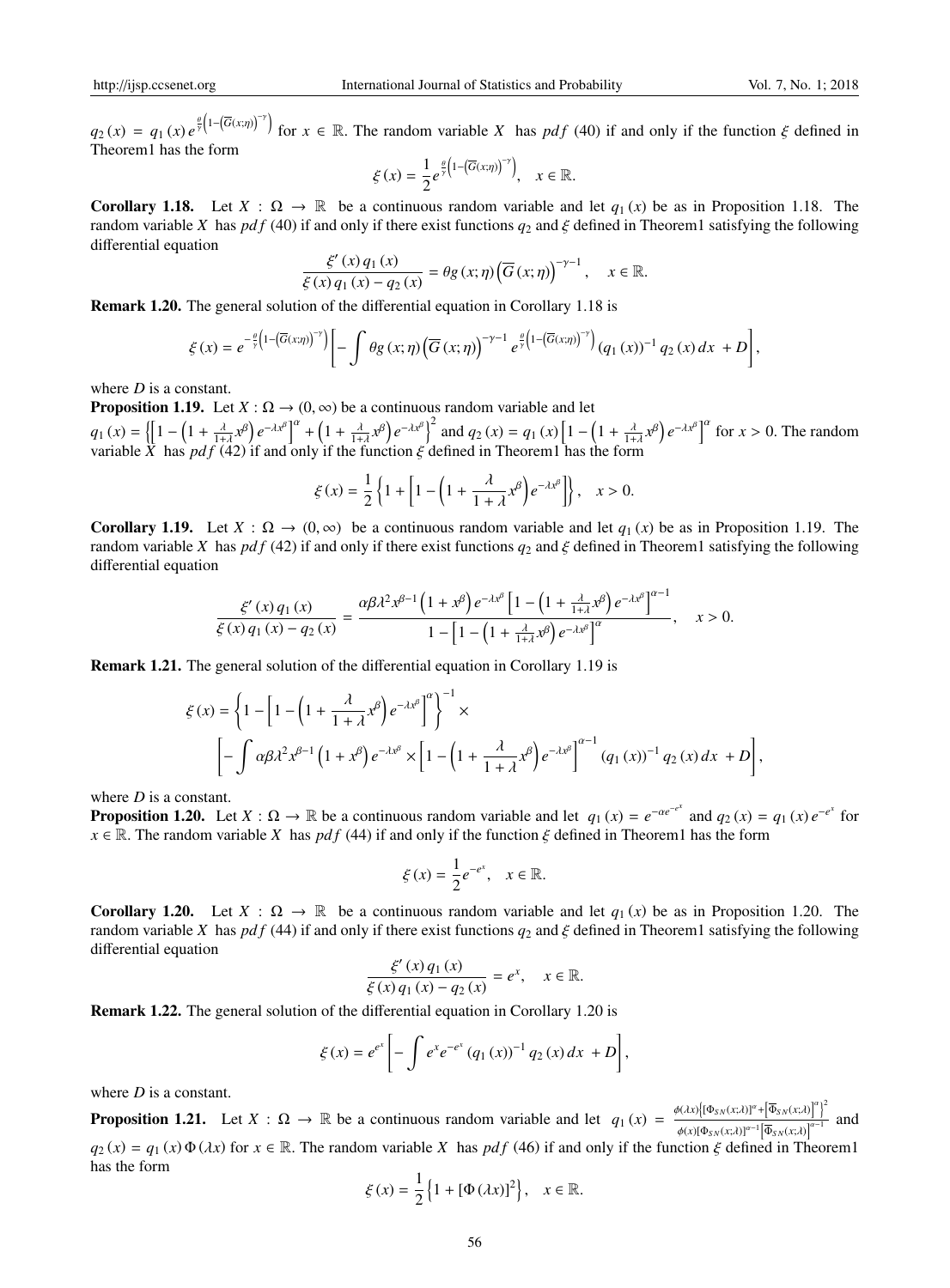**Corollary 1.21.** Let  $X : \Omega \to \mathbb{R}$  be a continuous random variable and let  $q_1(x)$  be as in Proposition 1.21. The random variable *X* has *pdf* (46) if and only if there exist functions  $q_2$  and  $\xi$  defined in Theorem1 satisfying the following differential equation

$$
\frac{\xi'(x) q_1(x)}{\xi(x) q_1(x) - q_2(x)} = \frac{2\lambda \phi(\lambda x) \Phi(\lambda x)}{1 - [\Phi(\lambda x)]^2}, \quad x \in \mathbb{R}.
$$

Remark 1.23. The general solution of the differential equation in Corollary 1.21 is

$$
\xi(x) = \left\{1 - [\Phi(\lambda x)]^2\right\}^{-1} \left[-\int 2\lambda \phi(\lambda x) \Phi(\lambda x) (q_1(x))^{-1} q_2(x) dx + D\right],
$$

where *D* is a constant.

**Proposition 1.22.** Let  $X : \Omega \to (0, \infty)$  be a continuous random variable and let  $q_1(x) = \left(\frac{x}{\alpha}\right)^{\tau(1-k)} \frac{(1-\gamma_1[k,(\frac{x}{\alpha})^{\tau}])^{1-\lambda}}{(1-n(1-\gamma_1[k,(\frac{x}{\alpha})^{\tau}]))^{1-\lambda}}$  $\left(1-p\{1-\gamma_1\left[k,\left(\frac{x}{\alpha}\right)^{\tau}\right]\}\right)^{\lambda-3}$ and  $q_2(x) = q_1(x) \exp\left(-\left(\frac{x}{a}\right)^r\right)$  for  $x > 0$ . The random variable *X* has *pdf* (48) if and only if the function  $\xi$  defined in Theorem1 has the form

$$
\xi(x) = \frac{1}{2} \exp\left(-\left(\frac{x}{\alpha}\right)^{r}\right), \quad x > 0.
$$

**Corollary 1.22.** Let  $X : \Omega \to (0, \infty)$  be a continuous random variable and let  $q_1(x)$  be as in Proposition 1.22. The random variable *X* has *pdf* (48) if and only if there exist functions  $q_2$  and  $\xi$  defined in Theorem1 satisfying the following differential equation

$$
\frac{\xi'(x) q_1(x)}{\xi(x) q_1(x) - q_2(x)} = \frac{\tau}{\alpha} \left(\frac{x}{\alpha}\right)^{\tau - 1}, \quad x > 0.
$$

Remark 1.24. The general solution of the differential equation in Corollary 1.22 is

$$
\xi(x) = \exp\left(\left(\frac{x}{\alpha}\right)^r\right) \left[ -\int \frac{\tau}{\alpha} \left(\frac{x}{\alpha}\right)^{r-1} \exp\left(-\left(\frac{x}{\alpha}\right)^r\right) (q_1(x))^{-1} q_2(x) dx + D \right],
$$

where *D* is a constant.

**Proposition 1.23.** Let  $X : \Omega \to (0, \infty)$  be a continuous random variable and let  $q_1(x) =$  $\Bigg\{$  $\left\{\frac{1}{2}\right\}$  $\left[ (1 + \lambda) \left( 1 - \frac{\mu \theta + 1 + \theta \lambda}{\mu \theta + 1} \right) \right]$   $\frac{\theta+1+\theta x}{\mu\theta+1}e^{-\theta x}$  $-\lambda \left(1 - \frac{\mu\theta + 1 + \theta x}{\mu\theta + 1}\right)$  $\frac{\partial+1+\theta x}{\partial+1}e^{-\theta x}\Big)^2$  $\mathbb{R}$   $\frac{1}{2}$  $\overline{\phantom{a}}$ 1−  $\left\{\right.$  $\begin{cases} 1- \end{cases}$  $\left[ (1 + \lambda) \left( 1 - \frac{\mu \theta + 1 + \theta \lambda}{\mu \theta + 1} \right) \right]$  $\begin{array}{c} \hline \rule{0pt}{2.2ex} \\[-2pt] \rule{0pt}{2.2ex} \end{array}$  $\frac{\partial+1+\theta x}{\mu\theta+1}e^{-\theta x}$  $-\lambda \left(1 - \frac{\mu \theta + 1 + \theta x}{\mu \theta + 1} e^{-\theta x}\right)^2$  $\mu\theta+1$  $\mathbb{R}$   $\sqrt{2}$ α β−1 

and  $q_2(x) = q_1(x) \left[ 1 + \lambda - 2\lambda \left( 1 - \frac{\mu\theta + 1 + \theta x}{\mu\theta + 1} \right) \right]$  $\left[\frac{\partial^2 h}{\partial t^2 + 1} e^{-\theta x} \right]_0^2$  for  $x > 0$ . The random variable *X* has *pdf* (50) if and only if the function  $\xi$  defined in Theorem1 has the form

$$
\xi(x) = \frac{1}{2} \left\{ \left[ 1 + \lambda - 2\lambda \left( 1 - \frac{\mu\theta + 1 + \theta x}{\mu\theta + 1} e^{-\theta x} \right) \right]^2 + (1 + \lambda)^2 \right\}, \quad x > 0.
$$

**Corollary 1.23.** Let  $X : \Omega \to (0, \infty)$  be a continuous random variable and let  $q_1(x)$  be as in Proposition 1.23. The random variable *X* has *pdf* (50) if and only if there exist functions  $q_2$  and  $\xi$  defined in Theorem1 satisfying the following differential equation

$$
\frac{\xi'(x) q_1(x)}{\xi(x) q_1(x) - q_2(x)} = \frac{4\lambda \theta^2 (\mu \theta + 1)^{-1} (\mu + x) e^{-\theta x} \left(1 - \frac{\mu \theta + 1 + \theta x}{\mu \theta + 1} e^{-\theta x}\right)}{\left\{ \left[1 + \lambda - 2\lambda \left(1 - \frac{\mu \theta + 1 + \theta x}{\mu \theta + 1} e^{-\theta x}\right)\right]^2 - (1 + \lambda)^2 \right\}}, \quad x > 0.
$$

Remark 1.25. The general solution of the differential equation in Corollary 1.23 is

$$
\xi(x) = \left\{ \left[ 1 + \lambda - 2\lambda \left( 1 - \frac{\mu\theta + 1 + \theta x}{\mu\theta + 1} e^{-\theta x} \right) \right]^2 - (1 + \lambda)^2 \right\}^{-1} \times
$$

$$
\left[ -\int 4\lambda \theta^2 (\mu\theta + 1)^{-1} (\mu + x) e^{-\theta x} \left( 1 - \frac{\mu\theta + 1 + \theta x}{\mu\theta + 1} e^{-\theta x} \right) (q_1(x))^{-1} q_2(x) dx + D \right],
$$

where *D* is a constant.

**Proposition 1.24.** Let  $X : \Omega \to \mathbb{R}$  be a continuous random variable and let  $q_1(x) = [1 - (\Phi(x))^{\lambda}]^{1-\varphi}$  and  $q_2(x) =$ 

1−α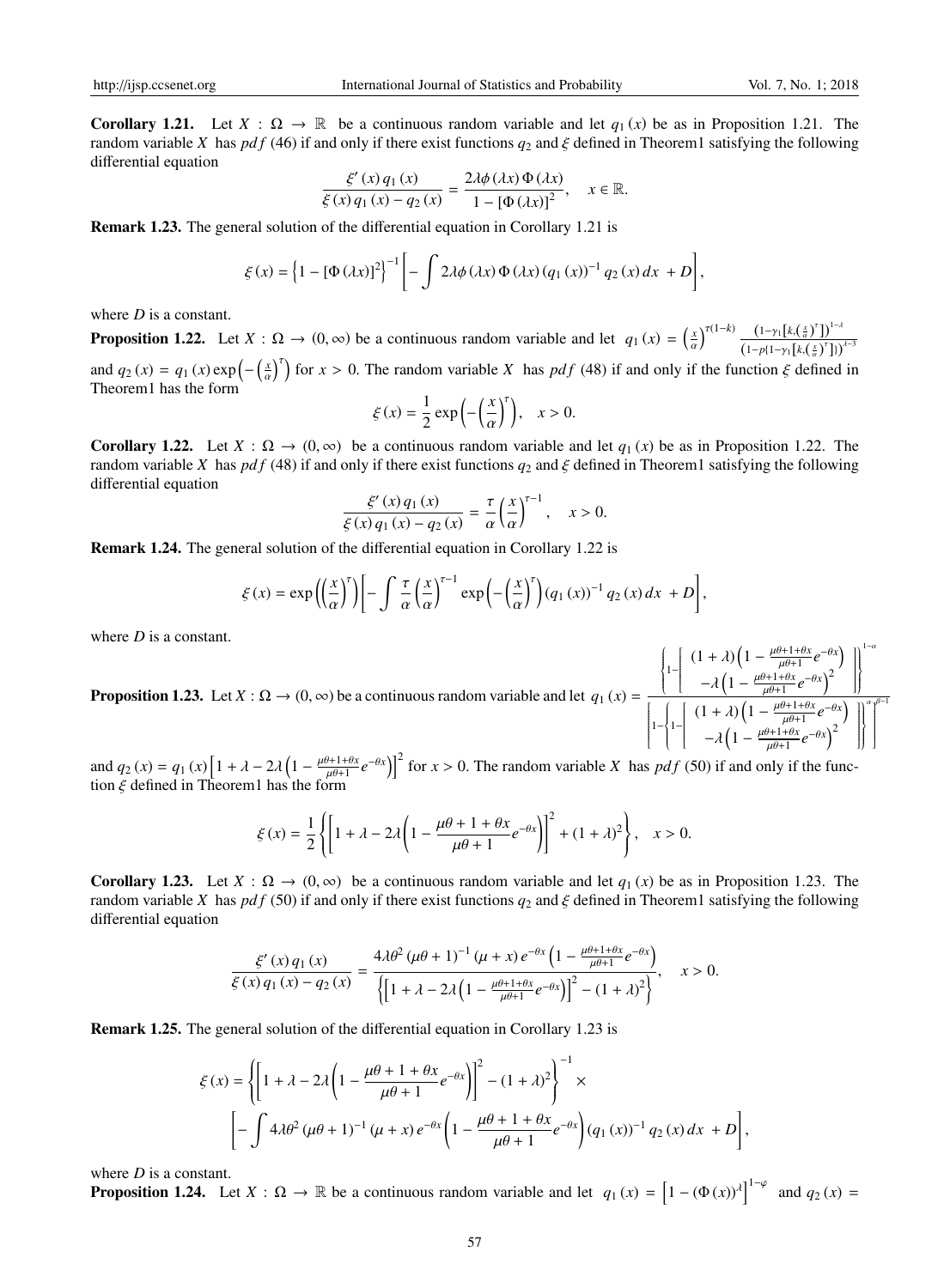$q_1(x)$  ( $\Phi(x)$ )<sup>λ</sup> for  $x \in \mathbb{R}$ . The random variable *X* has *pdf* (51), for  $q = 0$ , if and only if the function  $\xi$  defined in Theorem1 has the form

$$
\xi(x) = \frac{1}{2} \left\{ 1 + (\Phi(x))^{\lambda} \right\}, \quad x \in \mathbb{R}.
$$

Corollary 1.24. Let  $X : \Omega \to \mathbb{R}$  be a continuous random variable and let  $q_1(x)$  be as in Proposition 1.24. The random variable *X* has *pdf* (51), for  $q = 0$ , if and only if there exist functions  $q_2$  and  $\xi$  defined in Theorem1 satisfying the following differential equation

$$
\frac{\xi'(x) q_1(x)}{\xi(x) q_1(x) - q_2(x)} = \frac{\lambda \exp\left(-\frac{x^2}{2}\right) (\Phi(x))^{d-1}}{\sqrt{2\pi} \{1 - (\Phi(x))^{\lambda}\}}, \quad x \in \mathbb{R}.
$$

Remark 1.26. The general solution of the differential equation in Corollary 1.24 is

$$
\xi(x) = \left\{1 - (\Phi(x))^{\lambda}\right\}^{-1} \left[ -\int \frac{\lambda}{\sqrt{2\pi}} \exp\left(-\frac{x^2}{2}\right) (\Phi(x))^{\lambda - 1} (q_1(x))^{-1} q_2(x) dx + D \right],
$$

where *D* is a constant.

**Proposition 1.25.** Let  $X : \Omega \to \mathbb{R}$  be a continuous random variable and let  $q_1(x) = \frac{q^{-1}(1-e^{qx})\left\{\left(\gamma_1\left[q^{-2}, q^{-2}e^{qx}\right]\right\}^{-\lambda}\right\}}{\left(\gamma_1\left[q^{-2}, q^{-2}e^{qx}\right]\right\}^{-\lambda}}$  $\frac{\left(1-(\gamma_1\left[q^{-2},q^{-2}e^{qx}\right]\right)^{\lambda}\right)^{\varphi-1}}{2\pi\left[q^{-2},q^{-2}e^{qx}\right]^{\lambda}}$  and

 $q_2(x) = q_1(x) \exp\left\{q^{-1}x - q^{-2}e^{qx}\right\}$  for  $x \in \mathbb{R}$ . The random variable *X* has  $pdf(51)$ , for  $q \neq 0$ , if and only if the function  $\xi$  defined in Theorem1 has the form

$$
\xi(x) = \frac{1}{2} \exp \{q^{-1} - q^{-2} e^{qx}\}, \quad x \in \mathbb{R}.
$$

Corollary 1.25. Let  $X : \Omega \to \mathbb{R}$  be a continuous random variable and let  $q_1(x)$  be as in Proposition 1.25. The random variable *X* has *pdf* (51), for  $q \neq 0$ , if and only if there exist functions  $q_2$  and  $\xi$  defined in Theorem1 satisfying the following differential equation

$$
\frac{\xi'(x)q_1(x)}{\xi(x)q_1(x)-q_2(x)} = \frac{\left[q^{-1}-q^{-1}e^{qx}\right]\exp\left\{q^{-1}x-q^{-2}e^{qx}\right\}}{1-\exp\left\{q^{-1}x-q^{-2}e^{qx}\right\}}, \quad x \in \mathbb{R}.
$$

Remark 1.27. The general solution of the differential equation in Corollary 1.25 is

$$
\xi(x) = \left\{1 - \exp\left\{q^{-1}x - q^{-2}e^{qx}\right\}\right\}^{-1} \left[ \begin{array}{c} -\int \left[q^{-1} - q^{-1}e^{qx}\right] \exp\left\{q^{-1}x - q^{-2}e^{qx}\right\} \times \\ (q_1(x))^{-1} q_2(x) dx + D \end{array} \right],
$$

where *D* is a constant.

**Proposition 1.26.** Let  $X : \Omega \to (0, 1)$  be a continuous random variable and let  $q_1(x) = \left\{1 - \exp\left[-\left(\frac{x}{1-x}\right)^{\beta}\right]\right\}^{1-\lambda}$  and  $q_2(x) = q_1(x) \exp\left[-\left(\frac{x}{1-x}\right)^{\beta}\right]$  for  $x \in (0, 1)$ . The random variable *X* has  $pdf(53)$ , if and only if the function  $\xi$  defined in Theorem1 has the form

$$
\xi(x) = \frac{1}{2} \exp\left[-\left(\frac{x}{1-x}\right)^{\beta}\right], \quad x \in (0,1).
$$

**Corollary 1.26.** Let  $X : \Omega \to (0, 1)$  be a continuous random variable and let  $q_1(x)$  be as in Proposition 1.26. The random variable *X* has  $pdf(53)$ , if and only if there exist functions  $q_2$  and  $\xi$  defined in Theorem1 satisfying the following differential equation

$$
\frac{\xi'(x) q_1(x)}{\xi(x) q_1(x) - q_2(x)} = \beta x^{\beta - 1} (1 - x)^{-(\beta + 1)}, \quad x \in (0, 1).
$$

Remark 1.28. The general solution of the differential equation in Corollary 1.26 is

$$
\xi(x) = \left[ \left( \frac{x}{1-x} \right)^{\beta} \right] \left[ - \int \frac{\beta x^{\beta-1}}{(1-x)^{\beta+1}} \exp \left[ - \left( \frac{x}{1-x} \right)^{\beta} \right] (q_1(x))^{-1} q_2(x) dx + D \right],
$$

where *D* is a constant.

**Proposition 1.27.** Let  $X : \Omega \to (0, \infty)$  be a continuous random variable and let  $q_1(x) = (1 + \beta x)^{-1}$  and  $q_2(x) =$ 

 $q_1(x) e^{-\alpha x}$  for  $x > 0$ . The random variable *X* has  $pdf(57)$ , if and only if the function  $\xi$  defined in Theorem1 has the form

$$
\xi(x) = \frac{1}{2}e^{-\alpha x}, \quad x > 0.
$$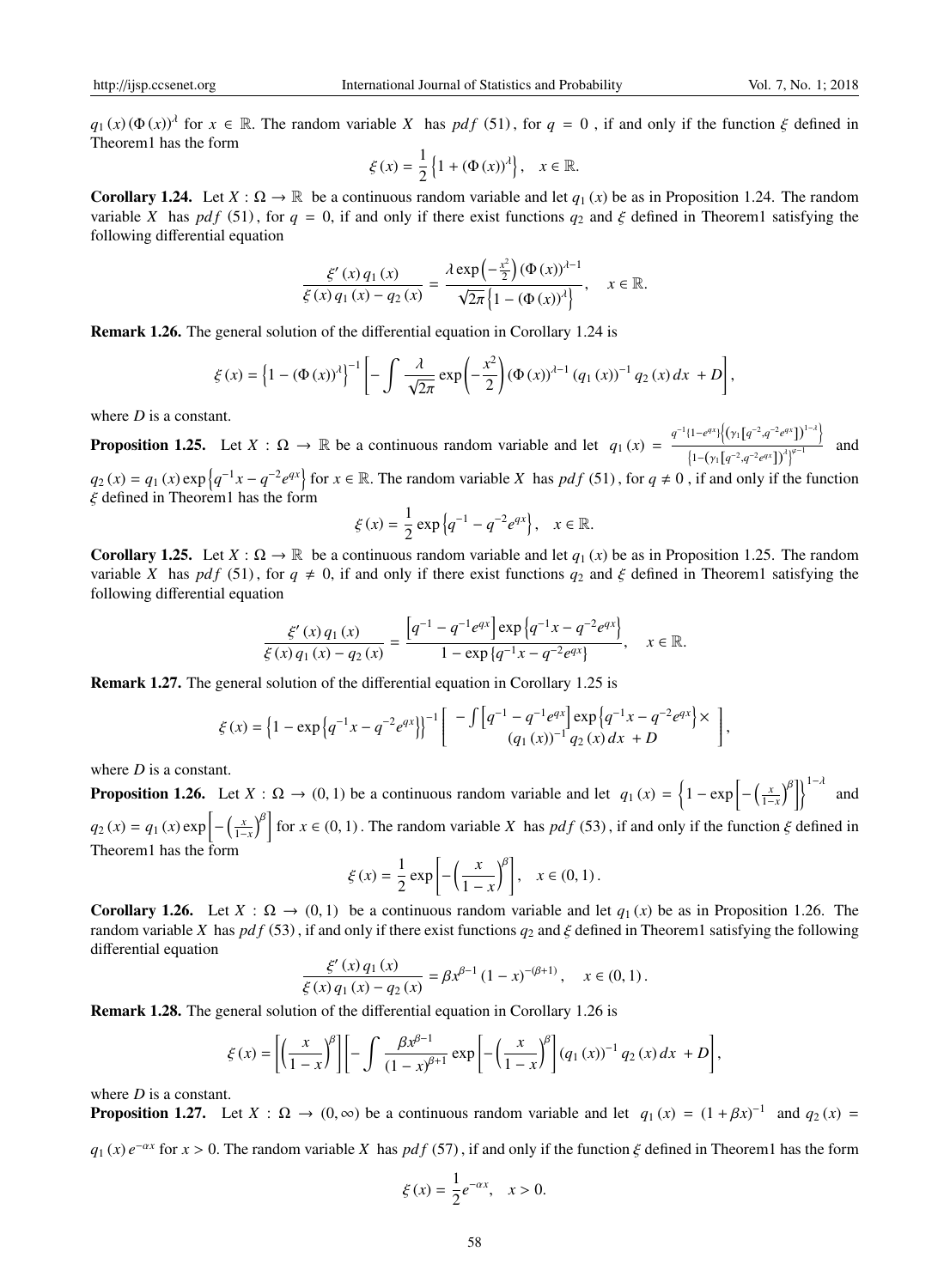**Corollary 1.27.** Let  $X : \Omega \to (0, \infty)$  be a continuous random variable and let  $q_1(x)$  be as in Proposition 1.27. The random variable *X* has *pdf* (57), if and only if there exist functions  $q_2$  and  $\xi$  defined in Theorem1 satisfying the following differential equation

$$
\frac{\xi'(x) q_1(x)}{\xi(x) q_1(x) - q_2(x)} = \alpha, \quad x > 0.
$$

Remark 1.29. The general solution of the differential equation in Corollary 1.27 is

$$
\xi(x) = e^{\alpha x} \left[ - \int \alpha e^{-\alpha x} (q_1(x))^{-1} q_2(x) dx + D \right],
$$

where *D* is a constant.

**Proposition 1.28.** Let  $X : \Omega \to (0, \infty)$  be a continuous random variable and let  $q_1(x) = \left\{1 - e^{-\lambda \alpha x} - \frac{(1 - e^{-\lambda \alpha(\beta + 1)x})}{(\beta + 1)}\right\}^{-1}$  and  $q_2(x) = q_1(x) e^{-\lambda x}$  for  $x > 0$ . The random variable *X* has *pdf* (59), if and only if the function  $\xi$  defined in Theorem1 has the form

$$
\xi(x) = \frac{1}{2}e^{-\lambda x}, \quad x > 0.
$$

**Corollary 1.28.** Let  $X : \Omega \to (0, \infty)$  be a continuous random variable and let  $q_1(x)$  be as in Proposition 1.28. The random variable *X* has *pdf* (59), if and only if there exist functions  $q_2$  and  $\xi$  defined in Theorem1 satisfying the following differential equation

$$
\frac{\xi'(x) q_1(x)}{\xi(x) q_1(x) - q_2(x)} = \lambda, \quad x > 0.
$$

Remark 1.30. The general solution of the differential equation in Corollary 1.27 is

$$
\xi(x) = e^{\lambda x} \left[ - \int \lambda e^{-\lambda x} \left( q_1(x) \right)^{-1} q_2(x) dx + D \right],
$$

where *D* is a constant.

**Proposition 1.29.** Let  $X : \Omega \to (0, \infty)$  be a continuous random variable and let  $q_1(x) = (1 + \beta x)^{-1}$  and  $q_2(x) =$  $q_1(x) e^{-\alpha x}$  for  $x > 0$ . The random variable *X* has *pdf* (63), if and only if the function  $\xi$  defined in Theorem1 has the form

$$
\xi(x) = \frac{1}{2}e^{-\alpha x}, \quad x > 0.
$$

Corollary 1.29. Let  $X : \Omega \to (0, \infty)$  be a continuous random variable and let  $q_1(x)$  be as in Proposition 1.29. The random variable *X* has  $pdf(63)$ , if and only if there exist functions  $q_2$  and  $\xi$  defined in Theorem1 satisfying the following differential equation

$$
\frac{\xi'(x) q_1(x)}{\xi(x) q_1(x) - q_2(x)} = \alpha, \quad x > 0.
$$

Remark 1.31. The general solution of the differential equation in Corollary 1.29 is

$$
\xi(x) = e^{\alpha x} \left[ -\int \alpha e^{-\alpha x} (q_1(x))^{-1} q_2(x) dx + D \right],
$$

where *D* is a constant.

**Proposition 1.30.** Let  $X : \Omega \to (0, \infty)$  be a continuous random variable and let  $q_1(x) = \left[1 - \lambda + 2\lambda e^{-(\frac{x}{\alpha})^{\beta}}\right]^{-1} \left\{1 + (\lambda - 1)e^{-(\frac{x}{\alpha})^{\beta}} - \lambda e^{-2(\frac{x}{\alpha})^{\beta}}\right\}^{1-\nu}$  and  $q_2(x) = q_1(x)e^{-(\frac{x}{\alpha})^{\beta}}$  for  $x > 0$ . The random variable *X* has  $pdf(65)$ , if and only if the function  $\xi$  defined in Theorem1 has the form

$$
\xi(x) = \frac{1}{2}e^{-(\frac{x}{a})^{\beta}}, \quad x > 0.
$$

**Corollary 1.30.** Let  $X : \Omega \to (0, \infty)$  be a continuous random variable and let  $q_1(x)$  be as in Proposition 1.30. The random variable *X* has  $pdf(65)$ , if and only if there exist functions  $q_2$  and  $\xi$  defined in Theorem1 satisfying the following differential equation

$$
\frac{\xi'(x) q_1(x)}{\xi(x) q_1(x) - q_2(x)} = \frac{\beta}{\alpha} \left(\frac{x}{\alpha}\right)^{\beta - 1}, \quad x > 0.
$$

Remark 1.32. The general solution of the differential equation in Corollary 1.30 is

$$
\xi(x) = e^{\left(\frac{x}{\alpha}\right)^{\beta}} \left[ -\int \frac{\beta}{\alpha} \left(\frac{x}{\alpha}\right)^{\beta-1} e^{-\left(\frac{x}{\alpha}\right)^{\beta}} (q_1(x))^{-1} q_2(x) dx + D \right],
$$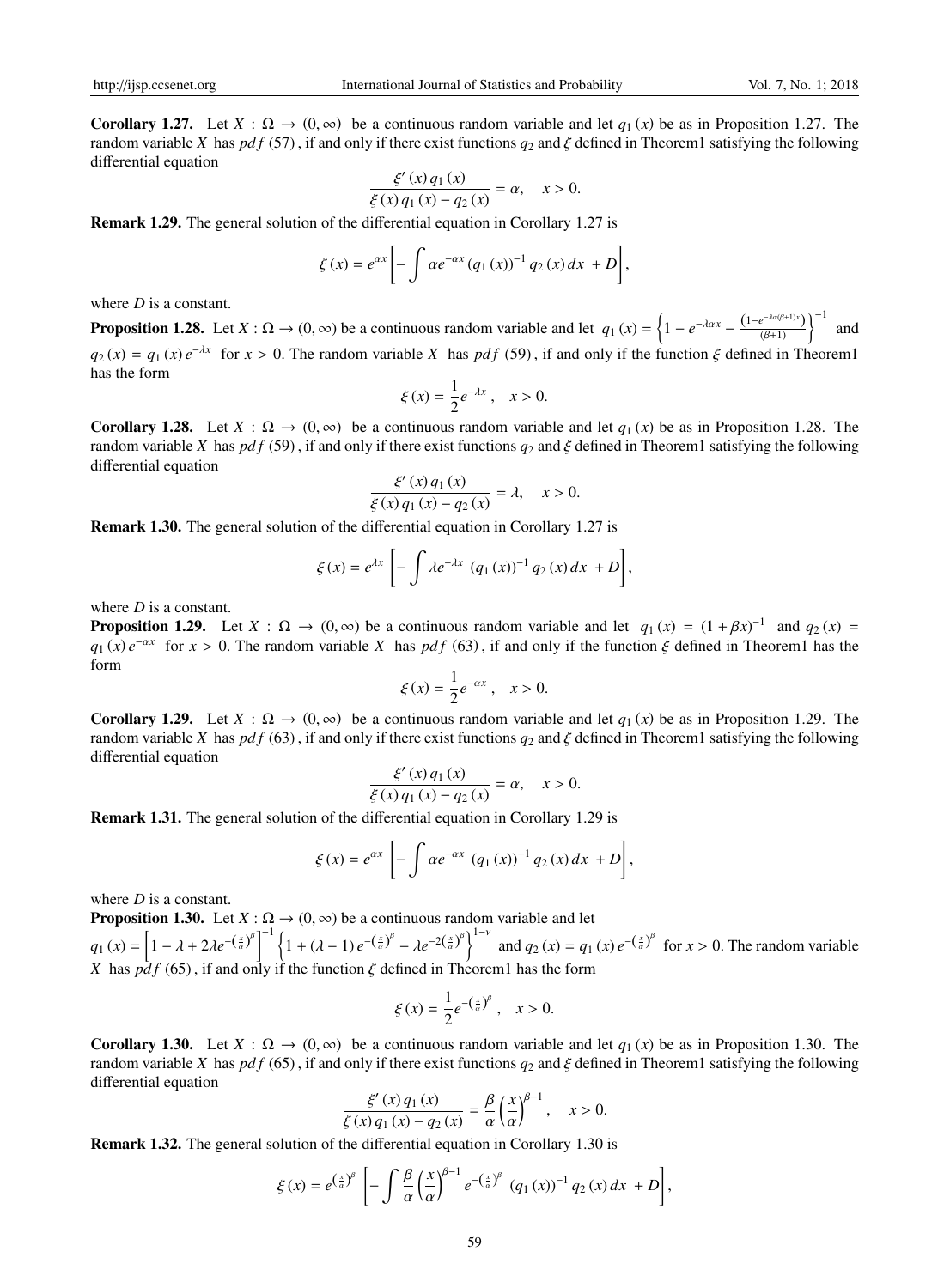where *D* is a constant.

**Proposition 1.31.** Let  $X : \Omega \to (0, \infty)$  be a continuous random variable and let  $q_1(x) = (1 - e^{1 - (1 + \alpha x)^{\beta}})^{1 - \lambda}$  and  $q_2(x) = q_1(x) e^{1-(1+\alpha x)^{\beta}}$  for  $x > 0$ . The random variable *X* has *pdf* (69), if and only if the function  $\xi$  defined in Theorem1 has the form

$$
\xi(x) = \frac{1}{2}e^{1-(1+\alpha x)^{\beta}}, \quad x > 0.
$$

**Corollary 1.31.** Let  $X : \Omega \to (0, \infty)$  be a continuous random variable and let  $q_1(x)$  be as in Proposition 1.31. The random variable *X* has *pdf* (69), if and only if there exist functions  $q_2$  and  $\xi$  defined in Theorem1 satisfying the following differential equation

$$
\frac{\xi'(x) q_1(x)}{\xi(x) q_1(x) - q_2(x)} = \alpha \beta (1 + \alpha x)^{\beta - 1}, \quad x > 0.
$$

Remark 1.33. The general solution of the differential equation in Corollary 1.31 is

$$
\xi(x) = e^{(1+\alpha x)^{\beta}-1} \left[ -\int \alpha \beta (1+\alpha x)^{\beta-1} e^{1-(1+\alpha x)^{\beta}} (q_1(x))^{-1} q_2(x) dx + D \right],
$$

where *D* is a constant.

**Proposition 1.32.** Let  $X : \Omega \to (0, \infty)$  be a continuous random variable and let  $q_1(x) = (1 - e^{-x^c} + \alpha e^{-x^c})^{\theta+1}$  and  $q_2(x) = q_1(x) e^{1-(1+\alpha x)^{\beta}}$  for  $x > 0$ . The random variable *X* has *pdf* (71), if and only if the function  $\xi$  defined in Theorem1 has the form

$$
\xi(x) = \frac{1}{2}e^{-x^c}, \quad x > 0.
$$

**Corollary 1.32.** Let  $X : \Omega \to (0, \infty)$  be a continuous random variable and let  $q_1(x)$  be as in Proposition 1.32. The random variable *X* has *pdf* (71), if and only if there exist functions  $q_2$  and  $\xi$  defined in Theorem1 satisfying the following differential equation

$$
\frac{\xi'(x) q_1(x)}{\xi(x) q_1(x) - q_2(x)} = c x^{c-1}, \quad x > 0.
$$

Remark 1.34. The general solution of the differential equation in Corollary 1.32 is

$$
\xi(x) = e^{x^c} \left[ - \int c x^{c-1} e^{-x^c} (q_1(x))^{-1} q_2(x) dx + D \right],
$$

where *D* is a constant.

**Proposition 1.33.** Let  $X : \Omega \to \mathbb{R}$  be a continuous random variable and let

 $q_1(x) \equiv 1$  and  $q_2(x) = \exp\left\{-c\left[-\ln\left(\overline{G}(x;\eta)\right)\right]^d - a\left[-\ln\left(\overline{G}(x;\eta)\right)\right]^b\right\}$  for  $x \in \mathbb{R}$ . The random variable X has  $pdf(75)$ , if and only if the function  $\xi$  defined in Theorem1 has the form

$$
\xi(x) = \frac{1}{2} \left\{ 1 - \exp \left\{ -c \left[ -\ln \left( \overline{G} \left( x; \eta \right) \right) \right]^{d} - a \left[ -\ln \left( \overline{G} \left( x; \eta \right) \right) \right]^{b} \right\} \right\}, x \in \mathbb{R}.
$$

Corollary 1.33. Let  $X : \Omega \to \mathbb{R}$  be a continuous random variable and let  $q_1(x)$  be as in Proposition 1.33. The random variable *X* has *pdf* (75), if and only if there exist functions  $q_2$  and  $\xi$  defined in Theorem1 satisfying the following differential equation

$$
\frac{\xi'(x) q_1(x)}{\xi(x) q_1(x) - q_2(x)}
$$
\n
$$
\frac{\frac{g(x;\eta)}{\overline{G}(x;\eta)} \left\{ c d \left[ -\ln \left( \overline{G}(x;\eta) \right) \right]^{d-1} + ab \left[ -\ln \left( \overline{G}(x;\eta) \right) \right]^{b-1} \right\} \times
$$
\n
$$
= \frac{\exp \left\{ -c \left[ -\ln \left( \overline{G}(x;\eta) \right) \right]^{d} - a \left[ -\ln \left( \overline{G}(x;\eta) \right) \right]^{b} \right\}}{1 - \exp \left\{ -c \left[ -\ln \left( \overline{G}(x;\eta) \right) \right]^{d} - a \left[ -\ln \left( \overline{G}(x;\eta) \right) \right]^{b} \right\}}, \quad x \in \mathbb{R}.
$$

Remark 1.35. The general solution of the differential equation in Corollary 1.33 is

$$
\xi(x) = \left\{1 - \exp\left\{-c\left[-\ln\left(\overline{G}\left(x;\eta\right)\right)\right]^d - a\left[-\ln\left(\overline{G}\left(x;\eta\right)\right)\right]^b\right\}\right\}^{-1} \times \left[\begin{array}{c} -\int \frac{g(x;\eta)}{\overline{G}(x;\eta)} \left\{cd\left[-\ln\left(\overline{G}\left(x;\eta\right)\right)\right]^{d-1} + ab\left[-\ln\left(\overline{G}\left(x;\eta\right)\right)\right]^{b-1}\right\} \times \\ \exp\left\{-c\left[-\ln\left(\overline{G}\left(x;\eta\right)\right)\right]^d - a\left[-\ln\left(\overline{G}\left(x;\eta\right)\right)\right]^b\right\} q_2(x) dx + D\end{array}\right],
$$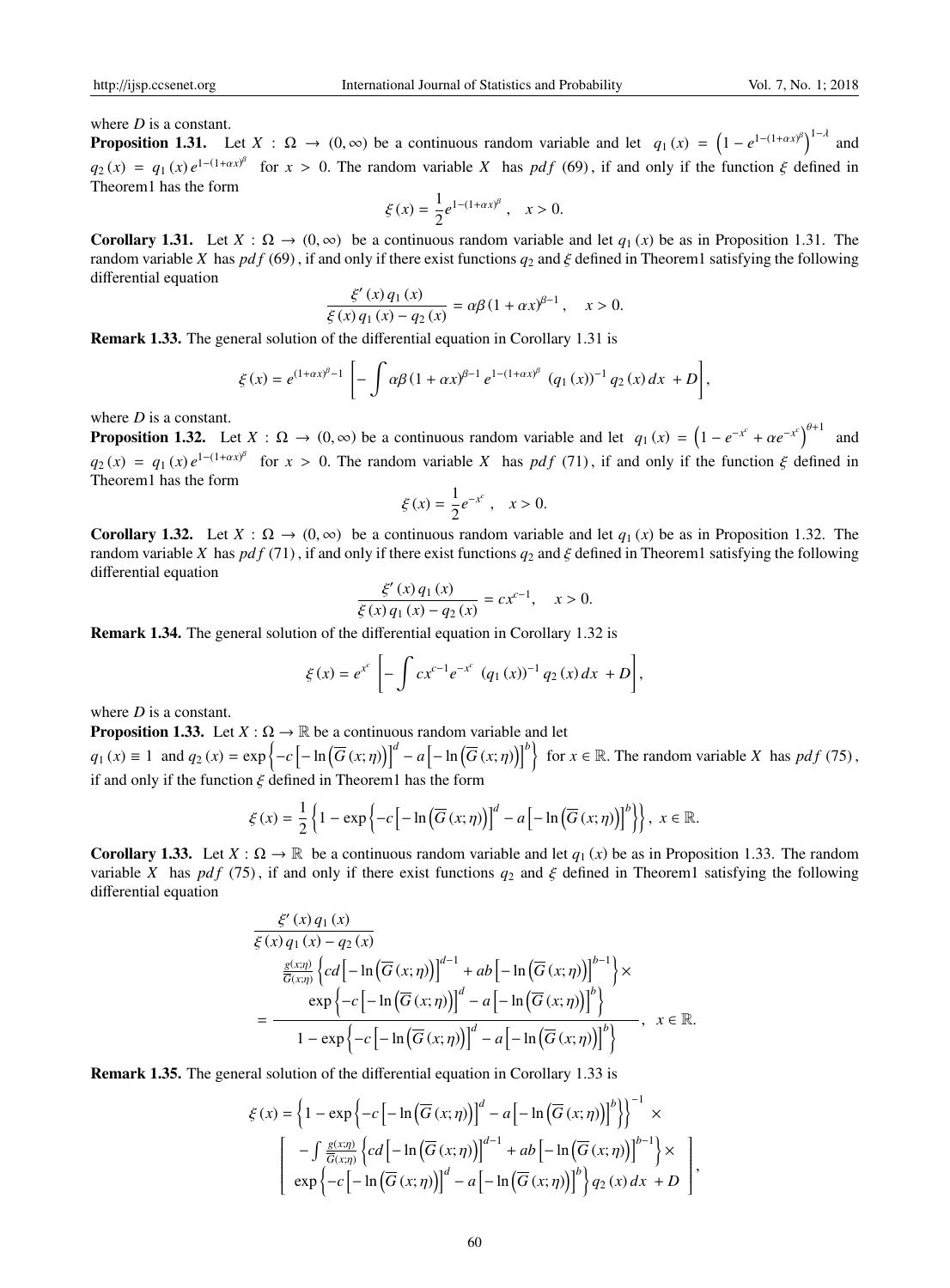where *D* is a constant.

**Proposition 1.34.** Let  $X : \Omega \to (0, \infty)$  be a continuous random variable and let  $q_1(x) = (1 - e^{-\lambda \alpha_1 x})^{-1} (1 - e^{-\lambda \alpha_2 x})^{-1}$ and  $q_2(x) = q_1(x) e^{-\lambda x}$  for  $x > 0$ . The random variable X has  $pdf(77)$ , if and only if the function  $\xi$  defined in Theorem1 has the form

$$
\xi(x) = \frac{1}{2}e^{-\lambda x}, x > 0.
$$

**Corollary 1.34.** Let  $X : \Omega \to (0, \infty)$  be a continuous random variable and let  $q_1(x)$  be as in Proposition 1.34. The random variable *X* has *pd f* (77) , if and only if there exist functions *q*<sup>2</sup> and ξ defined in Theorem1 satisfying the following differential equation

$$
\frac{\xi'(x) q_1(x)}{\xi(x) q_1(x) - q_2(x)} = \lambda, \ \ x > 0.
$$

Remark 1.36. The general solution of the differential equation in Corollary 1.34 is

$$
\xi(x) = e^{\lambda x} \left[ - \int \lambda e^{-\lambda x} (q_1(x))^{-1} q_2(x) dx + D, \right]
$$

where *D* is a constant.

**Proposition 1.35.** Let  $X : \Omega \to (0, \infty)$  be a continuous random variable and let  $q_1(x) = (1 - e^{-\lambda(\alpha x)^{\beta}})^{-\nu}$  and  $q_2(x) =$  $q_1(x) e^{-\lambda x^{\beta}}$  for  $x > 0$ . The random variable *X* has *pdf* (78), if and only if the function  $\xi$  defined in Theorem1 has the form

$$
\xi(x) = \frac{1}{2}e^{-\lambda x^{\beta}}, \ x > 0.
$$

**Corollary 1.35.** Let  $X : \Omega \to (0, \infty)$  be a continuous random variable and let  $q_1(x)$  be as in Proposition 1.35. The random variable *X* has *pdf* (78), if and only if there exist functions  $q_2$  and  $\xi$  defined in Theorem1 satisfying the following differential equation

$$
\frac{\xi'(x) q_1(x)}{\xi(x) q_1(x) - q_2(x)} = \lambda \beta x^{\beta - 1}, \quad x > 0.
$$

Remark 1.37. The general solution of the differential equation in Corollary 1.35 is

$$
\xi(x) = e^{\lambda x^{\beta}} \left[ -\int \lambda \beta e^{-\lambda x^{\beta}} (q_1(x))^{-1} q_2(x) dx + D, \right]
$$

where *D* is a constant.

**Proposition 1.36.** Let  $X : \Omega \to (0, \infty)$  be a continuous random variable and let  $q_1(x) = e^{(x/\theta)^2}$  and  $q_2(x) =$  $q_1(x) (1 - e^{-(x/\theta)^2})^2$  for  $x > 0$ . The random variable *X* has *pdf* (80), if and only if the function  $\xi$  defined in Theorem1 has the form

$$
\xi(x) = \frac{1}{2} \left\{ 1 + \left( 1 - e^{-(x/\theta)^2} \right)^2 \right\}, \ x > 0.
$$

**Corollary 1.36.** Let  $X : \Omega \to (0, \infty)$  be a continuous random variable and let  $q_1(x)$  be as in Proposition 1.36. The random variable *X* has  $pdf(80)$ , if and only if there exist functions  $q_2$  and  $\xi$  defined in Theorem1 satisfying the following differential equation

$$
\frac{\xi'(x)q_1(x)}{\xi(x)q_1(x)-q_2(x)}=\frac{\frac{2\lambda}{\theta}\left(\frac{x}{\theta}\right)^{\lambda-1}e^{-(x/\theta)^{\lambda}}\left(1-e^{-(x/\theta)^{\lambda}}\right)}{1-\left(1-e^{-(x/\theta)^{\lambda}}\right)^2},\ \ x>0.
$$

Remark 1.38. The general solution of the differential equation in Corollary 1.36 is

$$
\xi(x) = \left\{1 - \left(1 - e^{-(x/\theta)^{\lambda}}\right)^{2}\right\}^{-1} \times \left[-\int \frac{2\lambda}{\theta} \left(\frac{x}{\theta}\right)^{\lambda-1} e^{-(x/\theta)^{\lambda}} \left(1 - e^{-(x/\theta)^{\lambda}}\right) (q_{1}(x))^{-1} q_{2}(x) dx + D, \right]
$$

where *D* is a constant.

#### *2.2 Characterization in Terms of Hazard Function*

The hazard function, *hF*, of a twice differentiable distribution function, *F*, satisfies the following first order differential equation

$$
\frac{f'(x)}{f(x)} = \frac{h'_F(x)}{h_F(x)} - h_F(x).
$$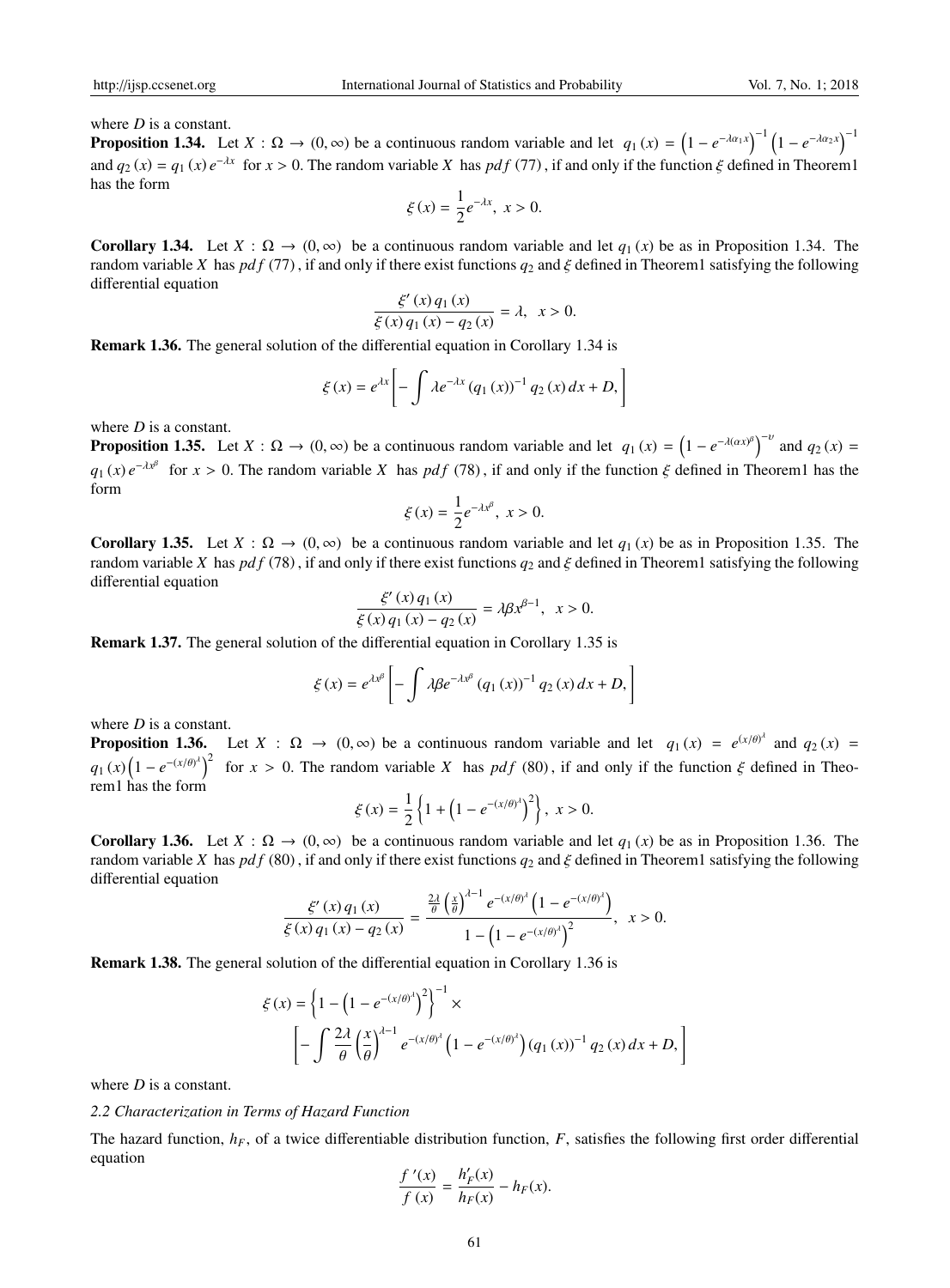It should be mentioned that for many univariate continuous distributions, the above equation is the only differential equation available in terms of the hazard function. In this subsection we present non-trivial characterizations of EGLFR (for  $\alpha = 1$ ), McG (for  $a = b = c = 1$ ), Go-G, EGGP (for  $b = 1$ ), BIR (for  $a = 1$ ), BWP (for  $a = 1$ ), EGG (for  $\alpha = 1$ ), NEPL (for  $\alpha = 1$ ), EGGG, ETQL (for  $\lambda = 0, \beta = 1$ ), ERK (for  $\lambda = 1$ ), AEE, NEE, ETW (for  $\nu = 1$ ), ENHE (for  $\lambda = 1$ ), GW (for  $\theta = 1$ ), GAW-G (for  $b = 0$  or  $d = 0$ ), GB distributions in terms of the hazard function, which are not of the above trivial form.

**Proposition 2.1.** Let  $X : \Omega \to (0, \infty)$  be a continuous random variable. The random variable *X* has *pdf* (2) (for  $\beta < 0$ and  $\alpha = 1$ ) if and only if its hazard function  $h_F(x)$  satisfies the following differential equation

$$
h'_{F}(x) - \frac{b}{a + bx}h_{F}(x) = \frac{\beta(a + bx)^{2}}{\left[1 - \beta\left(ax + \frac{b}{2}x^{2}\right)\right]^{2}}, \quad x > 0.
$$

Proof. If *X* has *pdf* (2) for  $\beta < 0$  and  $\alpha = 1$ , then clearly the above differential equation holds. If the differential equation holds, then

$$
\frac{d}{dx}\left\{(a+bx)^{-1}h_F(x)\right\} = \frac{\beta(a+bx)}{\left[1-\beta\left(ax+\frac{b}{2}x^2\right)\right]^2}
$$

$$
=\frac{d}{dx}\left\{\left[1-\beta\left(ax+\frac{b}{2}x^2\right)\right]^{-1}\right\}
$$

,

from which we arrive at the hazard function corresponding to the *pd f* (2) .

Remark 2.1. Similar Propositions can be stated for the cases *II* and *III*.

A Proposition similar to that of Proposition 2.1 will be stated (without proof) for each one of the distributions listed in subsection 2.1.

**Proposition 2.2.** Let  $X : \Omega \to (0, \infty)$  be a continuous random variable. The random variable *X* has *pdf* (4) (for  $a = b = c = 1$ ) if and only if its hazard function  $h_F(x)$  satisfies the following differential equation

$$
h'_{F}(x) - \gamma h_{F}(x) = 0, \quad x > 0.
$$

**Proposition 2.3.** Let  $X : \Omega \to \mathbb{R}$  be a continuous random variable. The random variable *X* has *pdf* (12) if and only if its hazard function  $h_F(x)$  satisfies the following differential equation

$$
h'_{F}(x) - \frac{g'(x;\eta)}{g(x;\eta)}h_{F}(x) = \theta(\gamma+1)(g(x;\eta))^{2}(\overline{G}(x;\eta))^{-\gamma-2}, \quad x \in \mathbb{R}.
$$

**Proposition 2.4.** Let  $X : \Omega \to (0, \infty)$  be a continuous random variable. The random variable X has *pdf* (20) if and only if its hazard function  $h_F(x)$  satisfies the following differential equation

$$
h'_{F}(x) - \frac{g'(x;\zeta)}{g(x;\zeta)}h_{F}(x) = 2\lambda [g(x;\zeta)]^{2} \times
$$

$$
\left\{\frac{\lambda - 1}{1 - [G(x;\zeta)]^{2\lambda}} + \frac{2\lambda [G(x;\zeta)]^{3\lambda - 1}}{\left[1 - [G(x;\zeta)]^{2\lambda}\right]^{2}}\right\}, \quad x > 0.
$$

**Proposition 2.5.** Let  $X : \Omega \to \mathbb{R}$  be a continuous random variable. The random variable *X* has  $pdf(28)$ , for  $b = 1$ , if and only if its hazard function  $h_F(x)$  satisfies the following differential equation

$$
h'_{F}(x) - \frac{g'(x;\psi)}{g(x;\psi)}h_{F}(x) = a\lambda [g(x;\psi)]^{2} [\overline{G}(x;\psi)]^{a-1} \times
$$
  

$$
\frac{\left\{\left[(a-1) + a\lambda [\overline{G}(x;\psi)]^{a-1}\right] \exp \left\{-\lambda [\overline{G}(x;\psi)]^{a}\right\} - (a-1)\right\}}{\left(1 - \exp \left\{-\lambda [\overline{G}(x;\psi)]^{a}\right\}\right)^{2}},
$$

 $x \in \mathbb{R}$ .

**Proposition 2.6.** Let  $X : \Omega \to (0, \infty)$  be a continuous random variable. The random variable *X* has *pdf* (30) ,for  $a = 1$ , if and only if its hazard function  $h_F(x)$  satisfies the following differential equation

$$
h'_{F}(x) - 2\theta x^{-3} h_{F}(x) = \frac{2\theta b \exp(-\theta x^{-2}) \left[ \left( 2\theta x^{-2} + 3 \right) \exp\left( -\theta x^{-2} \right) - 3 \right]}{x^{4} \left[ 1 - \exp(-\theta x^{-2}) \right]^{2}}, \ x > 0.
$$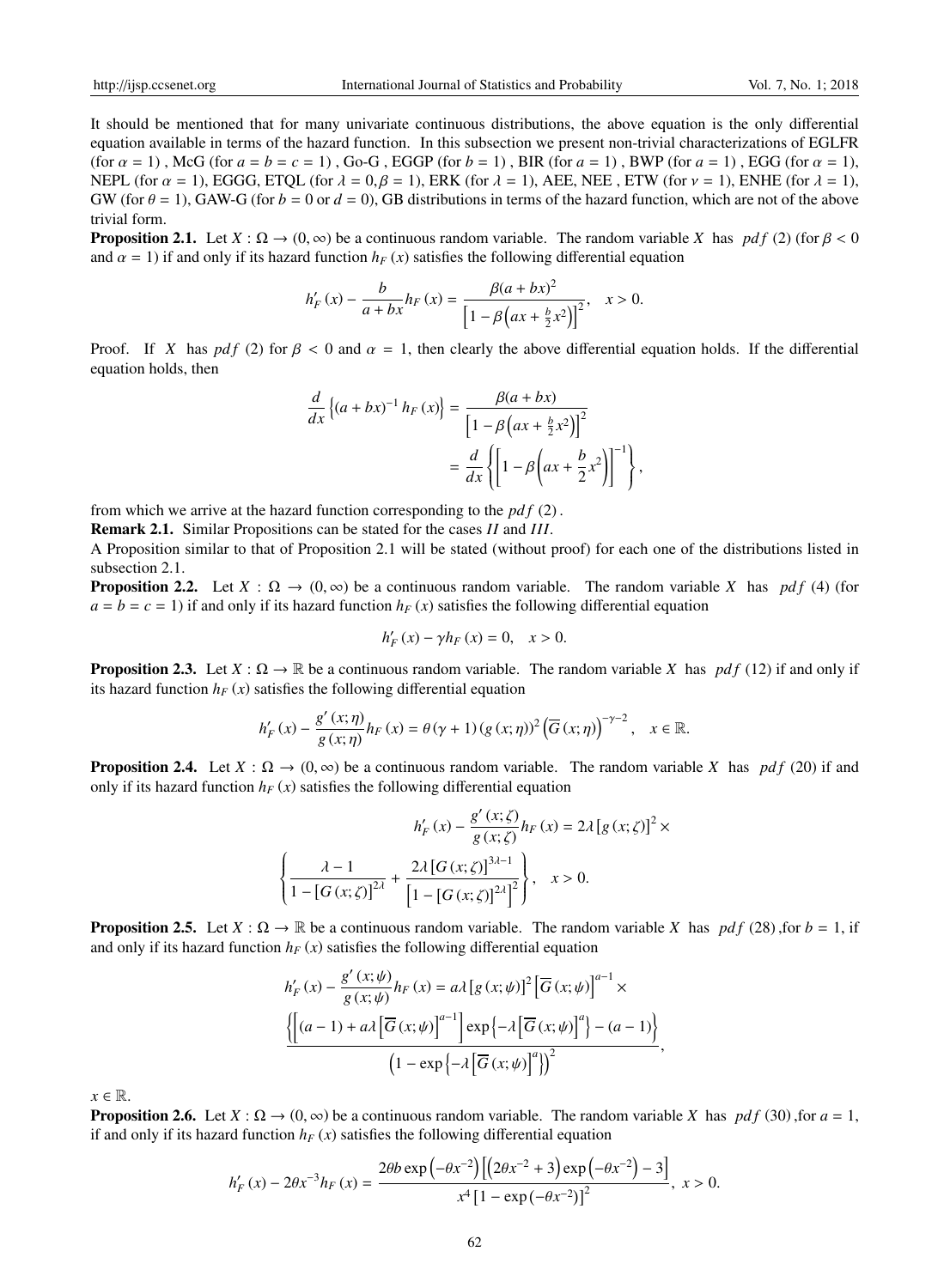**Proposition 2.7.** Let  $X : \Omega \to (0, \infty)$  be a continuous random variable. The random variable X has *pdf* (34) ,for  $a = 1$ , if and only if its hazard function  $h_F(x)$  satisfies the following differential equation

$$
h_F'(x) - (\alpha - 1) x^{-1} h_F(x) = b \alpha \beta \lambda x^{\alpha - 1} \frac{d}{dx} \left\{ \frac{e^{-\beta x^{\alpha}} e^{\lambda e^{-\beta x^{\alpha}}}}{e^{\lambda e^{-\beta x^{\alpha}}}-1} \right\}, \ x > 0,
$$

or

$$
h'_{F}(x) + \alpha \beta x^{\beta - 1} h_{F}(x) = b \alpha \beta \lambda e^{-\beta x^{\alpha}} \frac{d}{dx} \left\{ \frac{x^{\alpha - 1} e^{\lambda e^{-\beta x^{\alpha}}}}{e^{\lambda e^{-\beta x^{\alpha}}} - 1} \right\}, \ x > 0.
$$

**Proposition 2.8.** Let  $X : \Omega \to \mathbb{R}$  be a continuous random variable. The random variable *X* has *pdf* (40) ,for  $\alpha = 1$ , if and only if its hazard function  $h_F(x)$  satisfies the following differential equation

$$
h'_{F}(x) - \frac{g'(x;\eta)}{g(x;\eta)}h_{F}(x) = \alpha\theta(\gamma+1)(g(x;\eta))^{2}(\overline{G}(x;\eta))^{-\gamma-2}, x \in \mathbb{R}.
$$

**Proposition 2.9.** Let  $X : \Omega \to (0, \infty)$  be a continuous random variable. The random variable *X* has *pdf* (42), for  $\alpha = 1$ , if and only if its hazard function  $h_F(x)$  satisfies the following differential equation

$$
h'_{F}(x) - (\beta - 1) x^{-1} h_{F}(x) = \frac{\beta^{2} \lambda^{2} x^{2(\beta - 1)}}{\left(1 + \lambda + \lambda x^{\beta}\right)^{2}}, \ x > 0.
$$

**Proposition 2.10.** Let  $X : \Omega \to (0, \infty)$  be a continuous random variable. The random variable X has *pdf* (48), if and only if its hazard function  $h_F(x)$  satisfies the following differential equation

$$
h'_{F}(x) + \frac{\tau}{\alpha} \left(\frac{x}{\alpha}\right)^{\tau-1} h_{F}(x) = \frac{\lambda \tau \exp\left(-\left(\frac{x}{\alpha}\right)^{\tau}\right)}{\alpha \Gamma(k)} \frac{d}{dx} \left\{ \frac{\left(\frac{x}{\alpha}\right)^{\tau k-1} \left(1 - \gamma_{1} \left[k, \left(\frac{x}{\alpha}\right)^{\tau}\right]\right)^{-1}}{\left(1 - p\left(1 - \gamma_{1} \left[k, \left(\frac{x}{\alpha}\right)^{\tau}\right]\right)}\right\}, x > 0.
$$

**Remark 2.2.** For  $k = 1$ , the above differential equation has the following simpler form

$$
h'_{F}(x) - \frac{\tau - 1}{x} h_{F}(x) = -\frac{\lambda \tau^{2} p \left(\frac{x}{\alpha}\right)^{2(\tau - 1)} \exp\left(-\left(\frac{x}{\alpha}\right)^{\tau}\right)}{\alpha^{2} \left(1 - p \exp\left(-\left(\frac{x}{\alpha}\right)^{\tau}\right)\right)^{2}}, \ x > 0.
$$

**Proposition 2.11.** Let  $X : \Omega \to (0, \infty)$  be a continuous random variable. The random variable *X*, has *pdf* (50), for  $\lambda = 0, \beta = 1$ , if and only if its hazard function  $h_F(x)$  satisfies the following differential equation

$$
h'_{F}(x) - (\mu + x)^{-1} h_{F}(x) = -\frac{\alpha \theta^{3} (\mu + x)}{(\mu \theta + 1 + \theta x)^{2}}, \ x > 0.
$$

**Proposition 2.12.** Let  $X : \Omega \to (0, 1)$  be a continuous random variable. The random variable *X*, has *pdf* (53), for  $\lambda = 1$ , if and only if its hazard function  $h_F(x)$  satisfies the following differential equation

$$
h'_{F}(x) - (\beta - 1) x^{-1} h_{F}(x) = \beta (\beta + 1) x^{\beta - 1} (1 - x)^{-(\beta + 2)}, \quad x \in (0, 1).
$$

**Proposition 2.13.** Let  $X : \Omega \to (0, \infty)$  be a continuous random variable. The random variable *X*, has *pdf* (57) if and only if its hazard function  $h_F(x)$  satisfies the following differential equation

$$
h'_{F}(x) - (1 + \beta x)^{-1} h_{F}(x) = -\alpha^{3} \beta (1 + \beta x) (\alpha + \beta + \alpha \beta x)^{-2}, \quad x > 0.
$$

**Proposition 2.14.** Let  $X : \Omega \to (0, \infty)$  be a continuous random variable. The random variable *X*, has *pdf* (63), if and only if its hazard function  $h_F(x)$  satisfies the following differential equation

$$
h'_{F}(x) - \frac{1}{1 + \lambda x} h_{F}(x) = -\frac{\alpha^{3} \beta (1 + \beta x)}{(\alpha + \beta + \alpha \beta x)^{2}}, \quad x > 0.
$$

**Proposition 2.15.** Let  $X : \Omega \to (0, \infty)$  be a continuous random variable. The random variable *X*, has *pdf* (65), for  $v = 1$ , if and only if its hazard function  $h_F(x)$  satisfies the following differential equation

$$
h'_{F}(x) - (\beta - 1) x^{-1} h_{F}(x) = \frac{\gamma \beta}{\alpha} \left(\frac{x}{\beta}\right)^{\beta - 1} \frac{d}{dx} \left\{\frac{1 - \lambda + 2\lambda e^{-\left(\frac{x}{\alpha}\right)^{\beta}}}{\lambda - 1 - \lambda e^{-\left(\frac{x}{\alpha}\right)^{\beta}}}\right\}, \quad x > 0.
$$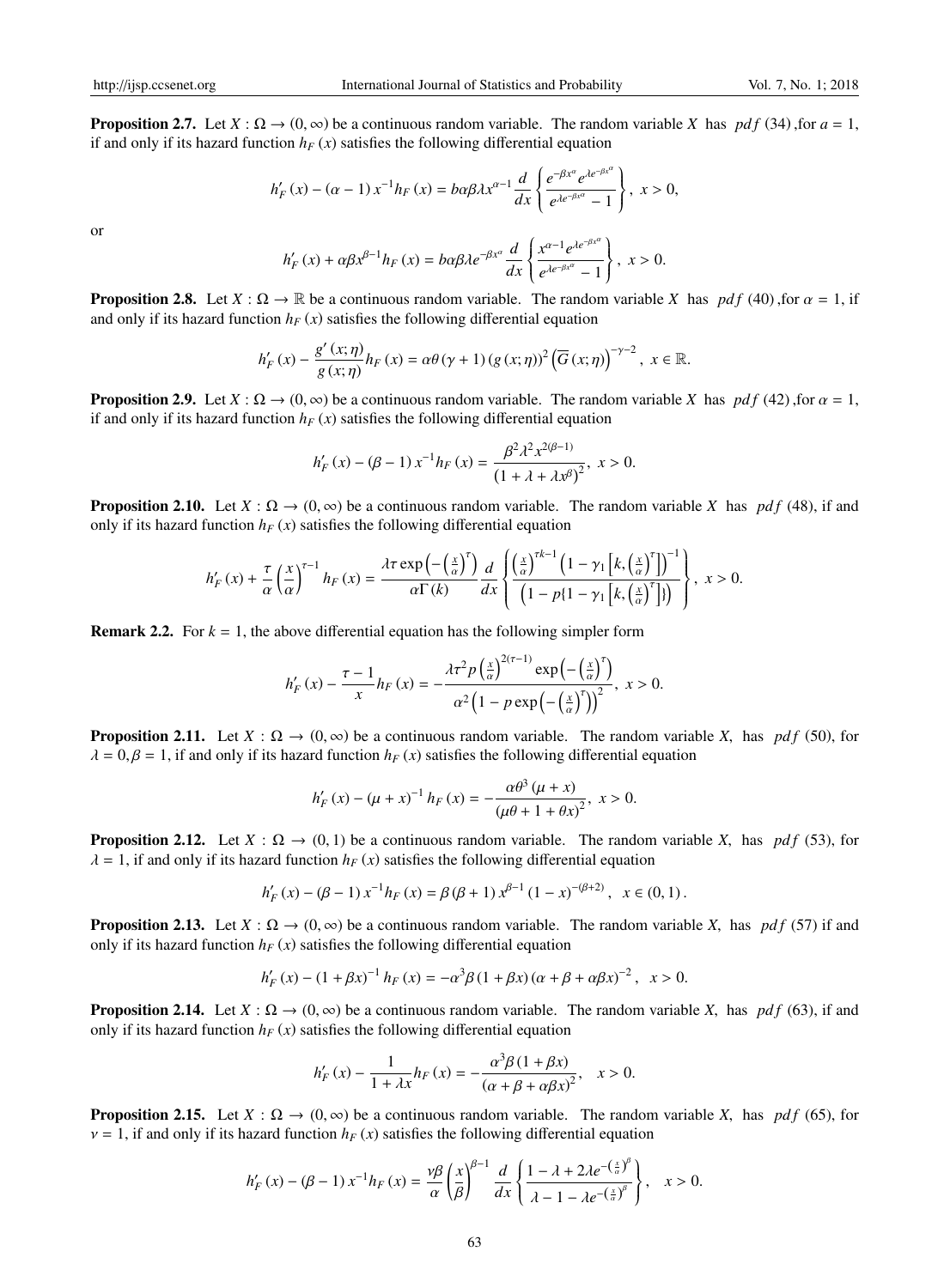**Proposition 2.16.** Let  $X : \Omega \to (0, \infty)$  be a continuous random variable. The random variable *X*, has *pdf* (69), for  $\lambda = 1$ , if and only if its hazard function  $h_F(x)$  satisfies the following differential equation

$$
h'_{F}(x) - \frac{\alpha (\beta - 1)}{1 + \alpha x} h_{F}(x) = 0, \quad x > 0.
$$

**Proposition 2.17.** Let  $X : \Omega \to (0, \infty)$  be a continuous random variable. The random variable *X*, has *pdf* (71), for  $\theta = 1$ , if and only if its hazard function  $h_F(x)$  satisfies the following differential equation

$$
h'_{F}(x) - (c - 1) x^{-1} h_{F}(x) = (1 - \alpha) c^{2} x^{2(c-1)} e^{-x^{c}}, \quad x > 0.
$$

**Proposition 2.18.** Let  $X : \Omega \to \mathbb{R}$  be a continuous random variable. The random variable *X*, has *pdf* (73), for  $d = 0$ , if and only if its hazard function  $h_F(x)$  satisfies the following differential equation

$$
h'_{F}(x) - \frac{g'(x;\eta)}{g(x;\eta)} h_{F}(x)
$$
  
= 
$$
\frac{ab(g(x;\eta))^{2} \left[-\ln(\overline{G}(x;\eta))\right]^{b-2} \left\{b-1 - \ln(\overline{G}(x;\eta))\right\}}{\left(\overline{G}(x;\eta)\right)^{2}}, \quad x \in \mathbb{R}.
$$

**Proposition 2.19.** Let  $X : \Omega \to (0, \infty)$  be a continuous random variable. The random variable *X* has *pdf* (80) if and only if its hazard function  $h_F(x)$  satisfies the following differential equation

$$
h'_F(x) - (\lambda - 1) x^{-1} h_F(x) = \frac{6\lambda^2}{\theta^2} \left(\frac{x}{\theta}\right)^{2(\lambda - 1)} e^{-(x/\theta)^{\lambda}}, \quad x > 0.
$$

#### *2.3 Characterization in Terms of the Reverse (or reversed) Hazard Function*

The reverse hazard function,  $r_F$ , of a twice differentiable distribution function,  $F$ , is defined as

$$
r_F(x) = \frac{f(x)}{F(x)}, \ \ x \in support \ of \ F.
$$

In this subsection we present characterizations of EGLFR, McG (for  $b = 1$ ), Kw-TEMW (for  $b = 1$ ,  $\lambda = 0$ ), ALLGE, Po-G, EGGP (for  $a = 1$ ), BIR (for  $b = 1$ ), BWP (for  $b = 1$ ), GMW (for  $a = 1$ ), TW (for  $\lambda = 0$ ), PWR (for  $\mu = 0, \sigma = 1$ ), OLLSN (for  $\mu = 0, \sigma = 1$ ), EGGG (for  $\lambda = 1$ ), ETOL (for  $\lambda = 0$ ), ERK, ETW, ENHD, GWW (for  $\alpha = 1$ ) distributions (without proofs) in terms of the reverse hazard function.

**Proposition 3.1.** Let  $X : \Omega \to (0, \infty)$  be a continuous random variable. The random variable *X* has *pdf* (2) (for  $\beta < 0$ ) if and only if its reverse hazard function  $r_F(x)$  satisfies the following differential equation

$$
r'_{F}(x) - \frac{b}{a + bx}r_{F}(x) = \alpha (a + bx) \frac{d}{dx} \left\{ \frac{\left(1 - \beta \left(ax + \frac{b}{2}x^{2}\right)\right)^{\frac{1}{\beta} - 1}}{1 - \left(1 - \beta \left(ax + \frac{b}{2}x^{2}\right)\right)^{1/\beta}} \right\}, \quad x > 0.
$$

**Proposition 3.2.** Let  $X : \Omega \to (0, \infty)$  be a continuous random variable. The random variable *X* has *pdf* (4) (for *b* = 1) if and only if its reverse hazard function  $r_F(x)$  satisfies the following differential equation

$$
r'_{F}(x) - \gamma r_{F}(x) = -\frac{ac\theta^{2}e^{\gamma x} \exp\left(\frac{\theta}{\gamma}(e^{\gamma x} - 1)\right)}{\left(\exp\left(\frac{\theta}{\gamma}(e^{\gamma x} - 1)\right) - 1\right)^{2}}, \ x > 0.
$$

**Proposition 3.3.** Let  $X : \Omega \to (0, \infty)$  be a continuous random variable. The random variable *X* has *pdf* (6) (for  $b = 1$ ,  $\lambda = 0$ ) if and only if its reverse hazard function  $r_F(x)$  satisfies the following differential equation

$$
r'_{F}(x) + \left(\theta + \gamma \beta x^{\beta - 1}\right) r_{F}(x) = \alpha a e^{-\left(\theta x + \gamma x^{\beta}\right)} \frac{d}{dx} \left\{\frac{\theta + \gamma \beta x^{\beta - 1}}{1 - e^{-\left(\theta x + \gamma x^{\beta}\right)}}\right\}, \ x > 0.
$$

**Proposition 3.4.** Let  $X : \Omega \to (0, \infty)$  be a continuous random variable. The random variable X has  $pdf(18)$  if and only if its reverse hazard function  $r_F(x)$  satisfies the following differential equation

$$
r'_{F}(x) + \eta r_{F}(x) = \eta \theta \delta^{\theta} e^{-\eta x} \frac{d}{dx} \left\{ \frac{1}{\left(1 - e^{-\eta x}\right) \left[\delta^{\theta} + \left(1 - e^{-\eta x}\right)^{\theta}\right]} \right\}, \ x > 0.
$$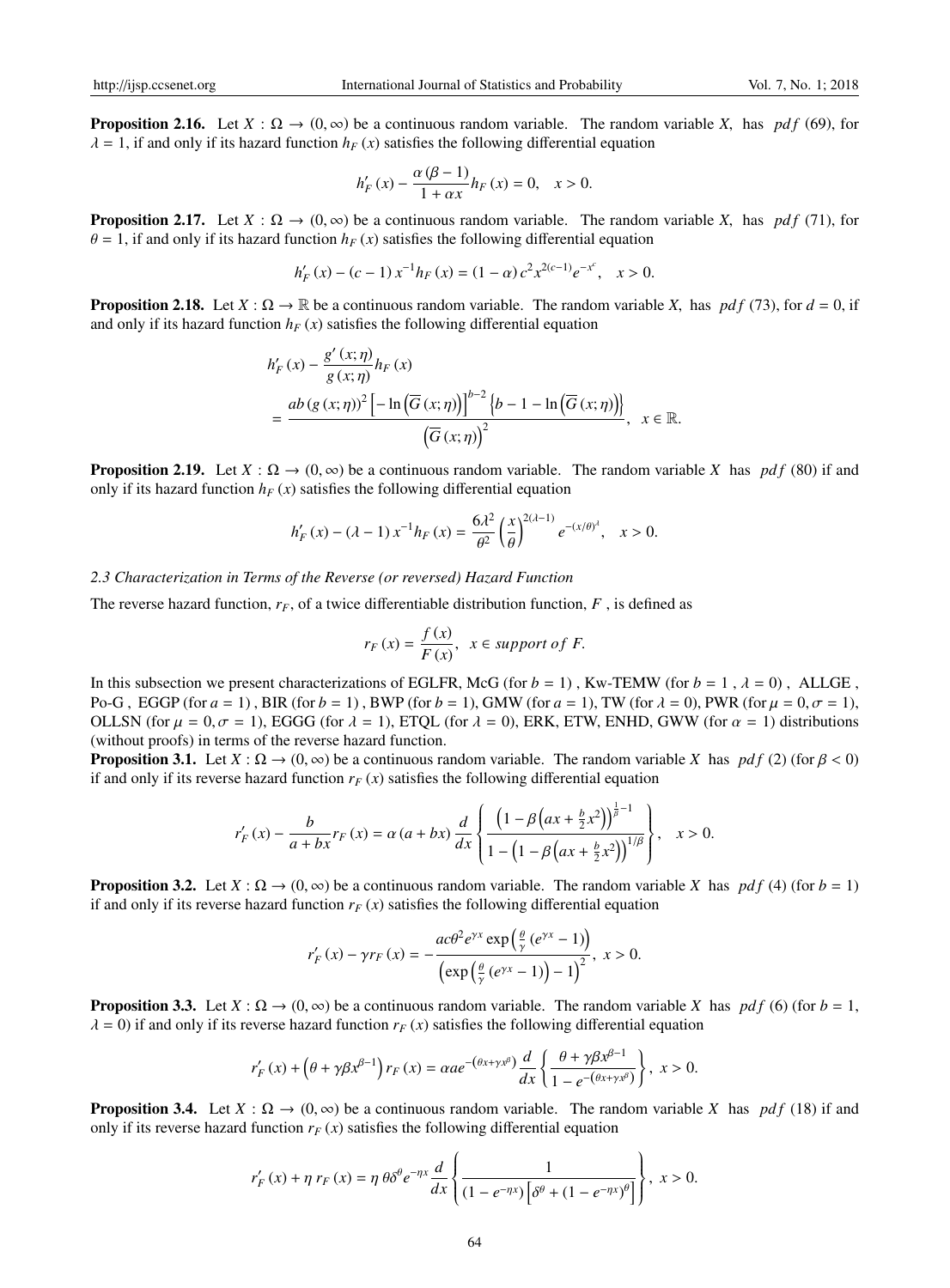**Proposition 3.5.** Let  $X : \Omega \to (0, \infty)$  be a continuous random variable. The random variable X has *pdf* (20) if and only if its reverse hazard function  $r_F(x)$  satisfies the following differential equation

$$
r'_{F}(x) - \frac{g'(x;\zeta)}{g(x;\zeta)}r_{F}(x) = -\lambda [g(x;\zeta)]^{2} \left\{ \frac{1 - \lambda [G(x;\zeta)]^{\lambda - 2} + [G(x;\zeta)]^{\lambda}}{[1 + [G(x;\zeta)]^{\lambda}]^{2}} \right\}, x > 0.
$$

**Proposition 3.6.** Let  $X : \Omega \to \mathbb{R}$  be a continuous random variable. The random variable *X* has *pdf* (24) if and only if its reverse hazard function  $r_F(x)$  satisfies the following differential equation

$$
r'_{F}(x) - \frac{g'(x;\eta)}{g(x;\eta)}r_{F}(x) = -\frac{\theta^{2}[g(x;\eta)]^{2}\exp[\theta G(x;\eta)]}{\{\exp[\theta G(x;\eta)] - 1\}}, x \in \mathbb{R}.
$$

**Proposition 3.7.** Let  $X : \Omega \to \mathbb{R}$  be a continuous random variable. The random variable X has *pdf* (28) if and only if its reverse hazard function  $r_F(x)$  satisfies the following differential equation

$$
r'_{F}(x) - \frac{g'(x;\psi)}{g(x;\psi)} r_{F}(x) = b (b-1) \lambda [g(x;\psi)]^{2} [G(x;\psi)]^{b-1} \times
$$
  

$$
\frac{\left[ \left[ (b-1) - b\lambda [G(x;\psi)]^{b-1} \right] \exp \left\{ \lambda [G(x;\psi)]^{b} \right\} - (b-1) \right]}{\left( \exp \left\{ \lambda [G(x;\psi)]^{b} \right\} - 1 \right)^{2}},
$$

 $x \in \mathbb{R}$ . **Proposition 3.8.** Let *X* :  $\Omega \to (0, \infty)$  be a continuous random variable. The random variable *X* has *pdf* (30),for  $b = 1$ , if and only if its reverse hazard function  $r_F(x)$  satisfies the following differential equation

$$
h'_{F}(x) + 3x^{-1}h_{F}(x) = 0, \quad x > 0.
$$

**Proposition 3.9.** Let  $X : \Omega \to (0, \infty)$  be a continuous random variable. The random variable *X* has *pdf* (34), for  $b = 1$ , if and only if its reverse hazard function  $r_F(x)$  satisfies the following differential equation

$$
r_F'(x) + \alpha \beta x^{\beta - 1} r_F(x) = a \alpha \beta \lambda e^{-\beta x^{\alpha}} \frac{d}{dx} \left\{ \frac{x^{\alpha - 1} e^{\lambda e^{-\beta x^{\alpha}}}}{e^{\lambda} - e^{\lambda e^{-\beta x^{\alpha}}}} \right\}, \quad x > 0.
$$

**Proposition 3.10.** Let  $X : \Omega \to (0, \infty)$  be a continuous random variable. The random variable X has *pdf* (36) for  $a = 1$ , if and only if its reverse hazard function  $r_F(x)$  satisfies the following differential equation

$$
r'_{F}(x) - \lambda r_{F}(x) = \beta x^{\beta - 2} (\beta - 1 + \lambda x) e^{\lambda x}, \quad x > 0.
$$

**Proposition 3.11.** Let  $X : \Omega \to (0, \infty)$  be a continuous random variable. The random variable *X* has *pdf* (38), for  $\lambda = 0$ , if and only if its reverse hazard function  $r_F(x)$  satisfies the following differential equation

$$
r'_{F}(x) + (\theta + 1) x^{-1} r_{F}(x) = \alpha^{2} \beta \theta^{2} x^{-2(\theta + 1)} (1 + \alpha x^{-\theta})^{-2}, \quad x > 0.
$$

**Proposition 3.12.** Let  $X : \Omega \to \mathbb{R}$  be a continuous random variable. The random variable *X* has *pdf* (44) if and only if its reverse hazard function  $r_F(x)$  satisfies the following differential equation

$$
r'_{F}(x) - r_{F}(x) = \alpha e^{x} \frac{d}{dx} \left\{ \frac{e^{\alpha e^{-x} - e^{x}}}{e^{\alpha} - e^{\alpha e^{-x}}} \right\}, \quad x \in \mathbb{R}.
$$

**Proposition 3.13.** Let  $X : \Omega \to \mathbb{R}$  be a continuous random variable. The random variable *X* has *pdf* (46) if and only if its reverse hazard function  $r_F(x)$  satisfies the following differential equation

$$
r'_{F}(x) - \frac{\lambda \phi(x)}{\Phi(\lambda x)} r_{F}(x) = 2\alpha \Phi(\lambda x) \frac{d}{dx} \left\{ \frac{\phi(x) \left[\overline{\Phi}_{SN}(x;\lambda)\right]^{\alpha-1}}{\Phi_{SN}(x;\lambda)\left\{[\Phi_{SN}(x;\lambda)]^{\alpha} + \left[\overline{\Phi}_{SN}(x;\lambda)\right]^{\alpha}\right\}} \right\}, \quad x \in \mathbb{R}.
$$

**Proposition 3.14.** Let  $X : \Omega \to (0, \infty)$  be a continuous random variable. The random variable *X* has *pdf* (48),for  $\lambda = 1$ , if and only if its reverse hazard function  $r_F(x)$  satisfies the following differential equation

$$
r'_{F}(x) - \frac{\tau - 1}{x} r_{F}(x) = \frac{\tau(1 - p) \exp\left(-\left(\frac{x}{\alpha}\right)^{\tau}\right)}{\alpha \Gamma(k)} \frac{d}{dx} \left\{ \frac{\left(\frac{x}{\alpha}\right)^{\tau k - 1} \left(\gamma_{1} \left[k, \left(\frac{x}{\alpha}\right)^{\tau}\right]\right)^{-1}}{1 - p\left\{1 - \gamma_{1} \left[k, \left(\frac{x}{\alpha}\right)^{\tau}\right]\right\}}, \ x > 0.
$$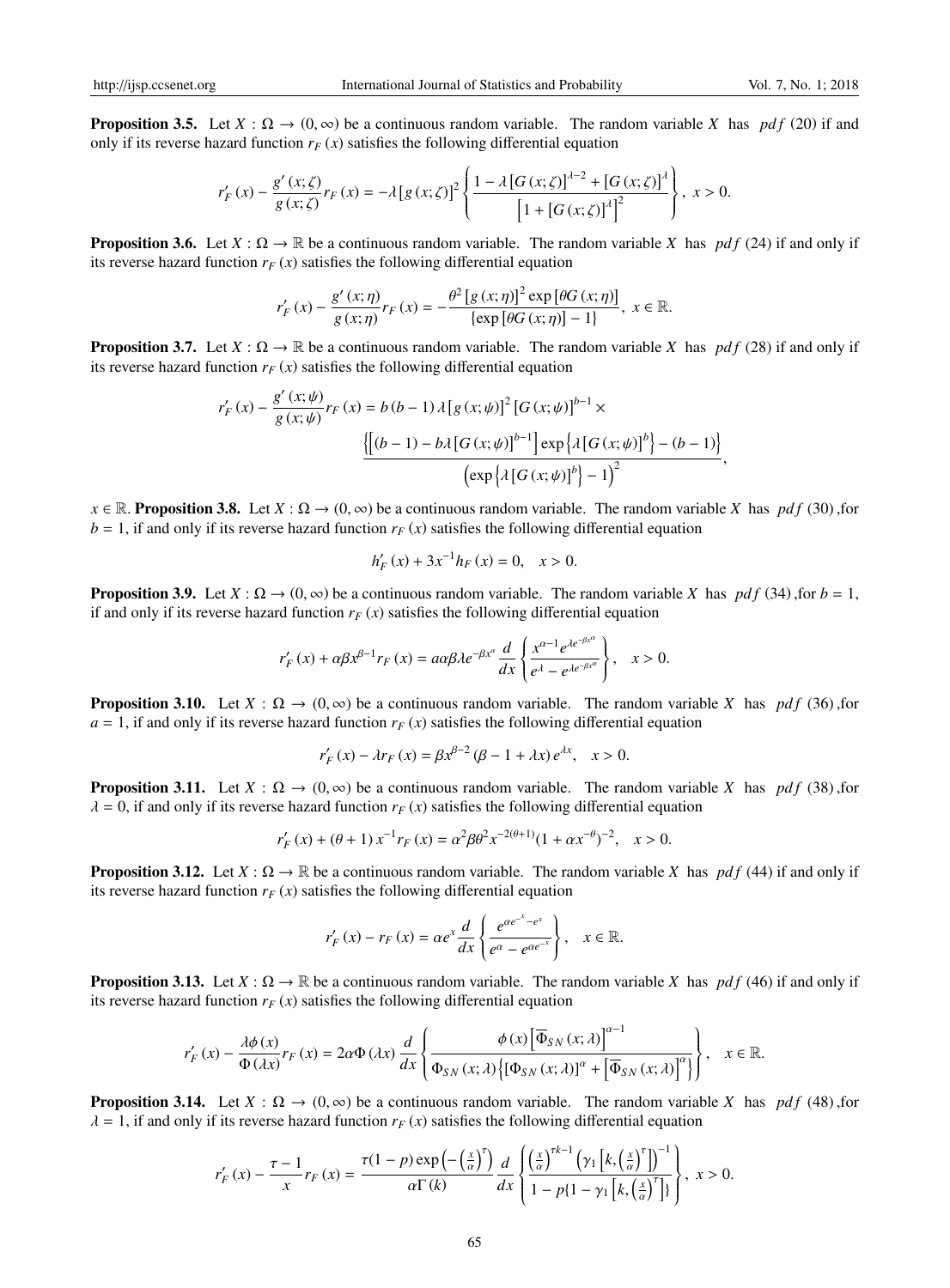**Proposition 3.15.** Let  $X : \Omega \to (0, \infty)$  be a continuous random variable. The random variable X has *pdf* (50) for  $\lambda = 0$ , if and only if its reverse hazard function  $r_F(x)$  satisfies the following differential equation

$$
r_F'\left(x\right) + \theta r_F\left(x\right) = \frac{\alpha \beta \theta^2}{\mu \theta + 1} e^{-\theta x} \frac{d}{dx} \left\{ \frac{(\mu + x) \left(\frac{\mu \theta + 1 + \theta x}{\mu \theta + 1} e^{-\theta x}\right)^{\alpha - 1}}{1 - \left(\frac{\mu \theta + 1 + \theta x}{\mu \theta + 1}\right)^{\alpha} e^{-\alpha \theta x}} \right\}, \ x > 0.
$$

**Proposition 3.16.** Let  $X : \Omega \to (0, 1)$  be a continuous random variable. The random variable X has *pdf* (53), if and only if its reverse hazard function  $r_F(x)$  satisfies the following differential equation

$$
r'_{F}(x) + \frac{\beta x^{\beta-1}}{(1-x)^{\beta+1}} r_{F}(x) = \lambda \beta \exp\left[-\left(\frac{x}{1-x}\right)^{\beta}\right] \frac{d}{dx} \left\{\frac{x^{\beta-1} (1-x)^{-(\beta+1)}}{1-\exp\left[-\left(\frac{x}{1-x}\right)^{\beta}\right]}\right\}, x > 0.
$$

**Proposition 3.17.** Let  $X : \Omega \to (0, \infty)$  be a continuous random variable. The random variable X has *pdf* (65), if and only if its reverse hazard function  $r_F(x)$  satisfies the following differential equation

$$
r'_{F}(x) + \frac{\beta}{\alpha} \left(\frac{x}{\beta}\right)^{\beta-1} r_{F}(x) = \frac{\gamma \beta}{\alpha} \frac{d}{dx} \left\{ \frac{\left(\frac{x}{\alpha}\right)^{\beta-1} \left[1 - \lambda + 2\lambda e^{-\left(\frac{x}{\alpha}\right)^{\beta}}\right]}{1 + (\lambda - 1)e^{-\left(\frac{x}{\alpha}\right)^{\beta}} - \lambda e^{-2\left(\frac{x}{\alpha}\right)^{\beta}} \right\}}, \quad x > 0.
$$

**Proposition 3.18.** Let  $X : \Omega \to (0, \infty)$  be a continuous random variable. The random variable *X* has *pdf* (69), if and only if its reverse hazard function  $r_F(x)$  satisfies the following differential equation

$$
r_F'(x) + \alpha \beta (1 + \alpha x)^{\beta - 1} r_F(x) = \lambda \alpha \beta e^{1 - (1 + \alpha x)^{\beta}} \frac{d}{dx} \left\{ \frac{(1 + \alpha x)^{\beta - 1}}{1 - e^{1 - (1 + \alpha x)^{\beta}}} \right\}, \quad x > 0.
$$

**Proposition 3.19.** Let  $X : \Omega \to (0, \infty)$  be a continuous random variable. The random variable X has *pdf* (78), for  $\alpha = 1$ , if and only if its reverse hazard function  $r_F(x)$  satisfies the following differential equation

$$
r'_{F}(x) + \lambda \beta x^{\beta - 1} r_{F}(x)
$$
  
= 
$$
\frac{\lambda \beta (\nu + 1) x^{\beta - 2} e^{-\lambda x^{\beta}} \left\{ (\beta - 1) \left( 1 - e^{-\lambda x^{\beta}} \right) - \lambda \beta x^{\beta} e^{-\lambda x^{\beta}} \right\}}{\left( 1 - e^{-\lambda x^{\beta}} \right)^{2}}, \quad x > 0.
$$

#### *2.4. Characterization Based on the Conditional Expectation of Certain Function of the Random Variable*

In this subsection we employ a single function  $\psi$  (or  $\psi_1$ ) of *X* and characterize the distribution of *X* in terms of the truncated moment of  $\psi(X)$  (or  $\psi_1(X)$ ). The following propositions have already appeared in Hamedani's previous work (2013), so we will just state them here which can be used to characterize some of the distributions listed in Section 1.

**Proposition H1.** Let  $X : \Omega \to (e, f)$  be a continuous random variable with *cdf F*. Let  $\psi(x)$  be a differentiable function on  $(e, f)$  with  $\lim_{x \to e^+} \psi(x) = 1$ . Then for  $\delta \neq 1$ ,

$$
E[\psi(X) | X \ge x] = \delta \psi(x), \quad x \in (e, f),
$$

if and only if

$$
\psi(x) = (1 - F(x))^{\frac{1}{\delta} - 1}, \quad x \in (e, f)
$$

**Proposition H2.** Let  $X : \Omega \to (e, f)$  be a continuous random variable with *cdf F*. Let  $\psi_1(x)$  be a differentiable function on  $(e, f)$  with  $\lim_{x \to f^-} \psi_1(x) = 1$ . Then for  $\delta_1 \neq 1$ ,

$$
E[\psi_1(X) | X \le x] = \delta_1 \psi_1(x), \quad x \in (e, f)
$$

implies

$$
\psi_1(x) = (F(x))^{\frac{1}{\delta_1} - 1}
$$
.  $x \in (e, f)$ 

**Remarks 4.1.** (A) For  $(e, f) = (0, \infty)$ ,  $\alpha = 1$ ,  $\psi(x) = \left(1 - \beta\left(ax + \frac{b}{2}x^2\right)\right)$  and  $\delta = \frac{1}{1+\beta}$ , Proposition H1 provides a characterization of EGLFR for  $\beta < 0$ . (*B*) For  $(e, f) = (0, \infty)$ ,  $\psi_1(x) = 1 - \left(1 - \beta \left(ax + \frac{b}{2}x^2\right)\right)^{1/\beta}$  and  $\delta_1 = \frac{\alpha}{\alpha+1}$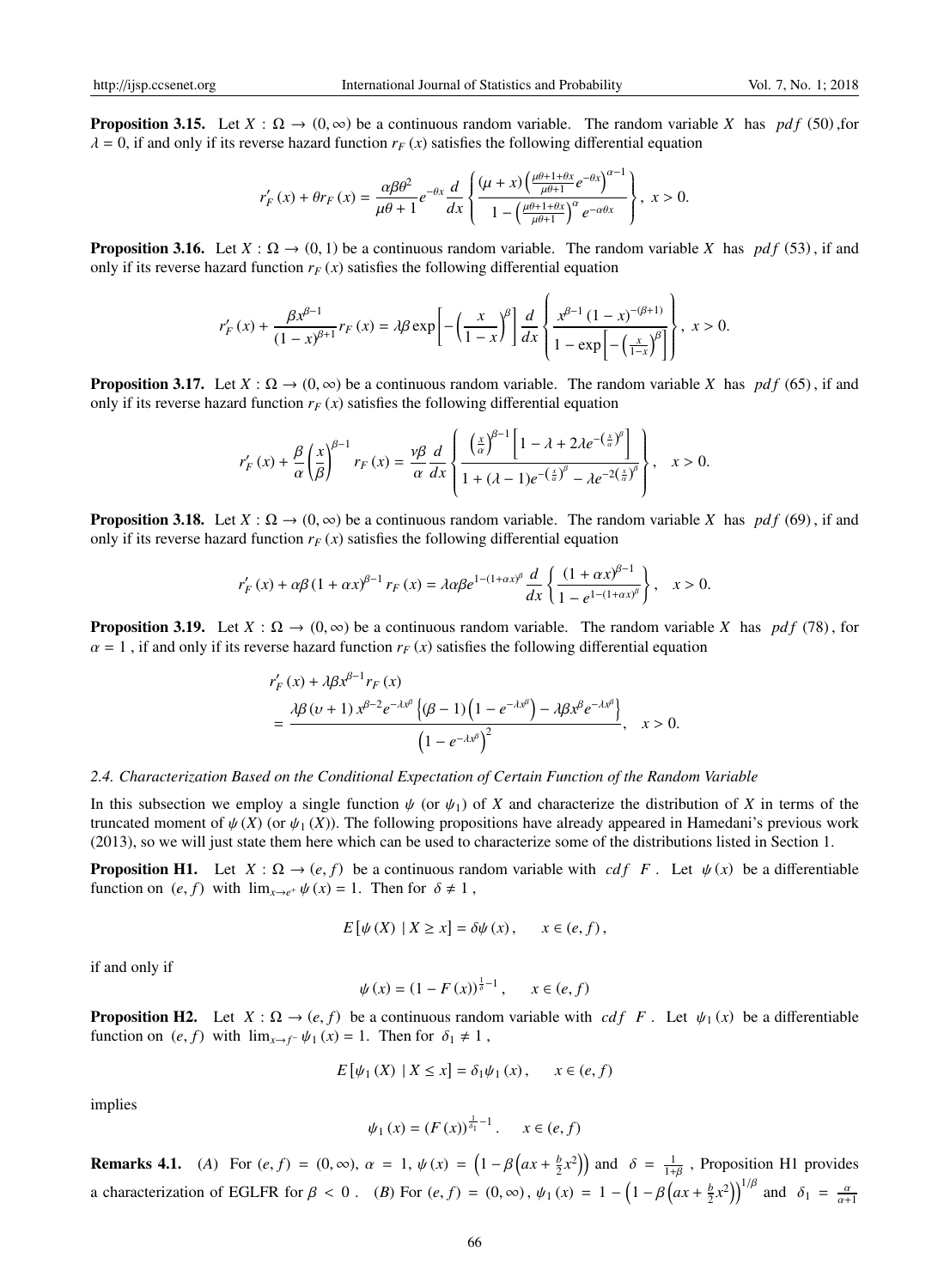, Proposition H2 provides a characterization of EGLFR for β < 0. Statements similar to (*A*) and (*B*) can be made for Cases *II* and *III* as well. (*C*) For  $(e, f) = (0, \infty)$ ,  $b = c = 1$ ,  $\psi(x) = \exp\left(-\frac{\theta}{\gamma}(e^{\gamma x} - 1)\right)$  and  $\delta = \frac{1}{2}$ , Proposition H1 provides a characterization of McG distribution. (*D*) For  $(e, f) = (0, \infty)$ ,  $\lambda = 0$ ,  $\psi(x) = 1 - \left[1 - e^{-(\theta x + \gamma x^{\beta})}\right]^{\alpha \alpha}$ and  $\delta = \frac{b}{b+1}$ , Proposition H1 provides a characterization of Kw-TEMW distribution. (*E*) For  $(e, f) = (0, \infty)$ ,  $b = 1$  $\psi_1(x) = 1 - \exp\left(-\frac{\theta}{\gamma}(e^{\gamma x} - 1)\right)$  and  $\delta_1 = \frac{c}{c+1}$ , Proposition H2 provides a characterization of McG distribution. (*F*) For  $(e, f) = (0, \infty)$ ,  $b = 1, \lambda = 0$ ,  $\psi_1(x) = 1 - e^{-(\theta x + \gamma x^{\beta})}$  and  $\delta = \frac{\alpha a}{1 + \alpha a}$ , Proposition H2 provides a characterization of Kw-TEMW distribution. (*G*) For  $(e, f) = \mathbb{R}$ ,  $b = 1$ ,  $\lambda = 0$ ,  $\psi(x) = e^{1-(\overline{G}(x;\eta))^{-\gamma}}$  and  $\delta = \frac{\theta}{\gamma+\theta}$ , Proposition H1 provides a characterization of Go-G distribution. (*H*) For  $(e, f) = (0, \infty)$ ,  $a = 1$ ,  $\psi(x) = 1 - \exp(-\theta x^{-2})$  and  $\delta = \frac{b}{b+1}$ , Proposition H1 provides a characterization of BIR distribution. (*I*) For  $(e, f) = (0, \infty)$ ,  $b = 1$ ,  $\psi_1(x) = \exp(-x^{-2})$  and  $\delta_1 = \frac{a\theta}{a\theta+1}$ , Proposition H2 provides a characterization of BIR distribution. (*J*) For  $(e, f) = (0, \infty)$ ,  $a = 1$ ,  $\psi(x) = \frac{1-e^{\lambda e^{-\beta x^2}}}{1-e^{\lambda x}}$  $\frac{e^{ae}}{1-e^{A}}$  and  $\delta = \frac{b}{b+1}$ , Proposition H1 provides a characterization of BWP distribution. (*K*) For  $(e, f) = (0, \infty)$ ,  $b = 1$ ,  $\psi_1(x) =$ *e* <sup>λ</sup>−*e* λ*e* −β*x* α  $e^{e^{i\theta}}$  and  $\delta_1 = \frac{a}{a+1}$ , Proposition H2 provides a characterization of BWP distribution. (*L*) For  $(e, f) = (0, \infty)$ ,  $a = 1$ ,  $\psi(x) = e^{-x^{\beta}e^{\lambda x}}$  and  $\delta = \frac{\alpha}{\alpha+1}$ , Proposition H1 provides a characterization of GMW distribution. (*M*) For  $(e, f) = (0, \infty)$ ,  $\lambda = 0, \psi_1(x) = (1 + \alpha x^{-\theta})^{-1}$  and  $\delta_1 = \frac{\beta}{\beta + \theta}$  $\frac{\beta}{\beta+1}$ , Proposition H2 provides a characterization of TD distribution. (*N*) For  $(e, f) = \mathbb{R}, \psi_1(x) = 1 - e^{\frac{\theta}{\gamma} \left(1 - (\overline{G}(x, \eta))\right)^{-\gamma}}\right)$  and  $\delta_1 = \frac{\alpha}{\alpha + 1}$ , Proposition H2 provides a characterization of EGG distribution. (*O*) For  $(e, f) = (0, \infty)$ ,  $\alpha = 1$ ,  $\psi(x) = \left(1 + \frac{\lambda}{1+\lambda}x^{\beta}\right)^{1/\lambda}e^{-x^{\beta}}$  and  $\delta = \frac{\lambda}{\lambda+1}$ , Proposition H1 provides a characterization of NEPL distribution. (*P*) For  $(e, f) = (0, \infty)$ ,  $\psi(x) = 1 - \frac{\gamma_1 [k(\frac{x}{\alpha})^T]}{\frac{1}{\alpha} \int_{0}^{x} k(x)}$  $\frac{\gamma_1[k(\frac{a}{\alpha})]}{1-p\{1-\gamma_1[k(\frac{x}{\alpha})^{\tau}]\}}$  and  $\delta = \frac{\lambda}{\lambda+1}$ , Proposition H1 provides a characterization of EGGG distribution. (*Q*) For  $(e, f) = (0, \infty)$ ,  $\lambda = 0, \beta = 1$ ,  $\psi(x) = \left(\frac{\mu\theta + 1 + \theta x}{\mu\theta + 1}\right)$  $\frac{\partial^2+1+\theta x}{\partial x^2}e^{-\theta x}$  and  $\delta = \frac{\alpha}{\alpha+1}$ , Proposition H1 provides a characterization of ETQL distribution. (R) For  $(e, f) = (0, \infty)$ ,  $\psi(x) = \left(\frac{\alpha + \beta + \alpha\beta x}{\alpha + \beta}\right)$  $\frac{\beta + \alpha \beta x}{\alpha + \beta}$ <sup>1/ $\alpha$ </sup>  $e^{-\lambda}$ and  $\delta = \frac{a}{\alpha+1}$ , Proposition H1 provides a characterization of AEE distribution. (*S*) For  $(e, f) = (0, 1)$ ,  $\psi(x) = (0, 1)$  $\exp\left[-\left(\frac{x}{1-x}\right)^{\beta}\right]$  and  $\delta = \frac{1}{2}$ , Proposition H1 provides a characterization of ERK distribution. (*T*) For  $(e, f) = (0, \infty)$ ,  $\psi(x) = \left(\frac{\alpha+\beta+\alpha\beta x}{\alpha+\beta}\right)$  $\left(\frac{\beta+\alpha\beta x}{\alpha+\beta}\right)^{1/\alpha}e^{-x}$  and  $\delta = \frac{\alpha}{\alpha+1}$ , Proposition H1 provides a characterization of NEE distribution. (*U*) For  $(e, f) = (0, \infty), \psi_1(x) = 1 - e^{1 - (1 + \alpha x)^{\beta}}$  and  $\delta = \frac{\lambda}{\lambda + 1}$ , Proposition H2 provides a characterization of ENHE distribution. (*V*) For  $(e, f) = \mathbb{R}, \psi(x) = \left(\exp\left\{-\left[-\ln\left(\overline{G}\left(x; \eta\right)\right)\right]^b\right\}\right)^a$  and  $\delta = \frac{a}{a+1}$ , Proposition H1 provides a characterization of GAW-G distribution. (*W*) For  $(e, f) = (0, \infty)$ ,  $\alpha = 1$ ,  $\psi_1(x) = 1 - e^{-\lambda x^{\beta}}$  and  $\delta_1 = \frac{v+1}{v+2}$ , Proposition H2 provides a characterization of Gww distribution. (*X*) For  $(e, f) = (0, \infty)$ ,  $\psi(x) = e^{-(x/\theta)^{\lambda}} \left(3 - 2e^{-(x/\theta)^{\lambda}}\right)^{1/2}$  and  $\delta = \frac{2}{3}$ , Proposition H1 provides a characterization of GB distribution.

#### 3. Infinite Divisibility

Bondesson (1979) showed that all the members of the following families

$$
f(x) = C x^{\beta - 1} (1 + c x^{\alpha})^{-\gamma}, \quad x > 0, \quad 0 < \alpha \le 1, \quad (B_1)
$$
  

$$
f(x) = C x^{\beta - 1} \exp \{-c x^{\alpha}\}, \quad x > 0, \quad 0 < |\alpha| \le 1, \quad (B_2)
$$
  

$$
f(x) = C x^{\beta - 1} \exp \{-\left(c_1 x + c_2 x^{-1}\right)\}, \quad x > 0, -\infty < \beta < \infty, \quad (B_3)
$$
  

$$
f(x) = C x^{-1} \exp \{-\left(\log x - \mu\right)^2 / \left(2\sigma^2\right)\}, \quad x > 0, \quad (B_4)
$$

where the natural restrictions are put on the unspecified parameters, are infinitely divisible. The last one is the lognormal density.

**Remark 3.1.** Bondesson (1992, Theorem 6.2.4) pointed out that multiplying densities  $(B_1) - (B_4)$  by  $C_1 (\delta + x)^{-\nu}$  for  $\delta > 0$  and  $\nu > 0$ , will result in densities which are also infinitely divisible.

Remark 3.2. The distributions, listed in Section 1, whose densities (or densities of their transformations) can be expressed, in view of Remark 3.1, in the form  $(B_2)$  are: EGLFR for  $\alpha = 1, \beta = b = 0$ ; Kw-TEMW for  $\theta = \lambda = 0, 0 < \beta < 1$ ; the *pdf* of  $Y = e^{-sX}$ , where *X* has TEE distribution with  $a = 2, \alpha = 1$ ; BWP for  $a = 1, \lambda = 0$  and  $0 < \beta \le 1$ ; GMW for  $a = 1, \lambda = 0$ ; AEE  $\alpha \le 1$ ; NEE for  $\alpha \le 1$ . The *pdf* of  $Y = e^{sX}$ , where *X* has LE distribution can be written in the form of  $(B_1)$ . The *pdf* of the distribution BIR (for  $b = 1$ ) can be written in the form of  $(B_4)$ .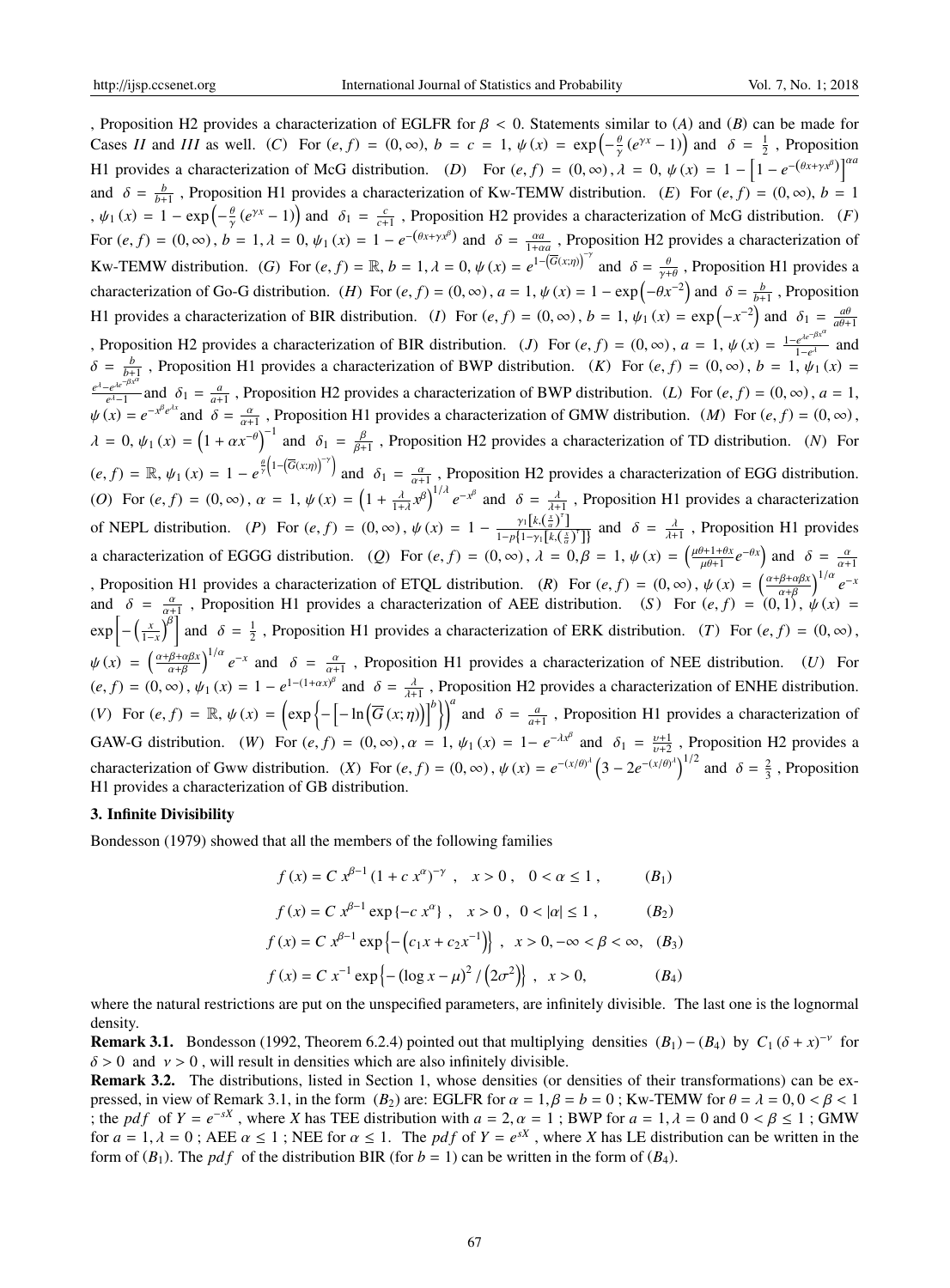#### 4. Concluding Remarks

In designing a stochastic model for a particular modeling problem, an investigator will be vitally interested to know if their model fits the requirements of a specific underlying probability distribution. To this end, the investigator will vitally depend on the characterizations of the selected distribution. A good number of recently introduced distributions which have important applications in many different fields have been mentioned in this work. Certain characterizations of these distributions have been established. We hope that these results will be of interest to the investigators who may believe their models have distributions mentioned here and are looking for justifying the validity of their models. It is known that determining a distribution is infinitely divisible or not via the existing representations is not easy. We have used Bondesson's classifications to show that some of the distributions taken up in this work are infinitely divisible. This could be helpful to some researchers. Finally, we like to mention that the distributions mentioned in this work may be a source of preventing duplications of so called newly proposed distributions.

#### References

- Abd-EAbd-Elrahman, A.M. (2017). A new two-parameter lifetime distribution with decreasing, increasing or upsidedown bathtub shaped failure rate. *Commun. Statist. Theo. Meth.*, *46*(18), 8865-8880.
- Abdul-Moniem, I.B. (2015). Exponentiated Nadarajah and Haghighi exponential distribution. *International j.of Mathematical Analysis and Applications (IJMAA), 2*(5), 68-73.
- Abdul-Moniem, I.B., & Abdel-Hameed, H.F. (2012). On exponentiated Lomax distribution. *International J. of Mathematical Archive (IJMA)*, *3*(5), 2144-2150.
- Abouelmagd, T.H.M., Hamed, M.S., & Ebraheim, A.E.H.N. (2017). The Poisson-G family of distributions with applications. *Pak.j.stat.oper.res.* XIII(2), 313-326.
- Al-babtain, A., Fattah, A.A. Ahmed, A-hadi N., & Merovci, F. The Kumaraswamy-transmuted exponentiated modified Weibull distribution. (Commun. Statist. Simulation and Computation, forthcoming).
- Alizadeh, M., Cordeiro, G.M., Pinho, L.G.B., & Ghosh, I. (2017). The Gompertz-G family of distributions. *J. Statistical Theory and Practice, 11*, 179-207.
- Alizadeh, M., Emadi, M., Doostparast, M., Cordeiro, G.M., Ortega, E.M.M., & Pescim, R. R. (2015). A new family of distributions: The Kumaraswamy odd log-logistic. *properties and applications, HJMS*, *44* 1491-1512.
- Alizadeh, M., MirMostafaee, S.M.T.K., & Ghosh, I. (2017). The new extension of power Lindley distribution for analyzing binomial data. *Chilean J.of Statistics, 8*(1), 67-86.
- Aryal, G.R., & Yousof, H. M. The exponentiated generalized-G Poisson family of distributions. (Stochastics and Quality Control, forthcoming).
- Babu, M.G. (2016). On a generalization of Weibull distribution and its applications. *International J. of Statistics and Applications, 6*(3), 168-176.
- Bidram, H., Alamatsaz, M.H., & Nehoukhou, V. (2015). On an extension of exponentiated Weibull distribution. *Commun. Statist. Theo-Meth. 44*, 1389-1404.
- Bortolini, J., Pascoa, M.A.R., de Lima, R.R., & Oliveira, A.C.S. (2017). The extended generalized gamma geometric distribution. *IJSP, 6*(4), 48-69.
- Chung, Y., Dey, D.K., & Jung, M. (2017). The exponentiated inverse Weibull geometric distribution. *PJS*, *33*(3), 161-178.
- Cordeiro, G.M., Alizadeh, M., Nascimento, A.D.C., & Rasekhi, M. (2016). The exponentiated Gompertz family of distributions: properties and applications. *Chilean J.of Statistics, 7*(2), 29-50.
- Cordeiro, G.M., Alizadeh, M., & Ortega, E.M.M., The exponentiated half-logistic family of distributions: properties and applications. *J. of Probability and Statistics,* Article ID 864396: 1-21.
- Cordeiro, G.M., Alizadeh, M. and Pinho, L.G.B. (2016). The type I half-logistics family of distributions. *J. Statistical Computation and Simulation, 86*, 707-728.
- Cordeiro, G.M., Aristizábal, W.D., Suárez, D.M., & Lozano, S. (2015). The gamma modified Weibull distribution. *Chilean J.of Statistics*, *6*(1), 37-48.
- da Silva Braga, A., Cordeiro, G.M., & Ortega, E.M.M., A new skew-bimodal distribution with applications. (Commun. Statist. Theo-Meth. forthcoming).
- Elbatal, I., & Aryal, G. (2015). Transmuted Dagum distribution with applications. *Chilean J.of Statistics*, *6*(2), 31-45.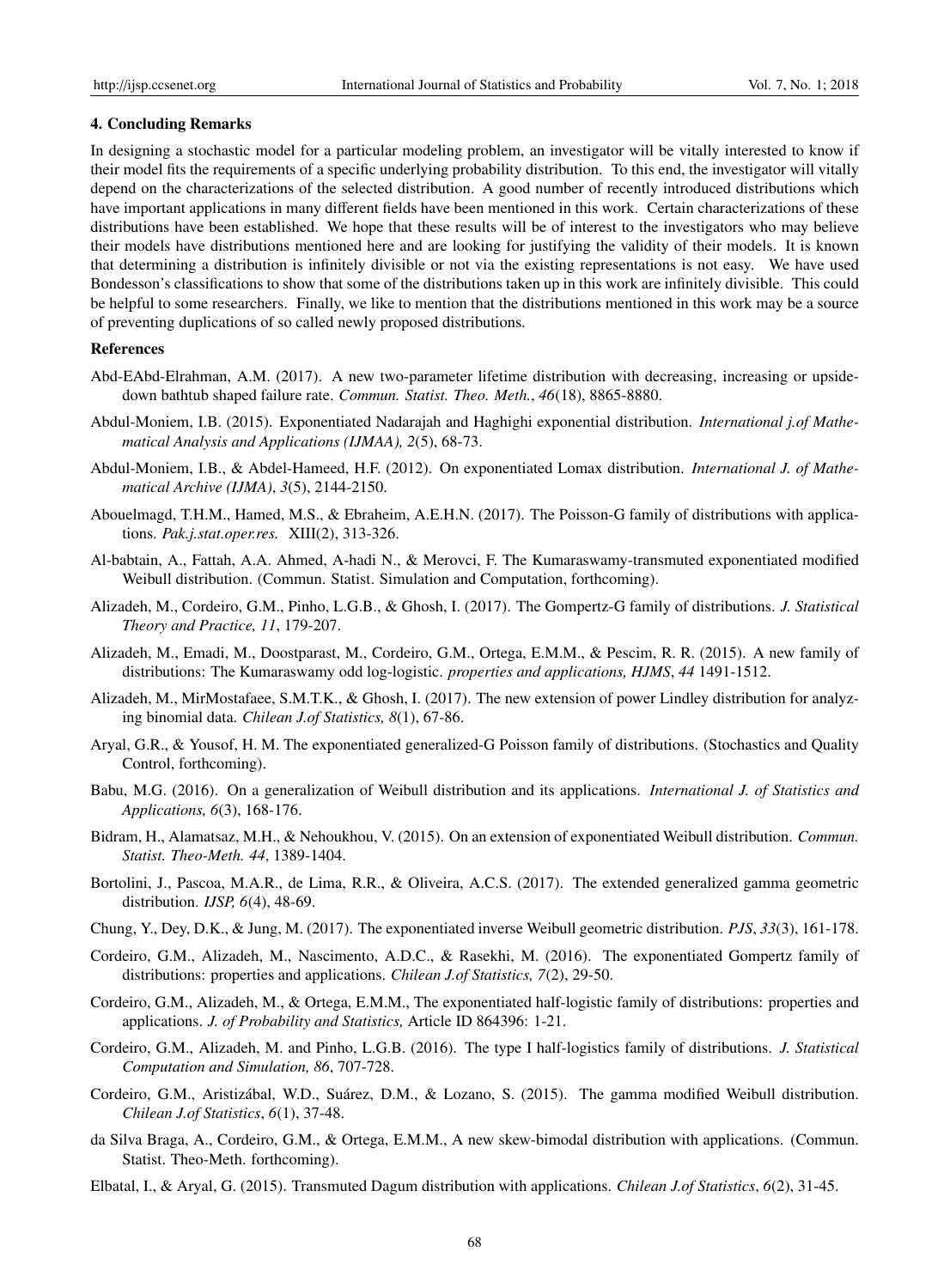- Elbatal, I., El Gebaly, Y.M., & Amin, E.A. (2017).The beta generalized inverse Weibull geometric distribution and its applications, Pak.j.stat.oper.res. XIII(1), 75-90.
- Elbatal, I., Mansour, M.M., & Ahsanullah, M. (2016). The additive Weibull-geometric distribution: theory and applications. *JSTA*, *15*, 125-141.
- Glänzel, W. A characterization theorem based on truncated moments and its application to some distribution families, Mathematical Statistics and Probability Theory (Bad Tatzmannsdorf, 1986). Vol. B, Reidel, Dordrecht, 1987, 75– 84.
- Glänzel, W. (1990). Some consequences of a characterization theorem based on truncated moments. *Statistics: A Journal of Theoretical and Applied Statistics*, *21*(4),613–618.
- Glänzel, W., & Hamedani, G.G. (2001). Characterizations of univariate continuous distributions. *Studia Sci. Math. Hungar., 37*,83-118.
- Gómez, Y.M., Bolfarine, H., & Gómez, H.W. (2014). A new extension of the exponential distribution. Revista Colombiana de Estadistica *37*(1), 25-34.
- Gomes, A.E., Da-Silva, C.Q., & Cordeiro, G.M. (2015). The exponentiated G Poisson model. *Commun. Statist. Theo-Meth 44* 4217-4240.
- Hamedani, G.G. (2016). On characterizations and infinite divisibility of recently introduced distribution. *SMH*, *53*(4), 467-511.
- Hamedani, G.G. (2013). On certain generalized gamma convolution distributions II, Technical Report No. 484, MSCS, Marquette University.
- Hamedani, G.G. (2017). Characterizations and infinite divisibility of certain 2016-2017 univariate continuous distributions II. *IMF (International Mathematical Forum). 12*(12), 565-609.
- Hamedani, G.G., & Safavimanesh, F. (2017). Characterizations and infinite divisibility of certain 2016 univariate continuous distributions. *IMF*, *12*(5), 195-228.
- Hami Golzar, N., Ganji, M., & Bevrani, H. (2017). The Lomax-exponential distribution, some properties and applications, *JSRI (J. of Statistical Research of Iran)*, *13*, 131-153.
- Hassan, A.S., Elgarhy, M., & Shakil, M. (2017). Type II half logistic family of distributions with applications. *Pak.j.stat.oper.res.* XIII(2), 245-264.
- Hassan, A.S., Hameed, S.E., Maiti, S.S., & Promanik, S. (2017). The generalized additive Weibull-G family of distributions. *IJSP, 6*(5), 65-83.
- Kazemi, M.R., Jafari, A.A., & Tahmasebi, S. (2017). An extension of the generalized linear failure rate distribution. *Commun. Statist. Theo-Meth 46*(16), 7916-7933.
- Khan, M.S., & King, R., (2016). New generalized inverse Weibull distribution for lifetime modeling. *Communications for Statistical Applications and Methods,* 23, 147-161.
- Khan, M.S. , King, R., & Hudson, I.L. (2017), Transmuted new generalized inverse Weibull distribution. *Pak.j.stat.oper.res.* XIII(2), 227-296.
- Kharazmi, O., (2016). Generalized weighted Weibull distribution. *J. of Mathematical Extension, 10*(3), 89-118.
- Kharazmi, O., Mahdavi, A., & Fathizadeh, M., Generalized weighted exponential distribution. (Commun. Statist. Simulation and Computation, forthcoming).
- Kharazmi, O., & Jabbari, L. (2017). A new weighted exponential distribution and its application to the complete and censored data. *Gazi University J. of Science, 30*(2), 219-236.
- Kumar, C.S., & Dharmaja, S.H.S. (2017). The exponentiated reduced Kies distribution: properties and applications. *Commun. Statist. Theo. Meth., 46*(17), 8778-8790.
- Leão, J., Saulo, H., Bourguignon, M., Cintra, R., Rêgo, L., & Cordeiro, G. (2013). On some properties of the beta inverse Rayleigh distribution. *Chilean J.of Statistics, 4*(2), 111-131.
- Mahdavi, A., & Silva, G.O. (2017). A method o expand family of continuous distributions based on truncated distributions. *JSRI, 13*, 231-247.
- Mead, M.E.,(2015). The Kumaraswamy exponentiated Burr XII distribution and its applications. *Pak.j.stat.oper.res.*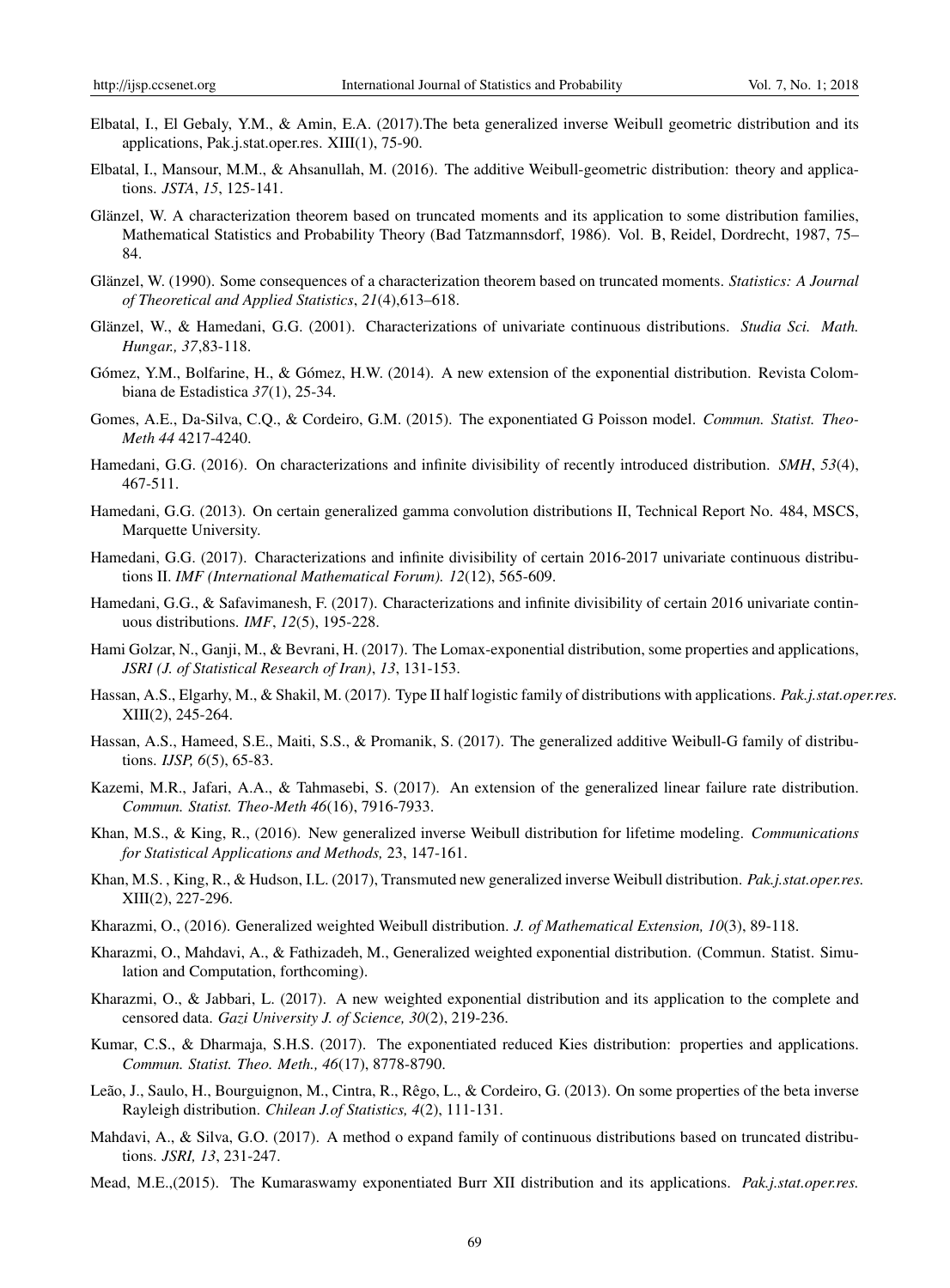XI(2), 138-148.

- Najarzadegan, H., Alamatsaz, M.H., & Hayati, S. (2017). Truncated Weibull-G more flexible and more reliable that beta-G distributions. *IJSP*, *6*(5), online 1-17.
- Nofal, Z.M., El Gebaly (2017). The generalized transmuted Weibull distribution for lifetime data. *Pak.j.stat.oper.res.* XIII(2), 355-378.
- Nofal, Z.M., El Gebaly, Y.M., Altun, E., Alizadeh, M., & Butt, N.S. (2017). The transmuted geometric-Weibull distribution: properties, characterizations and regression models. *Pak.j.stat.oper.res.* XIII(2), 395-416.
- Okorie, I.E., Akpanta, A.C., Ohakwe, J., Chikezie, D.C., Onyemachi, C.U., & Obi, E.O. (2017). The adjusted log-logistic generalized exponential distribution with application to lifetime data. *IJSP*, *6*(4), 1-15.
- Pascoa, M.A.R., de Paiva, C.M.M., Cordeiro, G.M., & Ortega, E.M.M. (2013). The log-Kumaraswamy generalized gamma regression model with application to chemical dependency data. *JDS, 11*, 781-818.
- Percontini, A., Blas, B., & Cordeiro, G. (2013). The beta Weibull Poisson distribution. *Chilean J.of Statistics, 4*(2), 3-26.
- Preda, V. (2017). Exponentiated transmuted quasi Lindley distribution. *IJRT, 7*(2), 25-31.
- Roozegar, R., Tahmasebi, S., & Jafari, A. A. (2017). The McDonald Gompertz distribution: Properties and applications. *Commun. Statist. Simulation and Computation, 46*(5), 3341-3355.

Shakhatreh, M. K. (2012). A two-parameter of weighted exponential distributions. *SPL, 82*, 252-261.

Vigas, V. P., Silva, G. O., & Louzada, F. (2017). The Poisson-Weibull regression model. *Chilean J.of Statistics*, *8*(1), 25-51.

#### Appendix A

**Theorem 1.** Let  $(\Omega, \mathcal{F}, \mathbf{P})$  be a given probability space and let  $H = [a, b]$  be an interval for some  $d < b$  ( $a = -\infty$ ,  $b = \infty$ ) might as well be allowed. Let  $X : \Omega \to H$  be a continuous random variable with the distribution function *F* and let  $q_1$ and  $q_2$  be two real functions defined on  $H$  such that

$$
\mathbf{E}[q_2(X) | X \ge x] = \mathbf{E}[q_1(X) | X \ge x] \xi(x), \quad x \in H,
$$

is defined with some real function  $\eta$ . Assume that  $q_1, q_2 \in C^1(H)$ ,  $\xi \in C^2(H)$  and F is twice continuously differentiable and strictly monotone function on the set *H*. Finally, assume that the equation  $\zeta q_1 = q_2$  has no real solution in the interior of *H*. Then *F* is uniquely determined by the functions  $q_1, q_2$  and  $\xi$ , particularly

$$
F(x) = \int_{a}^{x} C \left| \frac{\xi'(u)}{\xi(u) q_1(u) - q_2(u)} \right| \exp(-s(u)) \ du,
$$

where the function *s* is a solution of the differential equation  $s' = \frac{\xi' q_1}{\xi q_1 - \xi}$  $\frac{\xi q_1}{\xi q_1 - q_2}$  and *C* is the normalization constant, such that  $\int_H dF = 1.$ 

We like to mention that this kind of characterization based on the ratio of truncated moments is stable in the sense of weak convergence (see, Glänzel [2]), in particular, let us assume that there is a sequence  $\{X_n\}$  of random variables with distribution functions  $\{F_n\}$  such that the functions  $q_{1n}$ ,  $q_{2n}$  and  $\xi_n$  ( $n \in \mathbb{N}$ ) satisfy the conditions of Theorem 1 and let  $q_{1n} \rightarrow q_1$ ,  $q_{2n} \rightarrow q_2$  for some continuously differentiable real functions  $q_1$  and  $q_2$ . Let, finally, *X* be a random variable with distribution *F*. Under the condition that  $q_{1n}$  (*X*) and  $q_{2n}$  (*X*) are uniformly integrable and the family {*F<sub>n</sub>*} is relatively compact, the sequence  $X_n$  converges to  $X$  in distribution if and only if  $\xi_n$  converges to  $\xi$ , where

$$
\xi(x) = \frac{E\left[q_2\left(X\right) \mid X \ge x\right]}{E\left[q_1\left(X\right) \mid X \ge x\right]}.
$$

This stability theorem makes sure that the convergence of distribution functions is reflected by corresponding convergence of the functions  $q_1$ ,  $q_2$  and  $\xi$ , respectively. It guarantees, for instance, the 'convergence' of characterization of the Wald distribution to that of the Lévy-Smirnov distribution if  $\alpha \to \infty$ .

A further consequence of the stability property of Theorem 1 is the application of this theorem to special tasks in statistical practice such as the estimation of the parameters of discrete distributions. For such purpose, the functions *q*1, *q*<sup>2</sup> and, specially,  $\xi$  should be as simple as possible. Since the function triplet is not uniquely determined it is often possible to choose  $\xi$  as a linear function. Therefore, it is worth analyzing some special cases which helps to find new characterizations reflecting the relationship between individual continuous univariate distributions and appropriate in other areas of statistics.